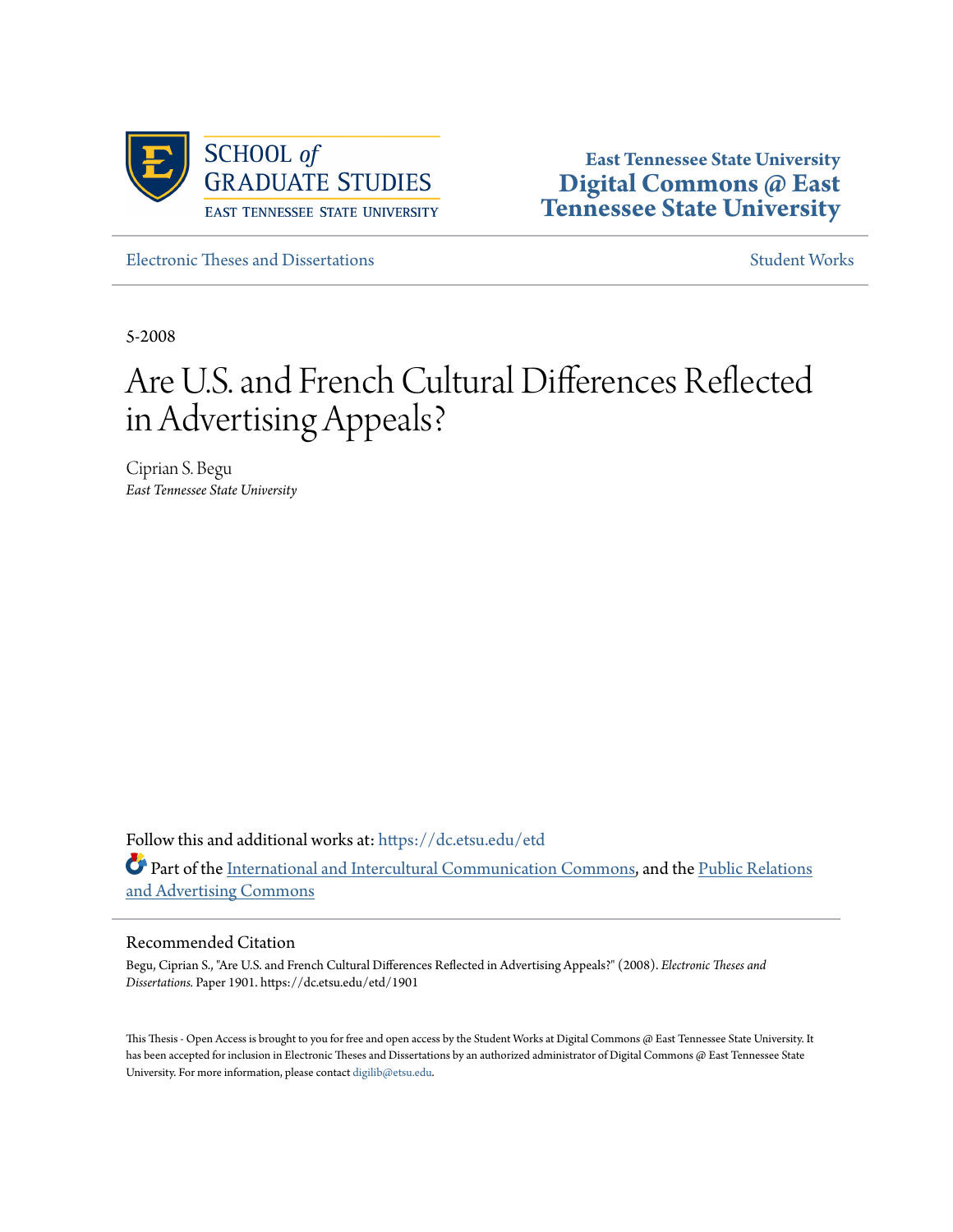Are U.S. and French Cultural Differences Reflected in Advertising Appeals?

A thesis

 $\overline{\phantom{a}}$  , where  $\overline{\phantom{a}}$ 

presented to

the faculty of the Department of Communication

East Tennessee State University

In partial fulfillment

of the requirements for the degree

Master of Arts of Professional Communication

by

 $\overline{\phantom{a}}$  , where  $\overline{\phantom{a}}$ 

Ciprian S. Begu

May 2008

Stephen Marshall, Chair

 $\overline{\phantom{a}}$  , where  $\overline{\phantom{a}}$ 

Jack Mooney

Ronald Weir

Beichen Liang

Keywords: Hofstede, Pollay, Cultural Dimensions, Advertising Appeals, U.S., France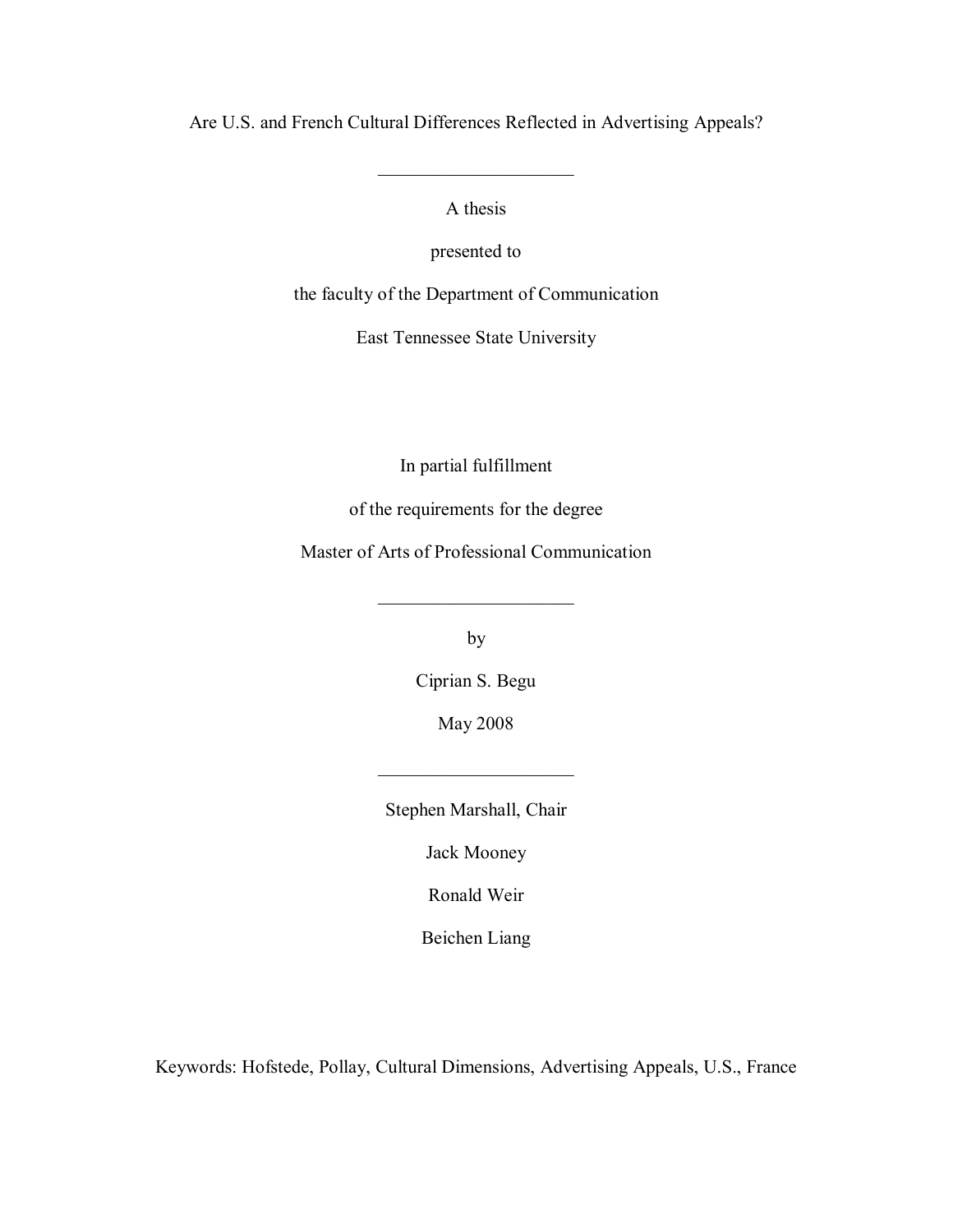Copyright 2008 by Ciprian S. Begu

All Rights Reserved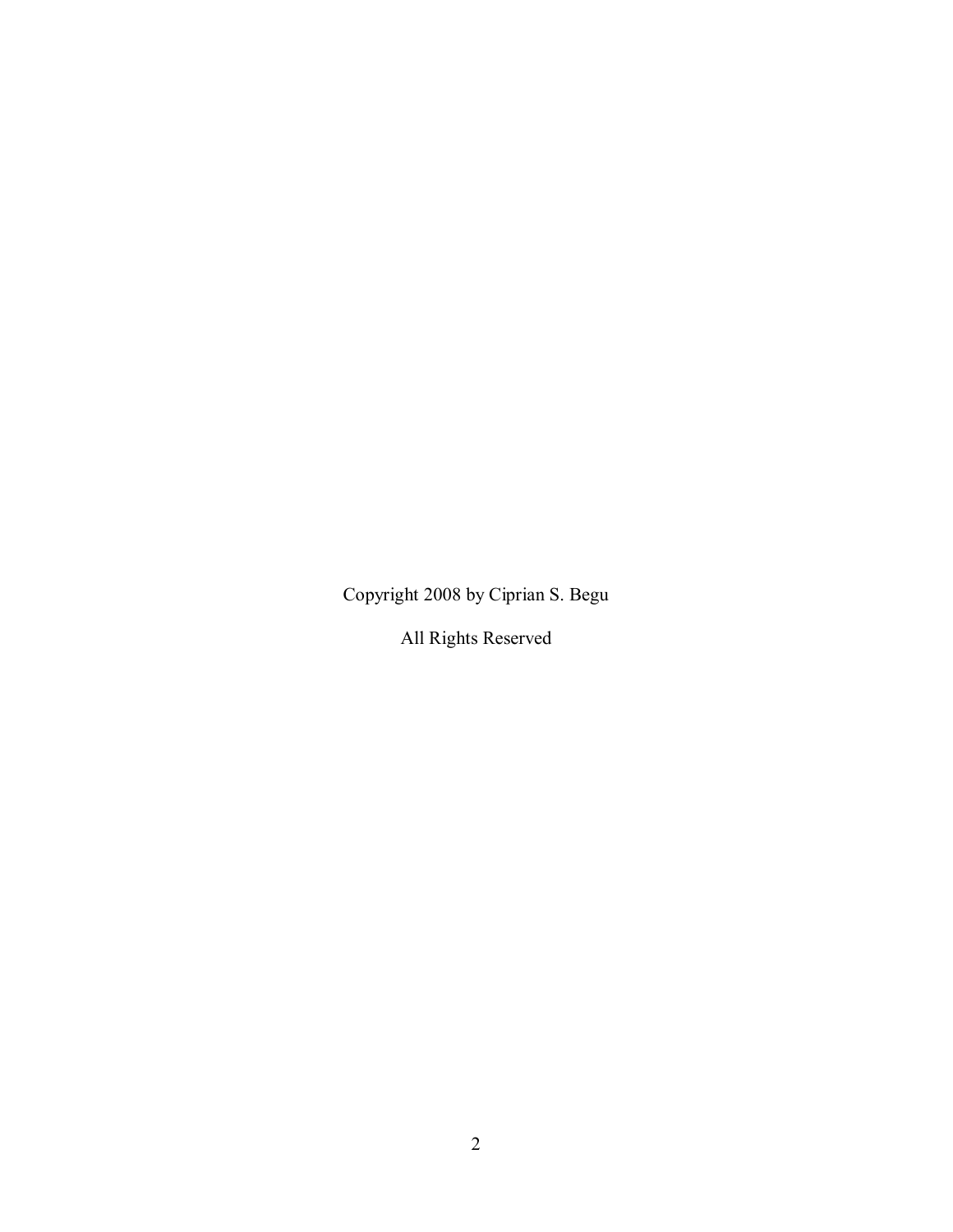#### ABSTRACT

#### Are U.S. and French Cultural Differences Reflected in Advertising Appeals?

by

#### Ciprian S. Begu

Using 2 of Hofstede's cultural dimensions (power distance and uncertainty avoidance) associated by the research of Albers-Millers and Gelb with some of Pollay's value appeals used in advertising, this study successfully replicated 3 of 8 dependant relationships when analyzing the content of print magazines in U.S. and France. Going beyond the scope of a highly educated audience in which Hofstede's cultural dimensions were developed and retested, we indirectly found that these 2 dimensions of culture are partially salient in non-business, less elitist environments in the form of value appeals such as "dear", "untamed", "magic", and "youth" reinforcing the idea that cultural differences can sometimes be empirically tested by contrasting these appeals.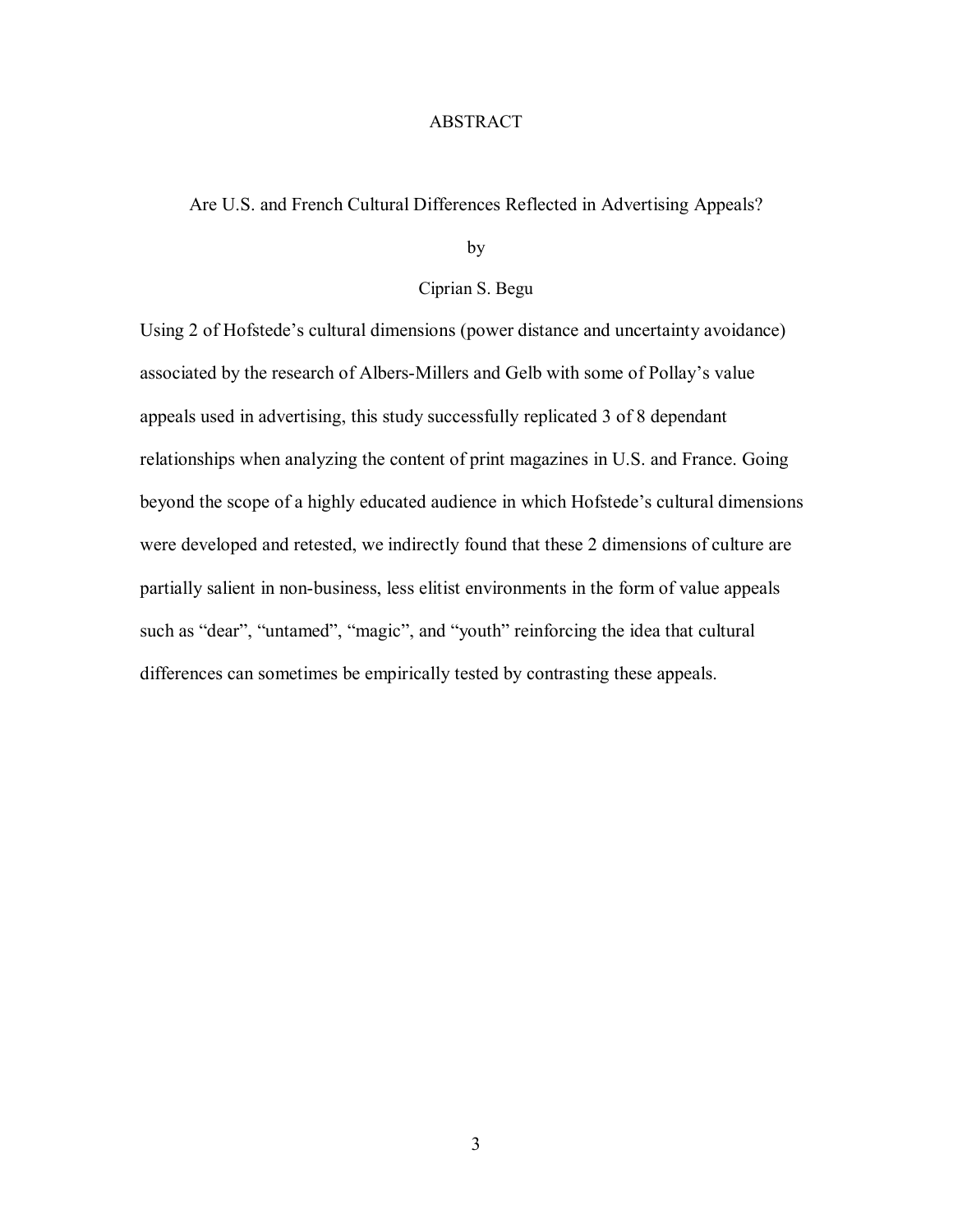## DEDICATION

 This document is dedicated to my father who always wanted his son to be good with numbers.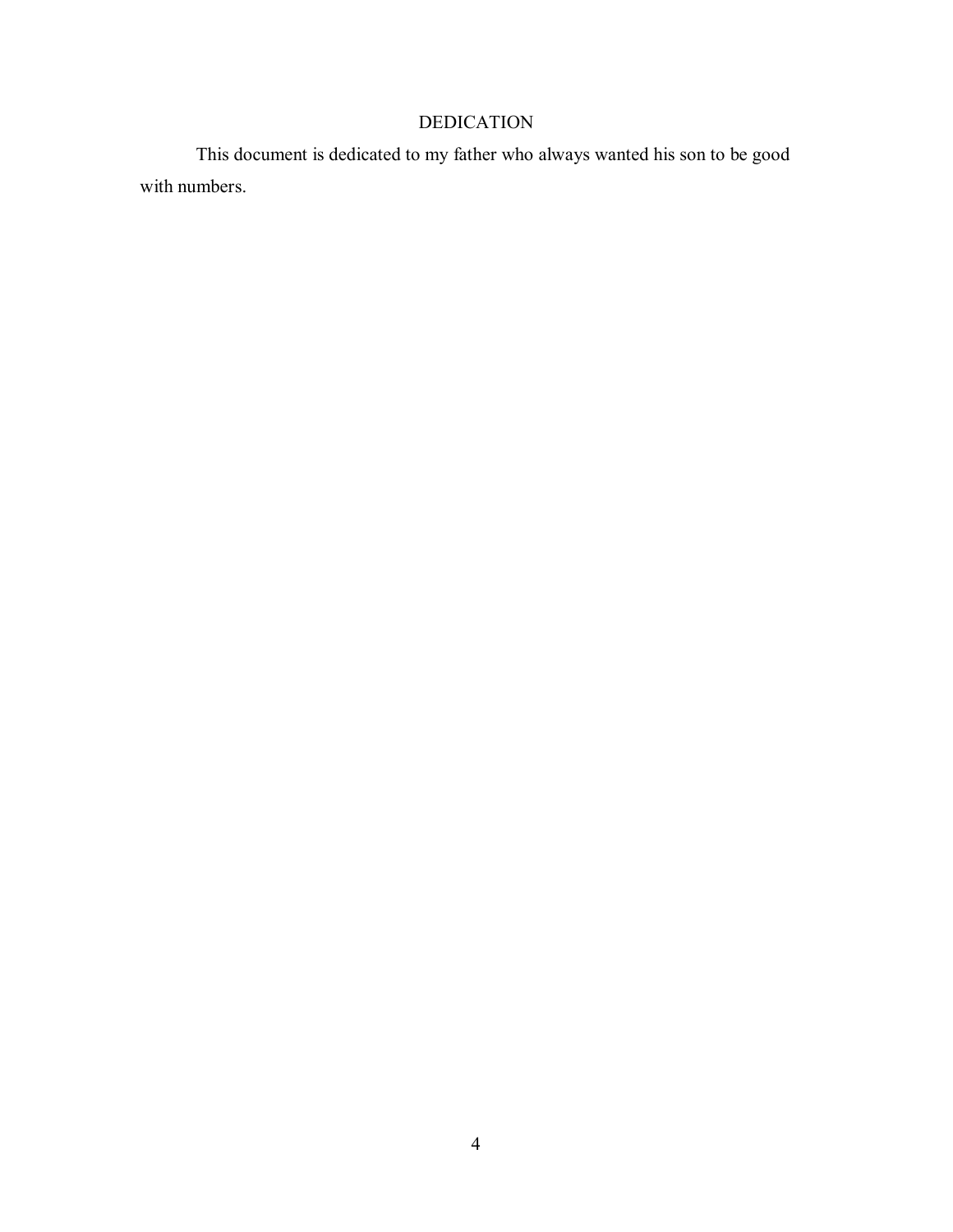#### ACKNOWLEDGEMENTS

 Most importantly, I thank my grandma in heaven who passed away during the process of writing this document. Without your loving care as a child I would have never gotten this far.

 I thank my parents who made it possible for me to have the opportunity to pursue my master's degree. Without you, I would have probably never come close to writing a master's thesis at an American university. Also, thank you to my sister, Cristina, for your warm words.

 To my beautiful fiancé, Arianda, who has patiently waited for me to come home to Romania for the past two years. Thank you for your love, patience, and encouragement and I will see you very soon.

 Also, I would like to give my warm thanks to Dr. Stephen Marshall, my committee chair, mentor, and dear friend whose joyful nature, optimism, and pragmatic outlook on everything have helped me get over my inhibitions and guided my way through the painstaking research process required for the completion of my thesis.

 To Dr. Jack Mooney who has been like a second father to me during the last two years, helping me with all the deadlines, providing me with precious advice, and treating me like his own son.

 To Dr. Ron Weir and Dr. Beichen Liang for inspiring me and helping me in the process of writing this manuscript. Any my four coders Adrien, Quentin, Brian, and Jordan for being very prompt and reliable.

 And last but not least, to my friends Paul, Roland, Sebastian, and Ciprian who have been by my side all this time.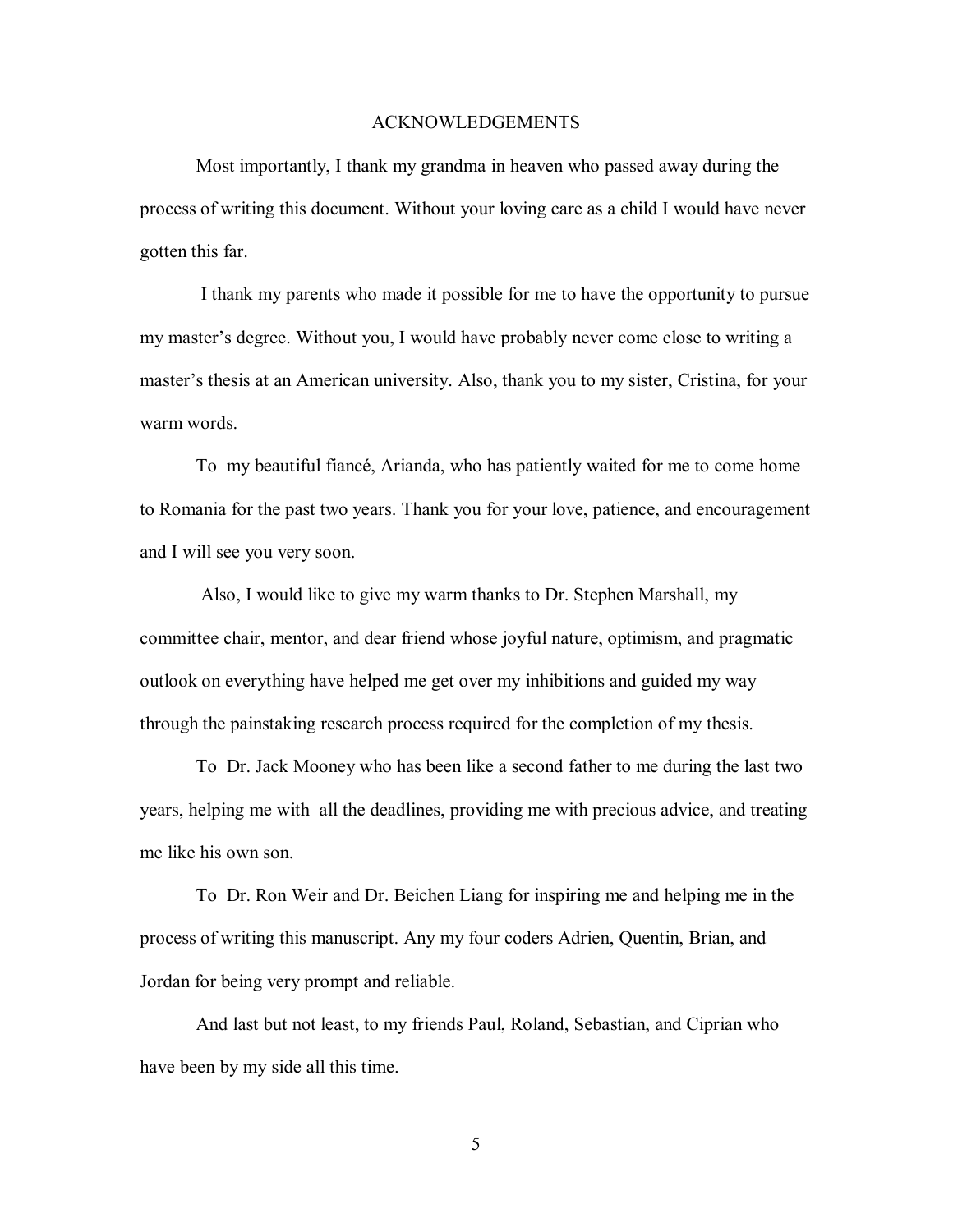## **CONTENTS**

## Chapter

| International Advertising Research: The Importance of Cultural Values  10 |  |
|---------------------------------------------------------------------------|--|
|                                                                           |  |
|                                                                           |  |
|                                                                           |  |
|                                                                           |  |
|                                                                           |  |
|                                                                           |  |
|                                                                           |  |
|                                                                           |  |
|                                                                           |  |
|                                                                           |  |
|                                                                           |  |
|                                                                           |  |
|                                                                           |  |
|                                                                           |  |
|                                                                           |  |
|                                                                           |  |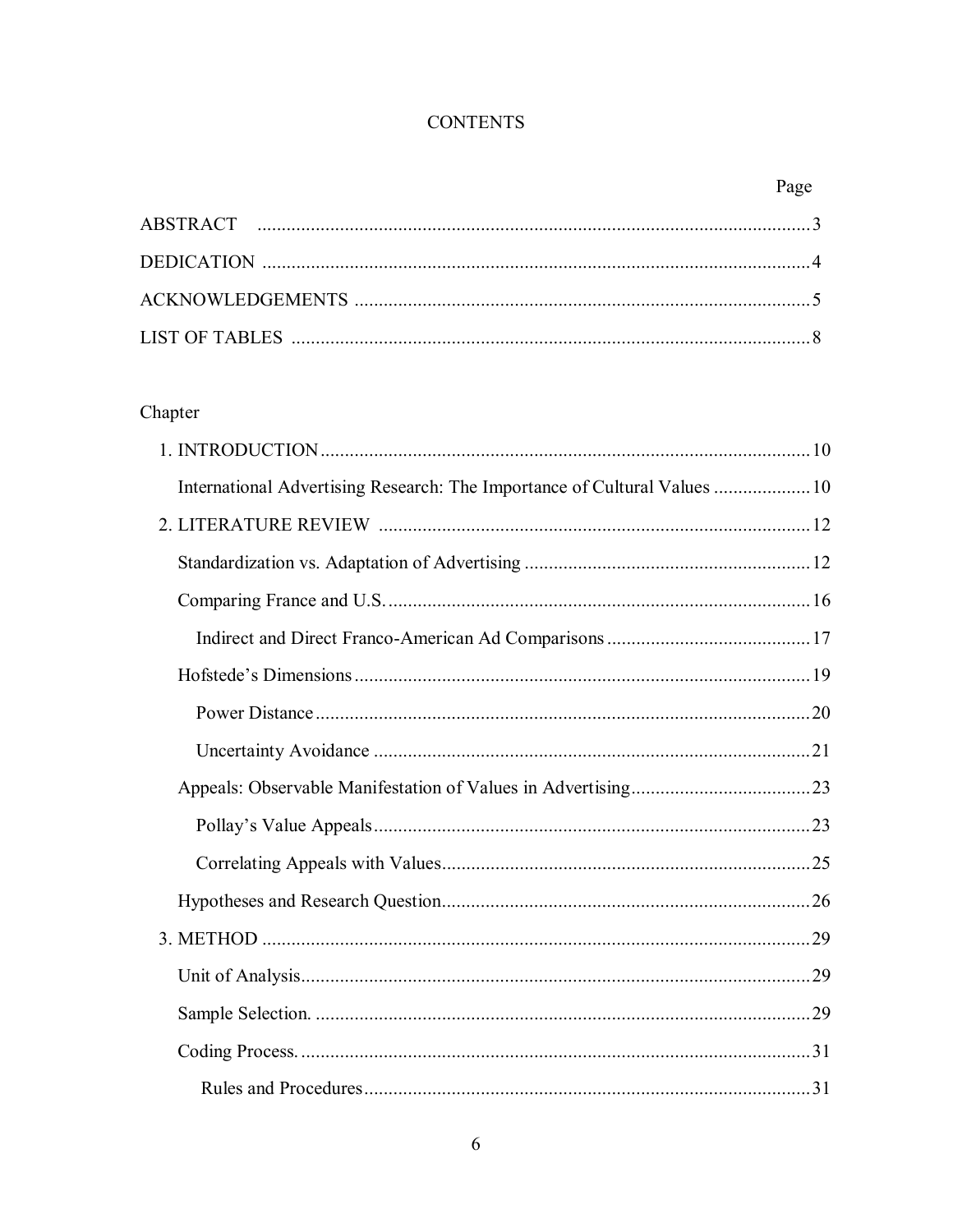| Chapter                                                           | Page |
|-------------------------------------------------------------------|------|
|                                                                   |      |
|                                                                   |      |
|                                                                   |      |
|                                                                   |      |
|                                                                   |      |
|                                                                   |      |
|                                                                   |      |
|                                                                   |      |
|                                                                   |      |
| Make-up of Sample by Brand Frequency and Size of Advertisement 38 |      |
|                                                                   |      |
|                                                                   |      |
|                                                                   |      |
|                                                                   |      |
|                                                                   |      |
|                                                                   |      |
|                                                                   |      |
|                                                                   |      |
|                                                                   |      |
|                                                                   |      |
|                                                                   |      |
|                                                                   |      |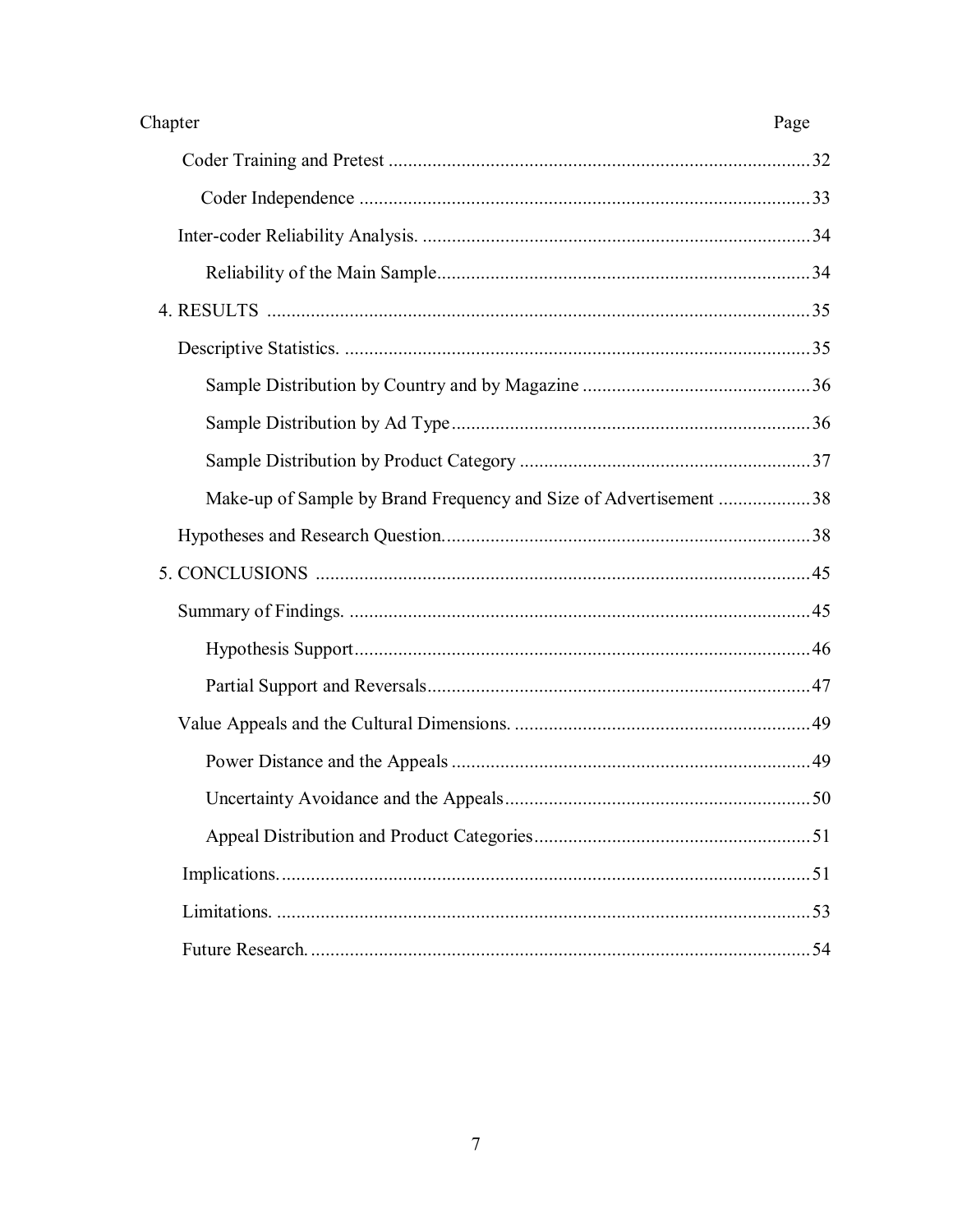## Chapter

## Page

| <b>VITA</b> |  |
|-------------|--|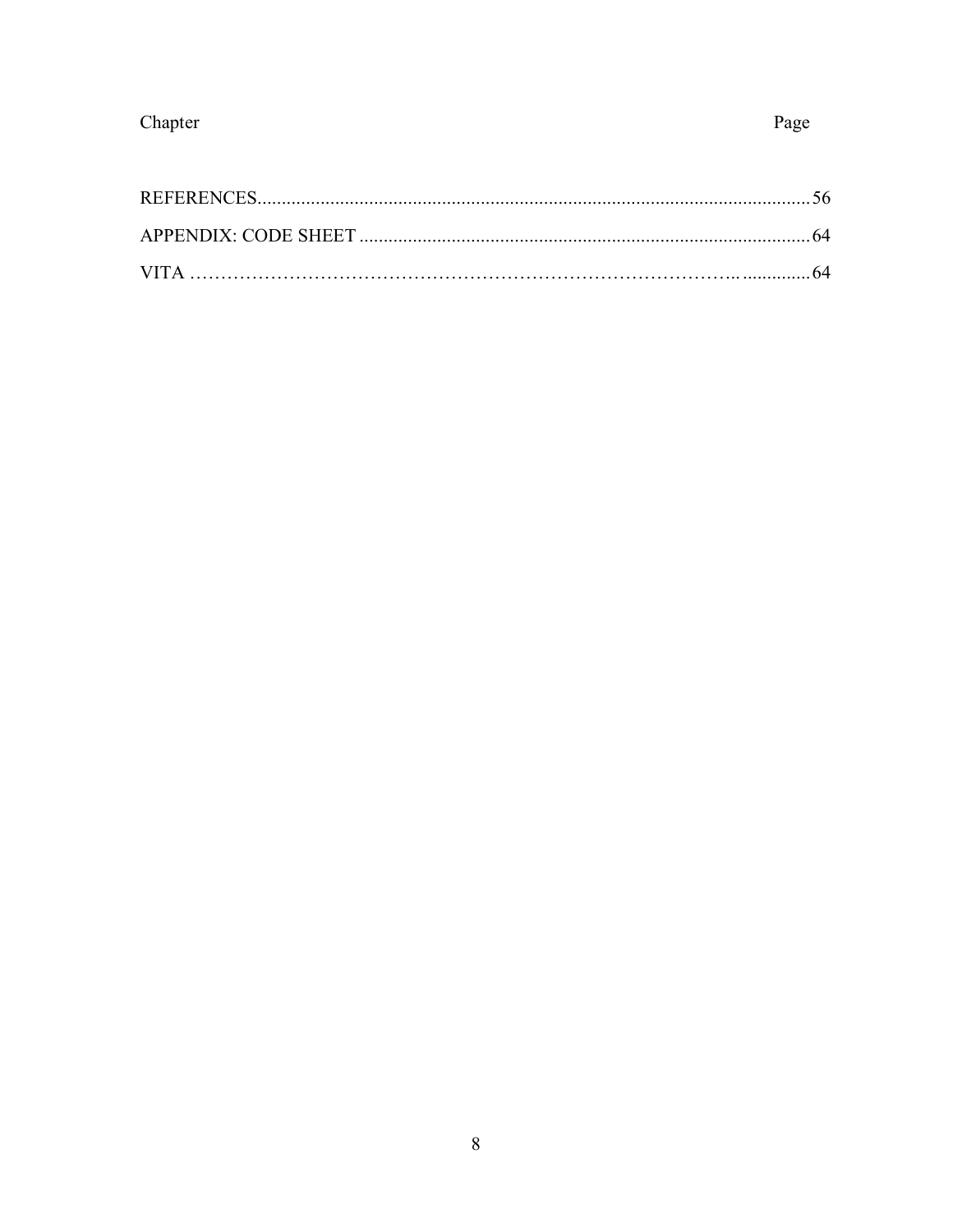## LIST OF TABLES

Table Page

| 1.  |                                                                                 |  |
|-----|---------------------------------------------------------------------------------|--|
| 2.  |                                                                                 |  |
| 3.  | Reliability Index by Appeal (according to Perreault & Leigh's, 1989 formula) 36 |  |
| 4.  |                                                                                 |  |
| 5.  |                                                                                 |  |
| 6.  |                                                                                 |  |
| 7.  |                                                                                 |  |
| 8.  |                                                                                 |  |
| 9.  |                                                                                 |  |
| 10. |                                                                                 |  |
| 11. |                                                                                 |  |
| 12. |                                                                                 |  |
| 13. |                                                                                 |  |
| 14. |                                                                                 |  |
| 15. |                                                                                 |  |
| 16. |                                                                                 |  |
| 17. |                                                                                 |  |
| 18. |                                                                                 |  |
| 19. |                                                                                 |  |
| 20. | Relationships Between Advertising Appeals and Cultural Dimensions 49            |  |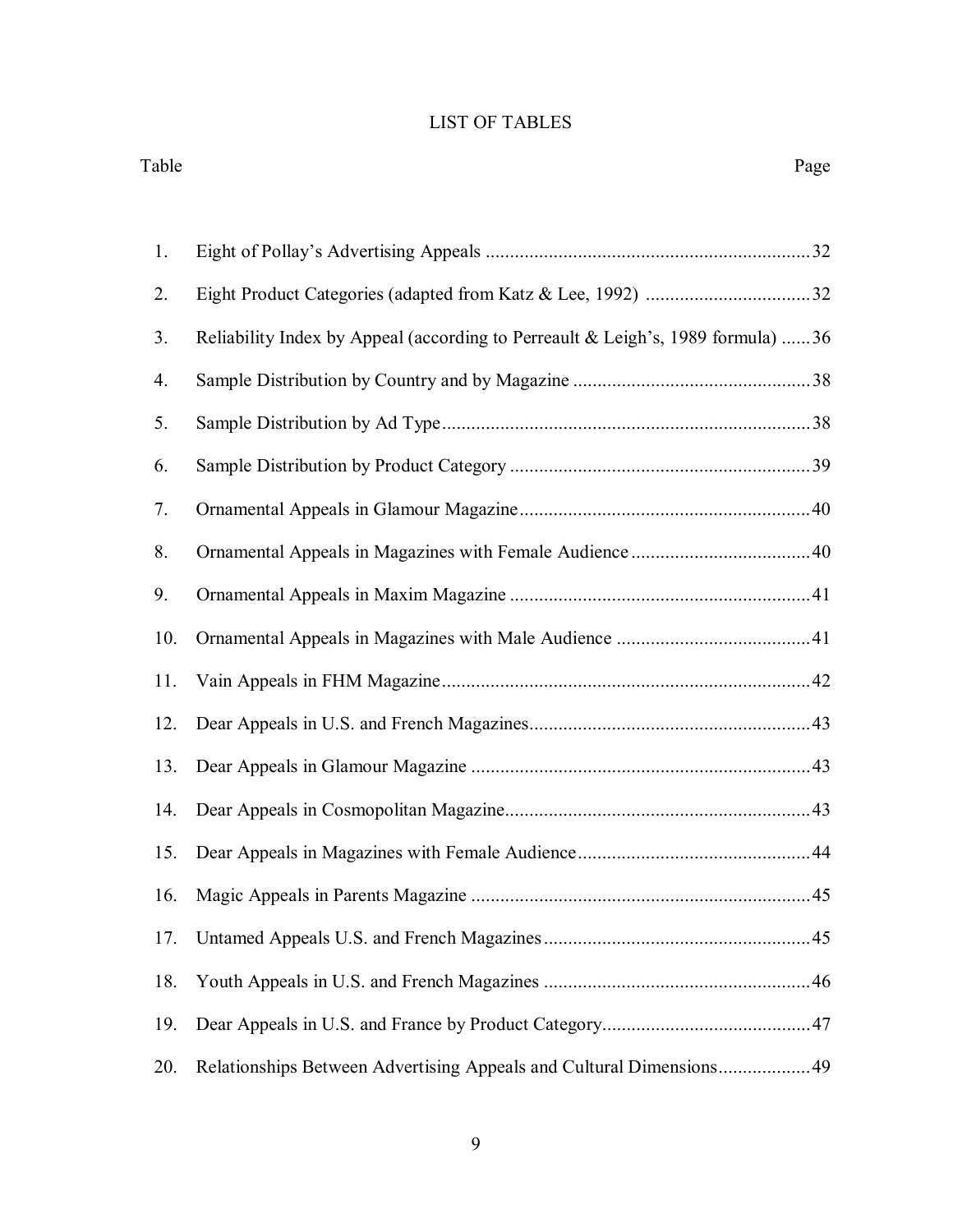#### CHAPTER 1

#### INTRODUCTION

#### *International Advertising Research: The Importance of Cultural Values*

 The internationalization of the communication process and ever more frequent interactions between people and messages residing in different cultural-linguistic environments has made the understanding of cultures and their particularities a top priority for professional communicators. The urgency of this concern is reflected in what is being researched in at least one field of professional communication: advertising. Based on an assessment of 106 articles published in the major journals of advertising research, Okazaki and Muller's (2007) recent meta-analysis, found the most important topics to be cultural values followed by the standardization versus localization debate and the content of advertising. This paper is concerned with the reflection of cultural values in the content of advertising appeals in the context of a waning debate between the advocates of advertising standardization and those of advertising localization. The debate is waning because, as we will see below, one side is winning.

 The main components of a culture are the culture's values, along with its beliefs and customs (Schiffman & Kanuk, 2000). In the cross-cultural research literature the definition of the term "value" is "an enduring belief that a specific mode of conduct or end-state of existence is personally or socially preferable to alternate modes of conduct or end-state of existence" (Rokeach, 1968, p. 160). This "enduring belief" provides a broad framework for what is the culturally acceptable way of behaving in certain given situations (Feather, 1995). Values also act as motivators for action, lifestyle-building, and, what is very important for advertisers, product choices (Tse & Zhou, 1989)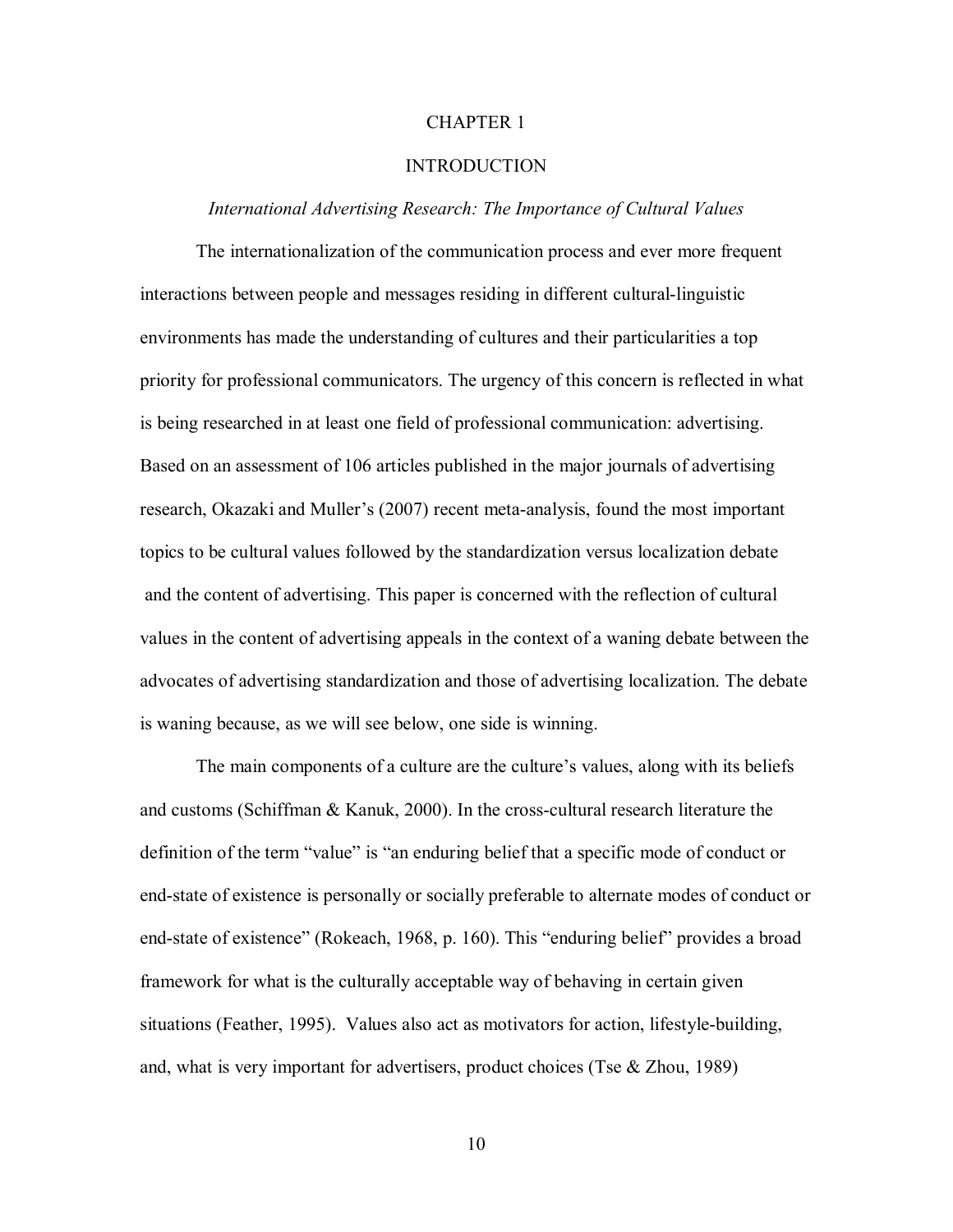When comparing cultures on their values, seminal works of cross-cultural research scholars have revealed that cultural value orientations are significantly different across cultures (Hall, 1976; Hofstede, 1980, 1991; Trompennars & Hampden-Turner, 1997), and there is a constant flow of studies that are continuously reinforcing this conclusion.

 On the one hand, for professionals who seek proficiency in understanding foreign environments, be it for advertising, public relations, or marketing purposes, it is important to study its values. Differences in culture reflected by differences in values may be a key element when designing international advertising strategy (Munson  $\&$ McIntyre, 1979) and when devising market segmentation categories (Tansey & Hyman, 1990). On the other hand, for researchers who study communications in general, and advertising in particular, the apprehension of value-based cultural differences gives them a valuable lens in classifying and interpreting advertising messages because advertising content endorses and reinforces the prevalent cultural conventions (Khairullah  $\&$ Khairullah, 2002; Pollay & Gallagher, 1990; Zhang & Harwood, 2004).

 Although a value can be prevalent in multiple cultures at the same times, its depiction at the level of advertising content can differ from country to country. For instance Belk, Bryce, and Pollay (1985) found differences in the way Japanese and U.S. advertisements depict relative status and standing out (being highly visible) vs. standing in (quietly cooperating), concluding that for the communication process to be successful, the advertising content must appeal to "values that are salient in the culture of its intended audience (p. 11).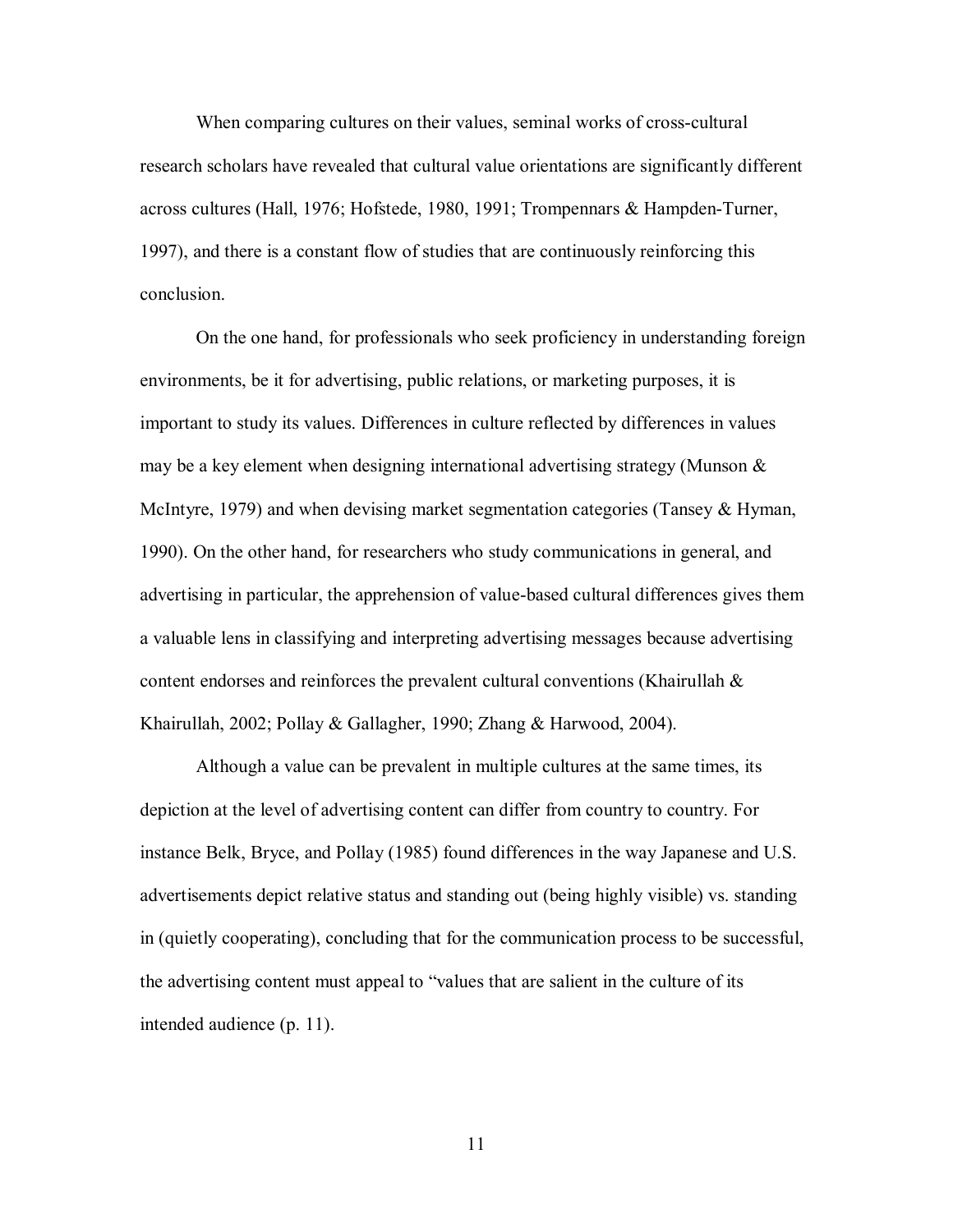The purpose of this study is to provide an understanding of how differences in cultural values between U.S. and France could be reflected in the advertising content in these two countries. This study is following in the footsteps of Albers-Miller and Gelb (1996), trying to bring together Hofstede's (1980, 1991) somewhat general model of culture analysis with Pollay's scheme of advertising appeals. This paper is designed to expand the scope of these researchers and apply their findings in a new advertising context.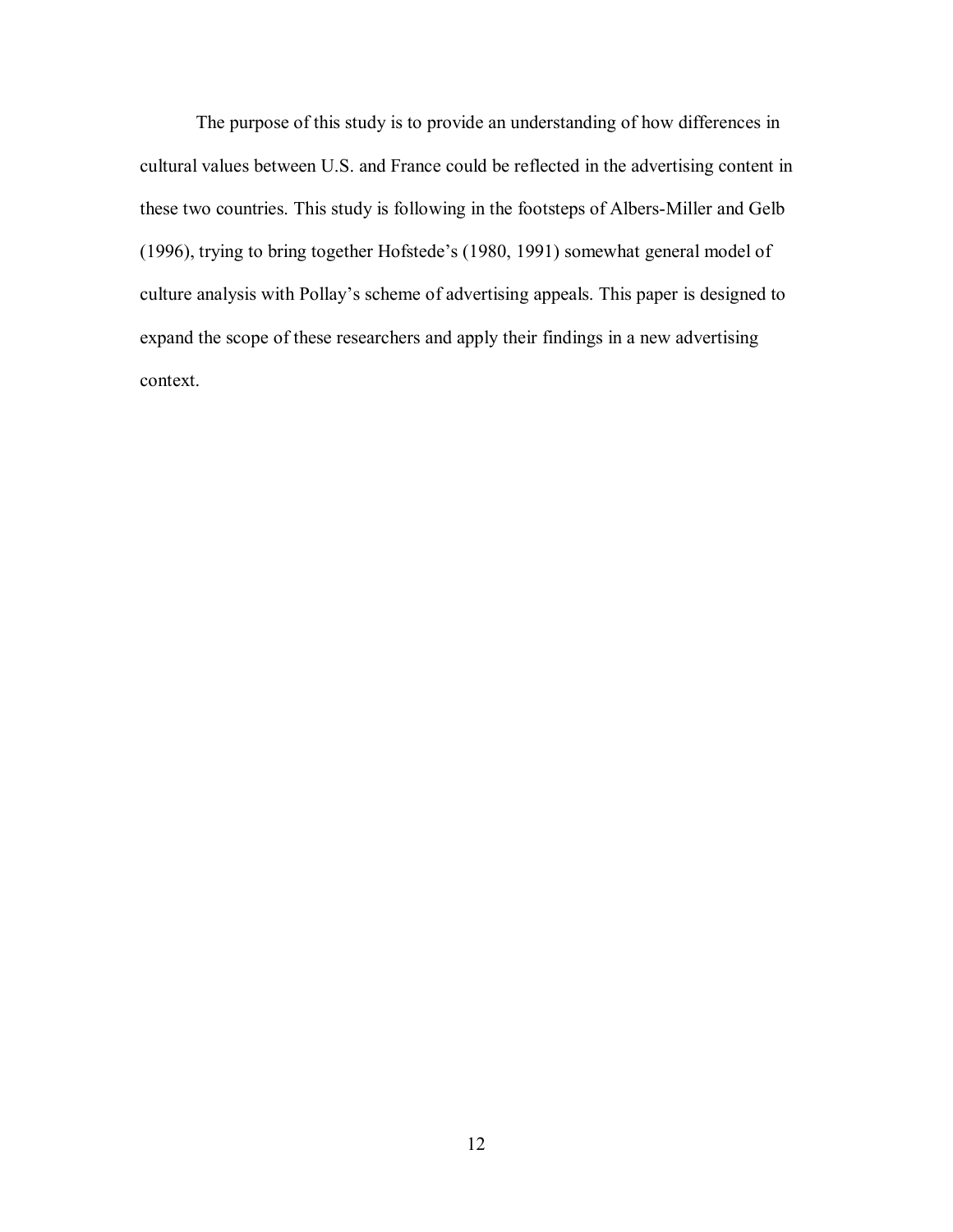#### CHAPTER 2

#### LITERATURE REVIEW

#### *Standardization vs. Adaptation of Advertising*

 The interest of researching cultural values reflected in the messages of advertising has gained momentum as a result of the standardization vs. localization debate in the field of international advertising (Mueller, 1992). The cultural dimensions of the two different nations at which this researcher is looking are part of a greater effort to understand more than whether cultures are different or not, but how they are different. This detailed knowledge is needed in the field of advertising when key strategic decisions need to be made (Zhang & Gelb, 1996).

 It is highly important, for instance, for a multinational American company that intends to launch a product in France to know whether on that particular product it has to change its image concept, and if the answer is yes, in what direction, to what degree, etc. In this context, there appears the need for a choice between standardization, that is, keeping the original image concept with minimal amounts of modifications (translation), and adaptation (also localization), that is, redefining the image concept with minimum amounts of standardization. Due to the complex nature of analyzing cultures by measuring them and also due to the diversity of methods used, researchers have been dissenting about which of these two strategies is best to be used for advertising to meet its objectives (de Mooij, 2004).

On the one hand, researchers who support in their conclusions that the marketing strategy, which includes advertising, should be standardized, assert that markets are, in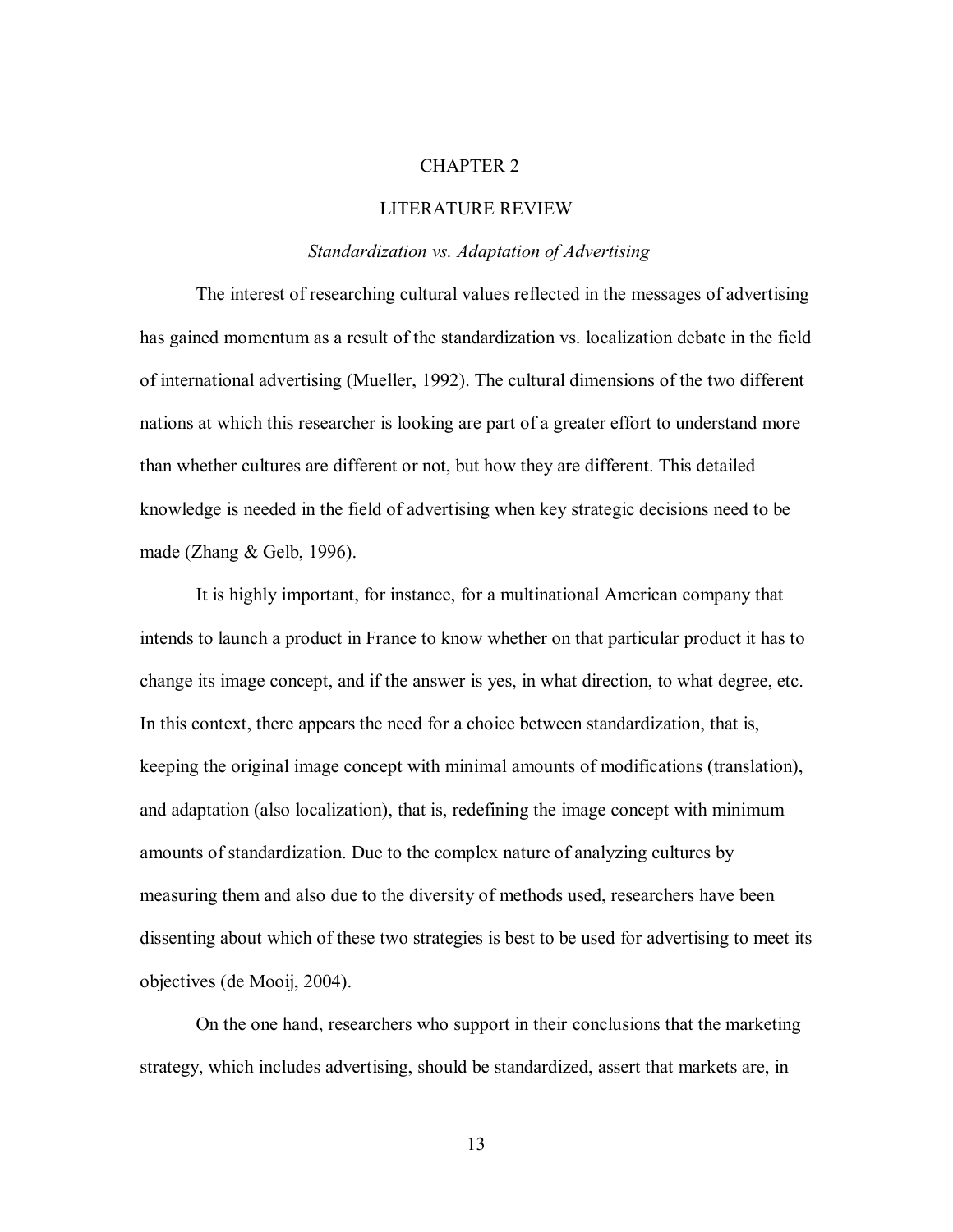essence homogeneous. The first proponent of this idea was Elinder (1965), who was working in advertising in Sweden. He remarked that there is a European consumer just as much as there is an American consumer and that the advertising people in Europe are wrong about conceiving different advertising schemes for identical products across the old continent. He argued that "everything from American hair-spray, Greek tourism, Danish foods, […] other commodities and services can be sold with the same picture material, the same copy, the same advertising approach" (Elinder, p. 7). In the same period of time Fatt (1967) articulated his advertising philosophy of the universal appeals, image concepts that would be considered universally relevant, like for instance "mother and child", "freedom from pain", "glow of health" (p. 61). Ever since Elinder(1965) and Fatt (1967), the issue of whether to standardize or to localize raised a great deal of controversy, both among researchers and among the practitioners in advertising (Papavassiliou & Stathakopoulos, 1997). A later strong advocate for standardization was Levitt (1983) whose concept of global marketing strategy, with standard advertising messages, glossed over what he considered to be superficial differences between cultures. He deeply believed that the basic needs and wants of consumers were homogenous all over the world and he asserted that only global companies will be able to obtain long-term success by focusing on the common wants of people (Levitt, 1983).

On the other hand, there are the proponents of adaptation. Ricks, Arpan, and Fu (1974) show that cultural misunderstandings and the subsequent advertising mistakes are a common cause of failure when advertisers attempt to enter an international market. The authors conclude that the understanding of the culture and its associated social norms is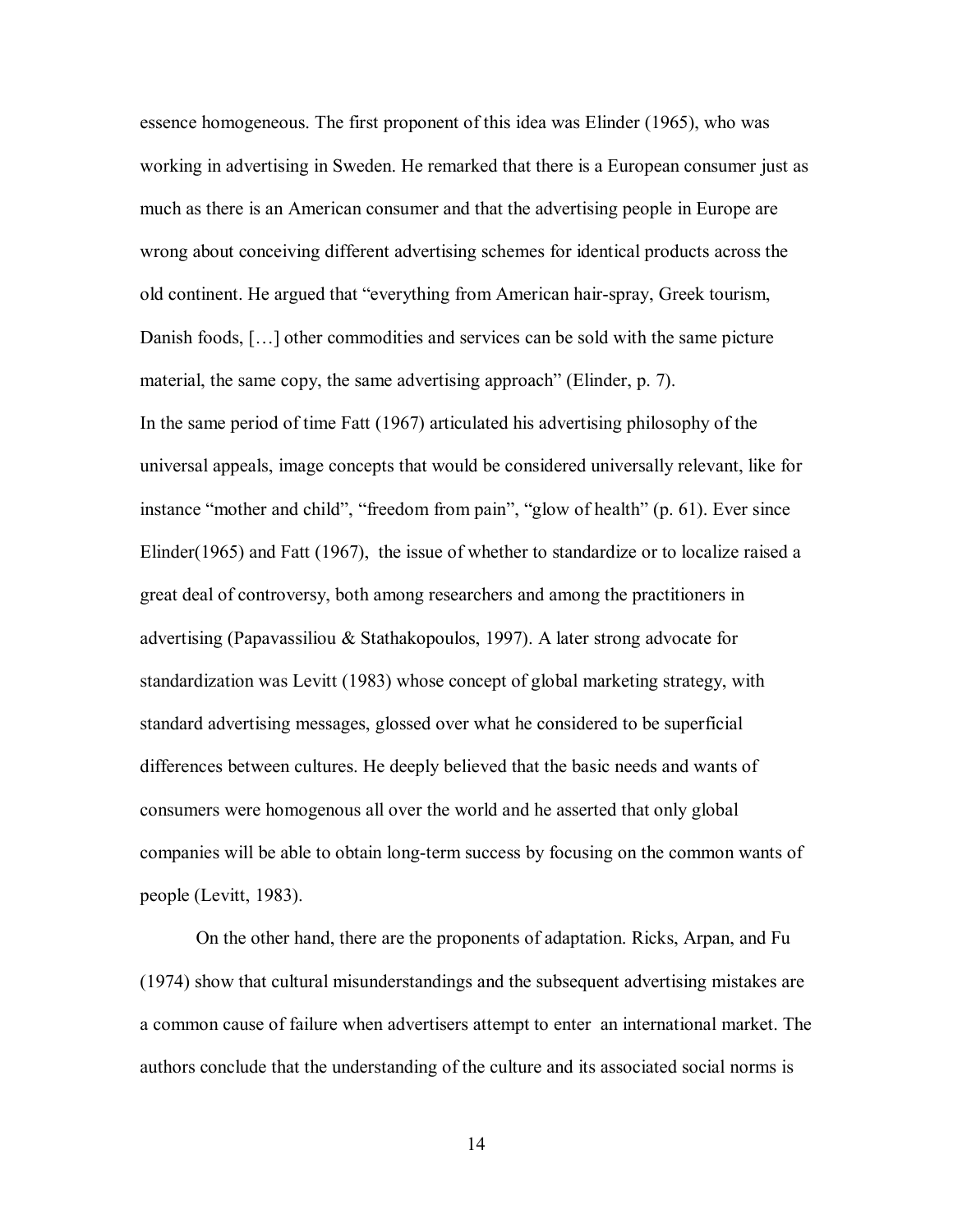essential for a success in market-entry (p. 49). A later, more detailed study indicated the high difficulty and cost of using a standardized approach in an analysis of 17 cases of marketing standardization (Kashani, 1989). The multinationals' failure to meet their objectives had a great deal to do with the processes behind the decision-making, and one major influence was the "tendency to over-standardize" (p. 91).

More radically opinionated, Jain (1989), after an analysis of international marketing processes in multinationals concludes that there are a multitude of factors that affect strategy, such as the target market, the positioning, the nature of the product, the physical, legal, and political environmental factors and also the organizational structure (subsidiary relationships and chains of command) (p.71). Through all this mesh of influencing elements that significantly differ from culture to culture the author maintains that standardization is very difficult and even impractical (p. 71).

 Research directed at advertising practitioners revealed that localization is already the major strategy used by multinationals and that standardization is being seen less and less as a viable approach. In a study that investigated 96 Fortune 500 American corporations, surveying their advertising executives on the significance of culture in international advertising, Kanso (1992) showed that the majority of firms are guided by the adaptation approach. Although the author agrees with Levitt (1983) that human wants and needs are universal, "the way to address them is not" (p. 10).

 Paralleling this ongoing polarizing debate, there are, however, some voices that entertain more integrating views, stressing the fact that both standardization and adaptation strategies are necessary. In a survey of US marketing in the European Economic Community, Fusi and Boddewyn (1986) revealed mixed findings as far as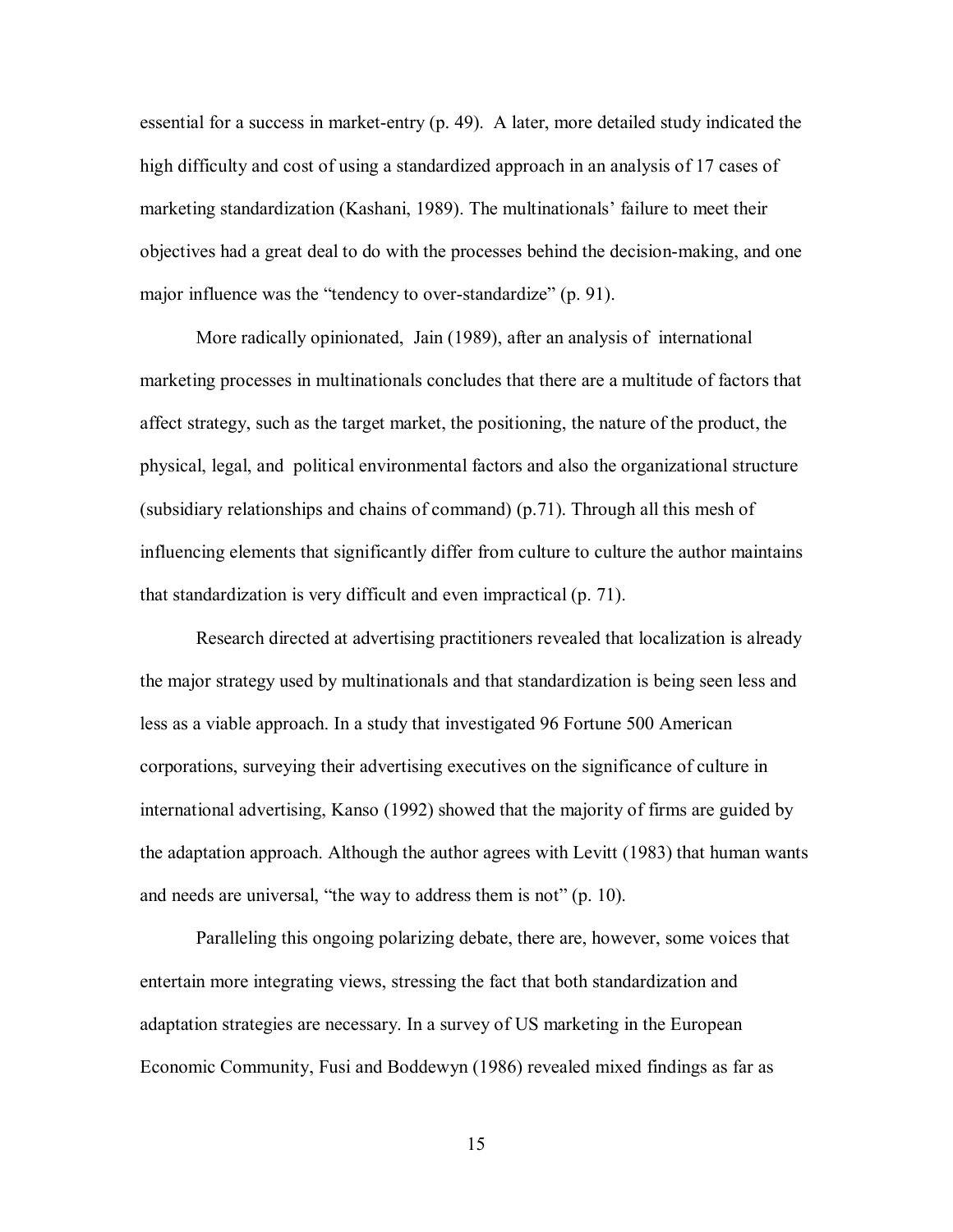standardization and adaptation are concerned. Although they detected an increase in standardization in the previous decade, the change was much less than Levitt (1983) had anticipated, suggesting that global companies do not share his degree of enthusiasm for absolute standardization (Fusi & Boddewyn, 1986). The coexistence of some degree of adaptation within a general standardization strategy is bound to be found in any international marketing strategy, shows the study of Douglas and Yoram (1987), which concludes that the implementation of standardization is seriously challenged by practical constraints. Various degree of standardization and adaptation are also invoked by Van Raaij (1997), who contends that, within the four levels of advertising (mission, proposition, concept, and execution) either identical or different elements may be employed across cultures, depending on the degree of similarity of the target markets, the similarity of the item, the product, the organizational structure of the advertiser, and the influence of factors external to the market (p. 259). Drawing on studies suggesting the coexistence of both practices in international advertising, Papavassiliou and Stathakopoulos (1997) propose that standardization and adaptation should not be seen as mutually exclusive decisions, but rather as "the polar ends of a continuum of transitional stages" (p. 504). Providing arguments and tools of analysis to the localization-oriented group of researchers, the cross-cultural researcher Hofstede (1980) has come up with a widely used scheme of measuring cultural differences, used in this paper.

 To conclude, communication scholars and marketing practitioners are invested in understanding cultural differences for various reasons pertaining to their specific objective. Their motivation always seems to stem from the debate between standardization vs. localization, either at the theoretical or practical level.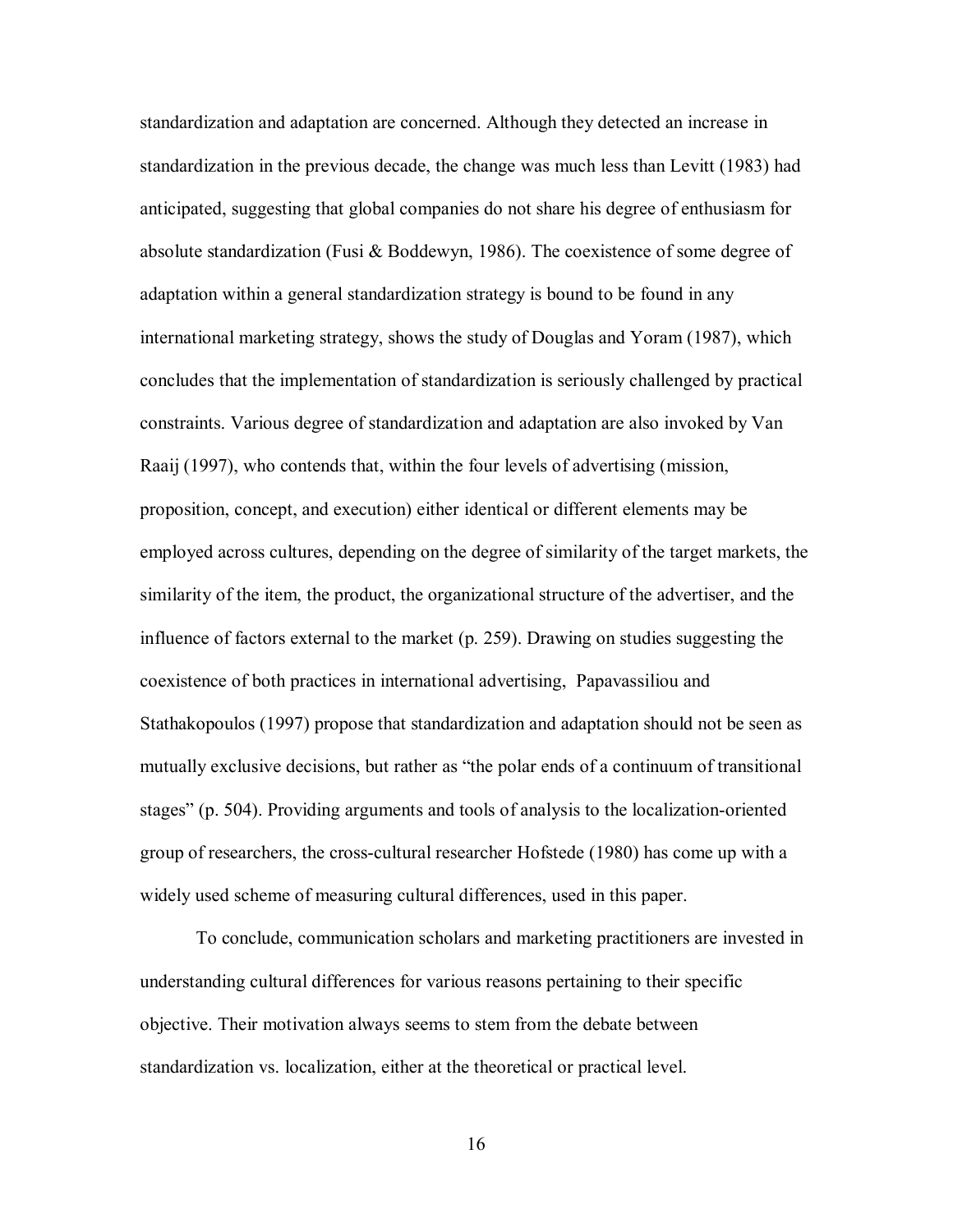While one type of researcher builds up tentatively all-encompassing models of analysis by which they hope describe the cultural values (e.g. Hall, 1976; Hofstede, 1980; Pollay, 1983; Trompenaars & Hampden-Turner, 1997), others take their models and test them in specific cultural contexts, refining them, and making useful connections between them (e.g. Albers-Miller & Gelb, 1996).

#### *Comparing France and U.S.*

 The mutual cultural misunderstandings between Americans and the French are proverbial. Whenever there is a contact between average representatives of the two nations, they are bound to have a difficult time communicating and relating. Confirming this anecdote, Gouttefarde (1996) published an article about the American values in the French workplace. Following a period of 2 years of research on French and American managers inside a French-based company Gouttefarde found that the values of the expatriate Americans and their French peers varied significantly (p. 60). What this means for firms doing business in both these countries is not only that they must offer extensive training to expatriate managers, but it also means that the way they interact with their local markets and the local audiences they advertise to should take into account these differences. Also, for advertising agencies promoting foreign brands to local audiences it might be crucial to acknowledge that they must adapt their messages.

#### *Indirect and Direct Franco-American Ad Comparisons*

 In a cross-cultural study that included U.S., France, and Taiwan, Zandpour, Chang, and Catalano (1992) focused on finding similarities and differences in the TV ads of these countries. By examining the creative strategy, information content, and the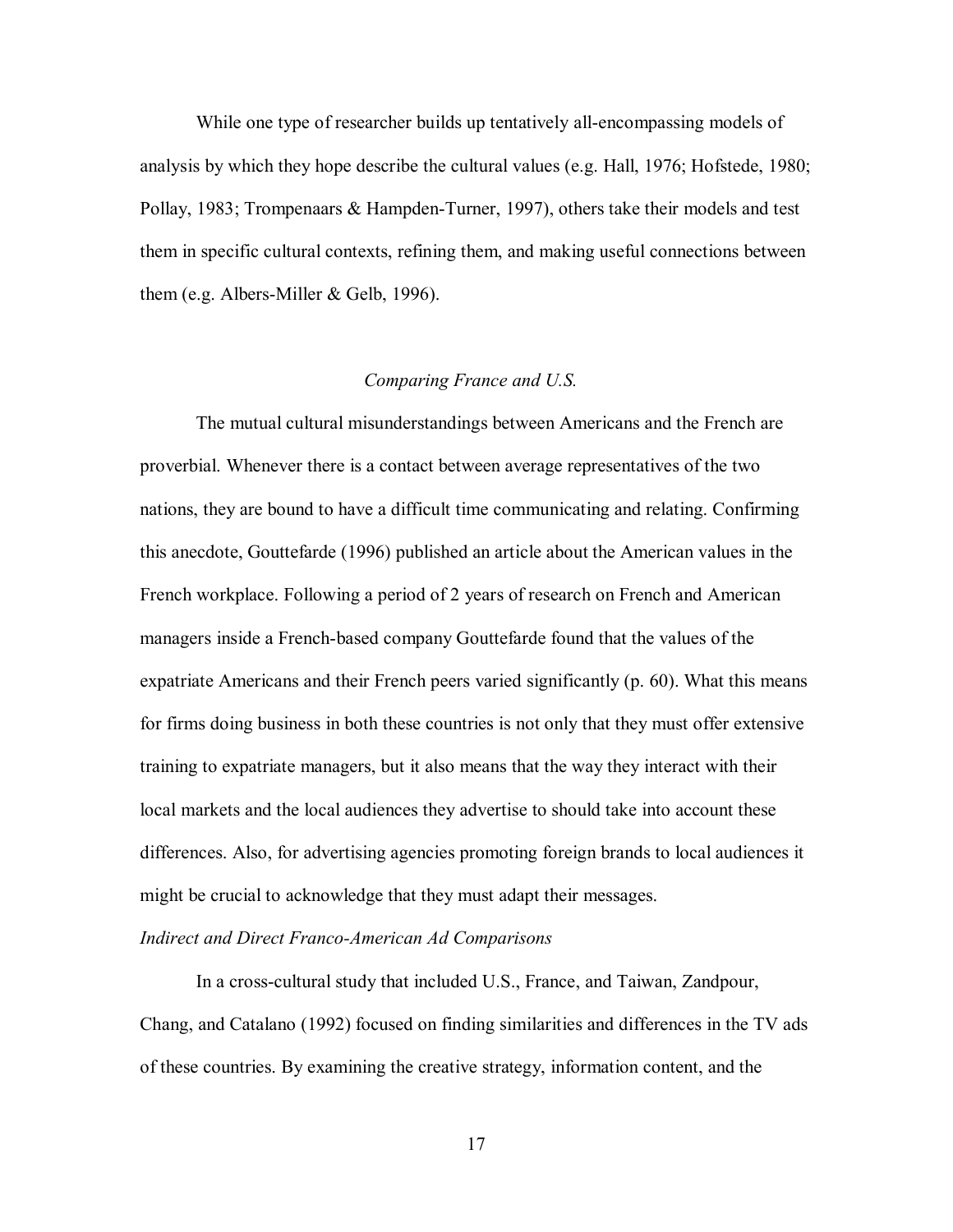execution for a sample of 659 TV advertisements, the researchers found significantly different patterns in advertising. For example, US ads emphasized personal preference and consumer problems, while French ads generally attempted at entertaining audiences using symbolism, humor, and drama.

 Albers-Miller and Gelb (1996) conducted an 11-country cross-cultural study, which also included France and U.S., (1996) content analyzed advertisements from business magazines, matching advertising appeals with the cultural dimensions developed by Hofstede (1980). Advertising was found to reflect the cultural dimension in 18 out of 30 hypothesized relationships, the authors concluding that advertising appeals and cultural values "often relate in a nonrandom way" (Albers-Miller & Gelb, 1996, p. 57). The authors found significant correlations for 5 of 8 appeals they associated with the power distance dimension (ornamental, vain, dear, and status related positively with power distance and the cheap appeal related negatively). They also found support for three of eight hypothesized relationships between appeals and uncertainty avoidance (untamed, magic, and youth related negatively). Finally, another interesting finding of the researchers was finding support for two of the six appeals they associated with the masculinity dimension.

 U.S. and French commercials were also indirectly paralleled in Appelbaum, Ullrich, and Halliburton's (1993) multi-country project content analysis in which locally created and broadcasted TV commercials from several European countries and the U.S. were compared to internationally broadcasted commercials. The results of the study led researchers to the conclusion that international advertising is more oriented towards building brands, while local advertising is more concerned with building image.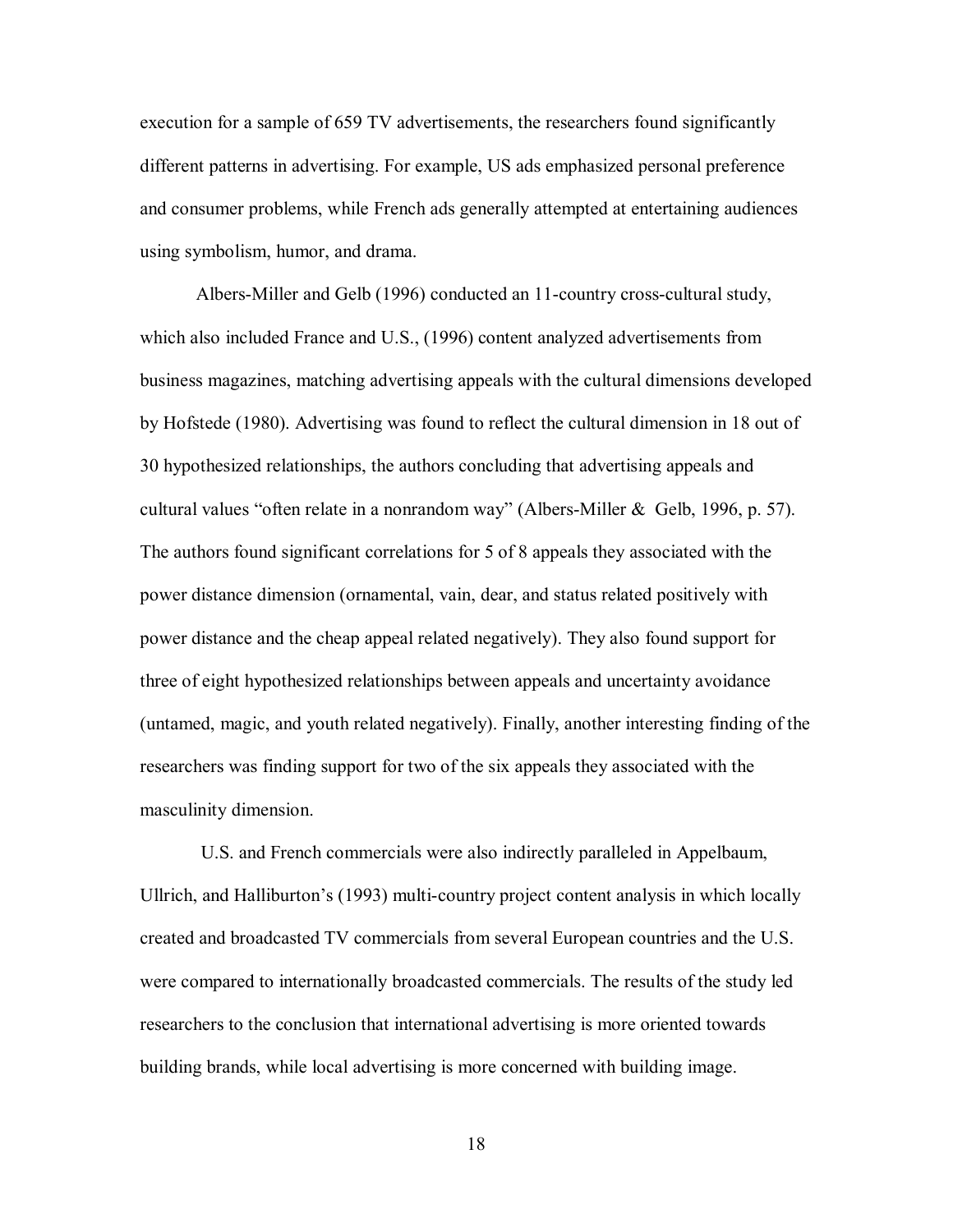Cutler, Javalgi, and Rajshekar (1992) related ads to product categories with U.S. and French advertising indirectly compared. In this study the visual components of print advertising in the US and the European Community were compared by content-analyzing magazine advertisements from US, the UK, and France. Results indicated that the products were mixed substantially differently across countries. One of the implications of this study was that there are more country differences than similarities, suggesting that standardization of ads across cultures is not simple.

 Direct French and American comparative advertising research has looked at ads in terms of emotional appeals, information content, and use of humor. Biswas, Olsen, and Carlet (1992) found that French ads resort to more emotional appeals and more sex appeals than U.S. ads, while U.S. contained more information cues that French ones. Also, the use of humor in ads varied from an emphasis on puns and satire (U.S.) and a reliance on jokes (France).

#### *Hofstede's Dimensions*

 Okazaki and Mueller (2007) state Hofstede's cultural dimensions typology has been one of the most important theoretical frameworks in cross-cultural marketing and advertising research. Despite its limitations, marketing and advertising researchers have proven its applicability in these fields (Albers-Miller & Gelb, 1996; Moon & Chan, 2005).

 Examining work-related behavior of IBM employees from 53 countries Geert Hofstede found four major cultural dimensions: power distance, individualism, masculinity, and uncertainty avoidance (1980). Later on, after Chinese scholars surveyed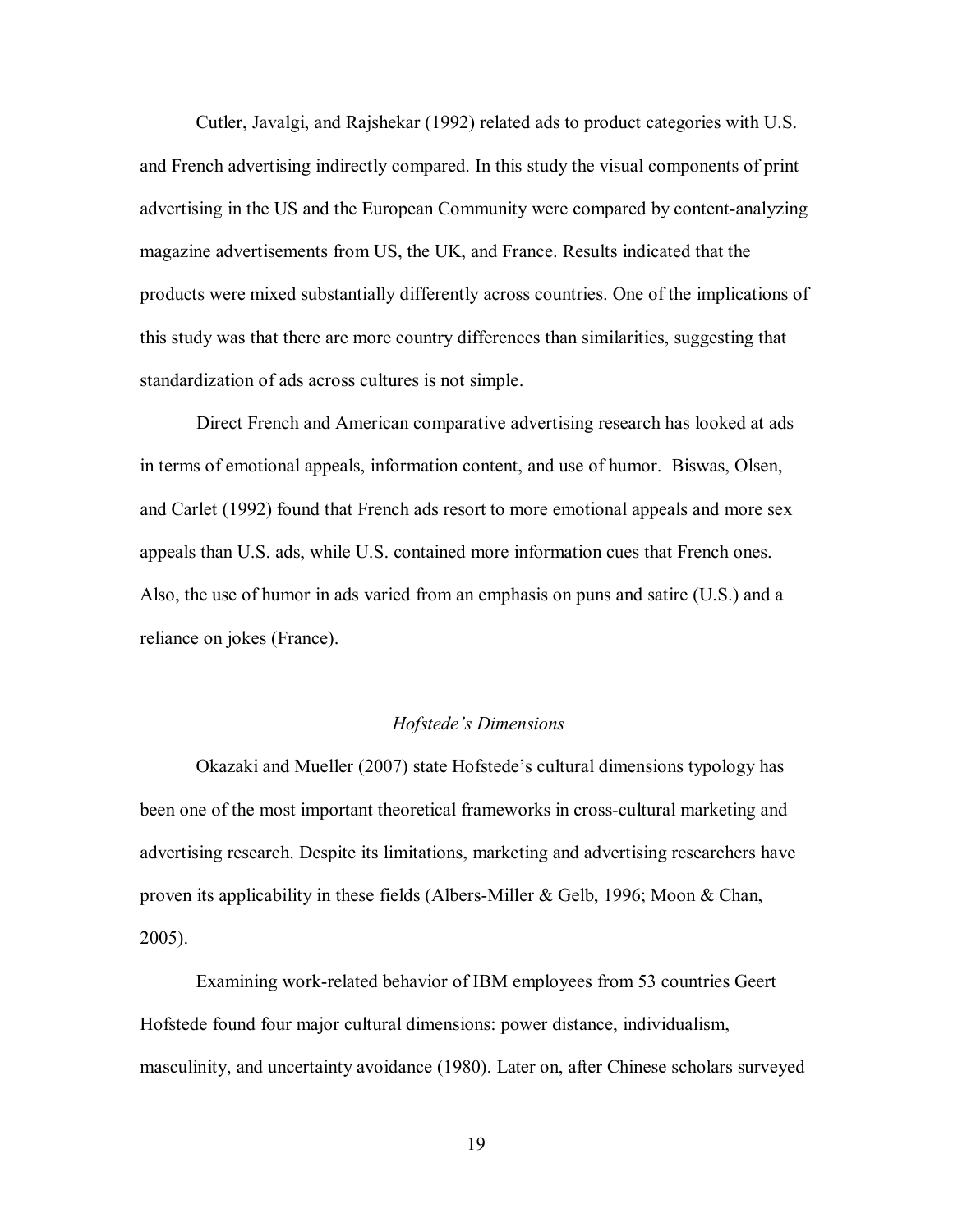student behavior in 24 countries, another dimension, long-term orientation was added to Hofstede's paradigm.

 By analyzing the variance of these five different value orientations, we can compare different cultures using a common model of approach. The cultural dimensions developed by Hofstede were validated in the last decades by more than 200 studies worldwide (de Mooij, 1996, p. 36). The most recent successful replication was that of Merrit who applied Hofstede's dimensions on modern airline pilots (2000). Merrit analyses of the questionnaires completed by the pilots successfully replicated the individualism, power distance, masculinity, and uncertainty avoidance indexes. The conclusion for his study was that one-size-fits-all training for pilots from different cultures is not appropriate.

 Hofstede's model is not only a tool used for intercultural management and marketing or education but can also be useful for advertisers who would want to adapt their appeals to the local values in order to effectively communicate their messages. Hoftede's dimensions have already been extensively used in advertising-related research in order to explain cross-cultural differences in various types of advertising communications (Cho & Cheon, 2005; Gouttefarde, 1996; Gudykunst, 1991; Hsu & Hsu 2007; Ji & McNeal, 2001; Rubin, 1992; Singh, Zhao, & Hu, 2005; Ting-Toomey, 1988). Depending on the countries compared and the medium used for analysis, Hofstede's dimensions have proved to be effective explanatory and predictive tools.

The present study focuses on assessing French and American advertising appeals in terms of the cultural indexes on which these countries differentiate the most: power distance and uncertainty avoidance. One of the aims of the study is to compensate for the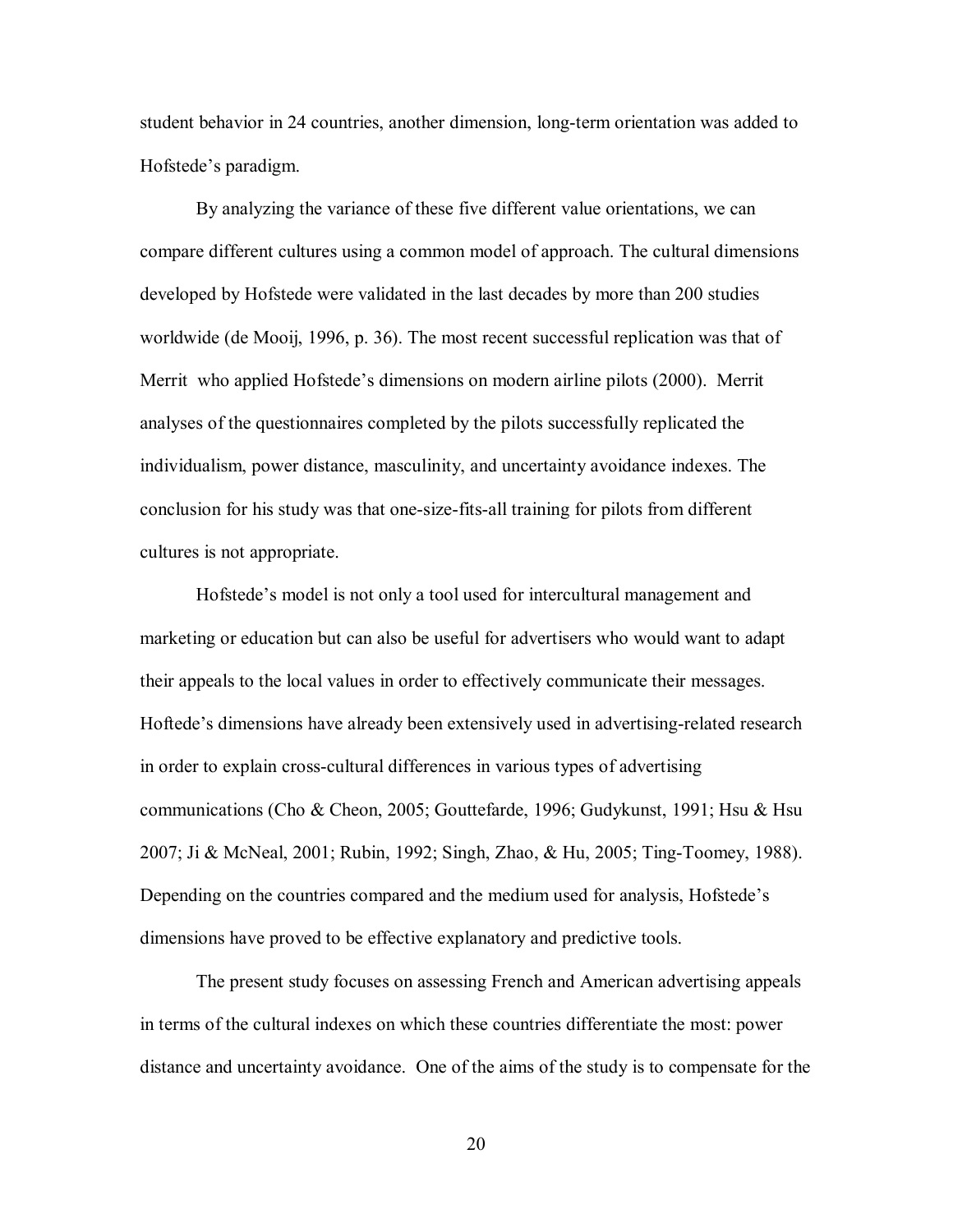lack of research in French-American advertising examining these dimensions.

#### *Power Distance*

 Power distance is "the extent to which less powerful members of a society accept and expect that power is distributed unequally" (de Mooij, p. 60). Researchers that have tested hypothesized differences in the communications media of various countries using power distance as the guiding tool have found encouraging results. Difference in power distance manifested in media content have been reported by Singh, Zhao, and Hu (2005), when analyzing the cultural content of Chinese, Indian, and Japanese websites and by Cho and Cheon (2005) when focusing on interactivity features present on the corporate websites of United Kingdom, U.S., Japanese, and South Korean companies. In another example, using Hofstede's country scores for U.S. and Taiwan, Hsu and Hsu (2007) have compared measurable manifestations of power distance at the level of children's TV commercials. They found that in the U.S. these commercials use an adult as the spokeperson less frequently than in Taiwan, and commercials in Taiwan target adults more frequently than in the U.S. These results suggest that parents and adults in Taiwan are traditionally given more power to influence their children's decisions, a conclusion consistent with the fact that the Power Distance Index measured for Taiwan is significantly higher than in the U.S. In countries like France where the Power Distance Index measured by Hofstede is relatively high (Itim, 2006), the society tends to be more hierarchical and the people pertaining to that particular culture would be expected to be more unlikely to question the decisions of an authority. Also, in France status is important to account for one's social position (de Mooij, 2004, p. 34). In nations such as the United States, where the Power Distance Index is low, the notion of authority has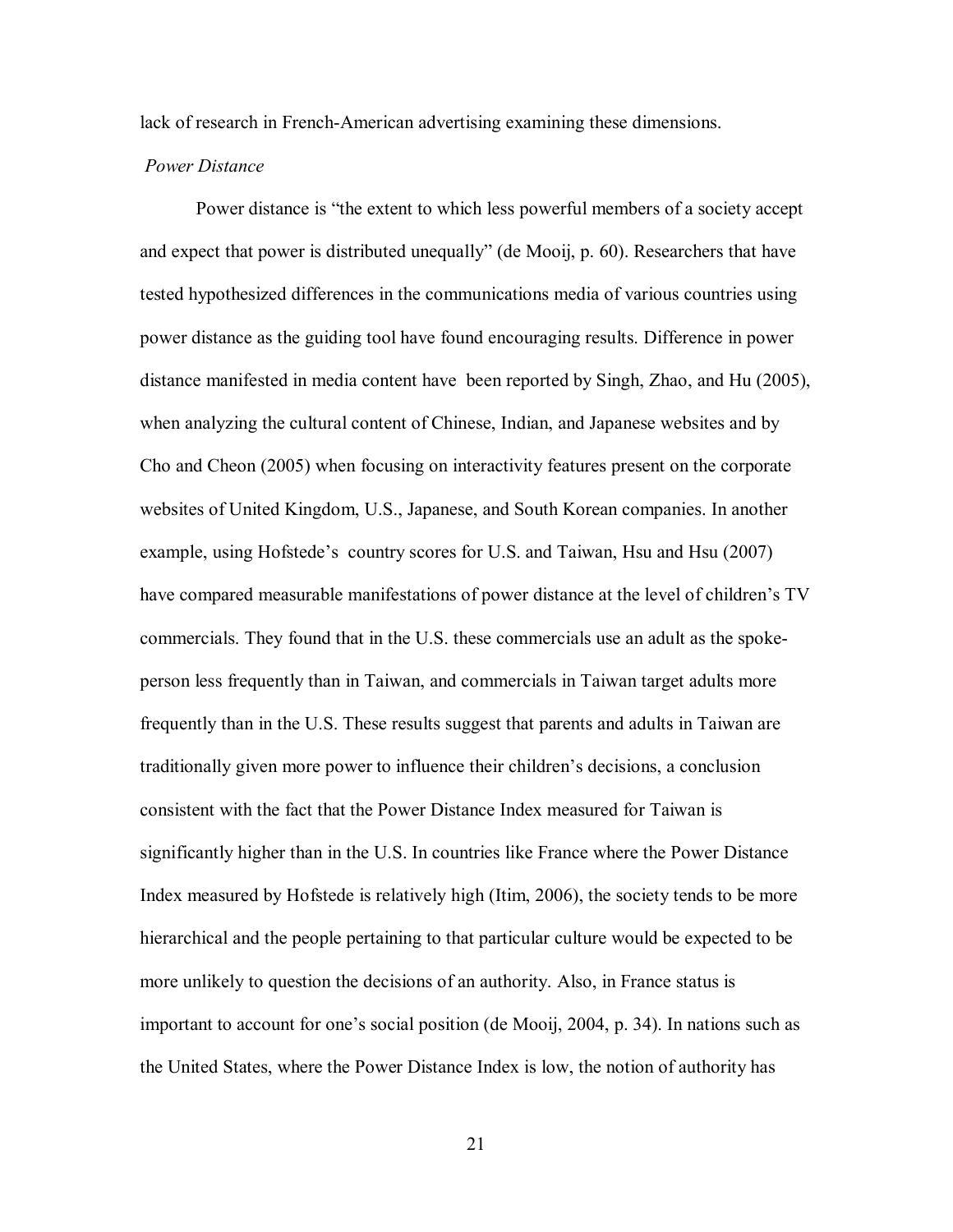negative connotations and equality in rights and opportunity are tantamount. Also, as the index predicts in the United States "powerful people try to look less powerful"(de Mooij, 2004, p. 34). The difference is reflected in the intrigued words of an expatriate American manager: "The decision-making process is so hierarchical. In the U.S. I was completely responsible for my decisions. Here everything is so boxed I can just do a few things…No one is individually responsible" (Gouttefarde, 1996, p. 62).

 One direct comparison between U.S. and France that has used Hofstede's paradigm was that of Gouttefarde (1996). However, this study was centered on comparing expatriate American managers with native managers and not advertisements. *Uncertainty Avoidance*

 The concept of uncertainty avoidance measured by Hofstede's Uncertainty Avoidance Index reflects "the extent to which people feel threatened by uncertainty and ambiguity and try to avoid these situations" (de Mooij, p.35). As Hofstede describes it, uncertainty avoidance is the same as insecurity (1980) and predicts a dependence on experts (Rubin, 1992). People living in cultures high in uncertainty avoidance avoid risks, react negatively to change and are not ready to tolerate ambiguous situations (Gudykunst, 1991; Ting-Toomey, 1988). For instance, Ji and McNeal (2001), when comparing Chinese and U.S. children's food commercials have found that advertisers in China tend to focus significantly more on demonstrations (showing product in use) than in the U.S., in an attempt to reduce ambiguity, paralleling the significant difference in the Uncertainty Avoidance Index between China and the U.S..

 In cultures such as France with high scores on U.A.I. rules and formality are valued as ways to decrease uncertainty and to structure life and expertise is also greatly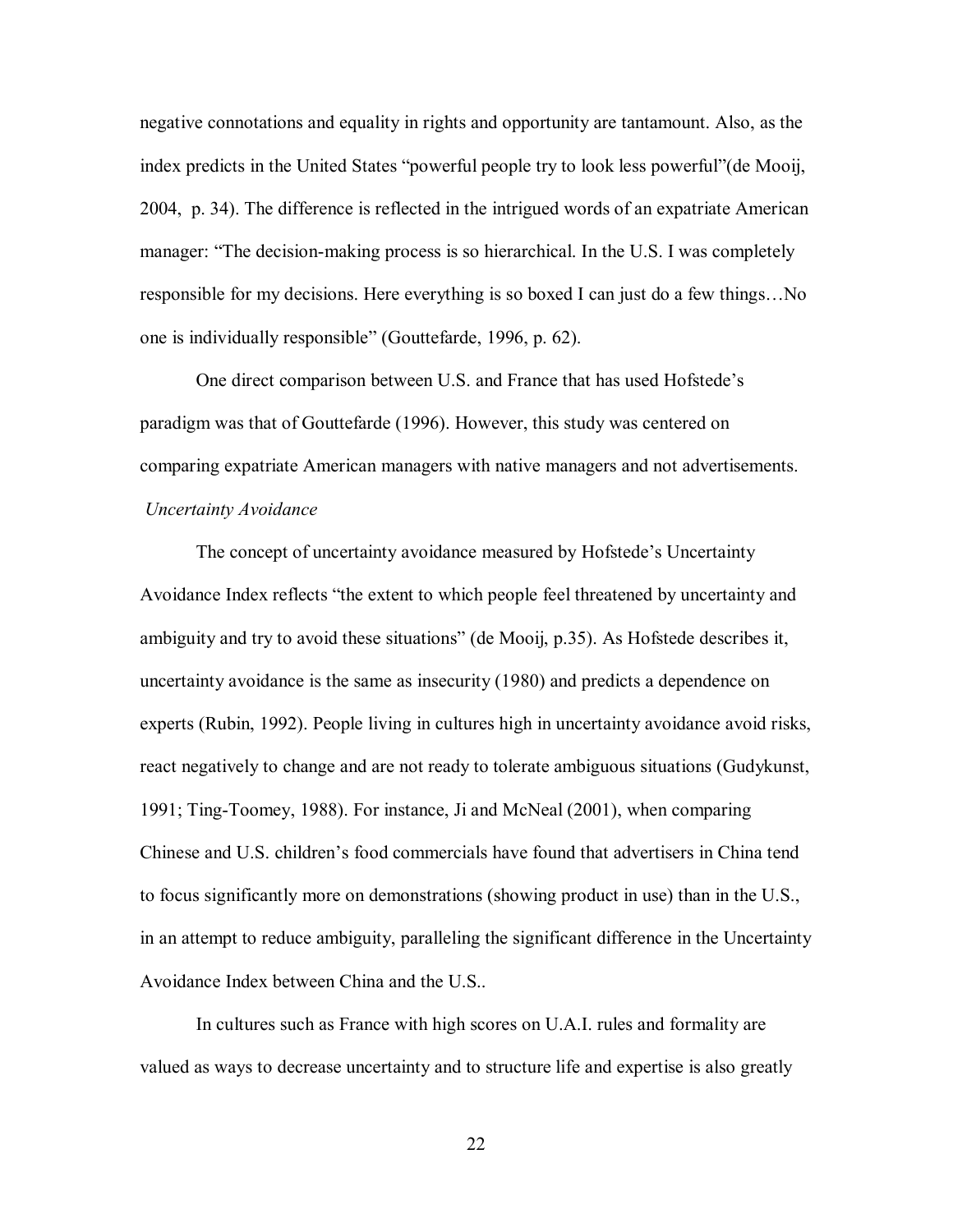appreciated as a guarantee of predictable quality. In the U.S., a country scoring low on UAI, people feel that there should be as few rules as possible as they are more oriented on the result than on the process (de Mooij, p.35).

 Giving the relevant differences in American and French values found by Hofstede (1980) and confirmed by qualitative studies in intercultural management such as that of Gouttefarde (1992) or large the cross-cultural content analyses that included the two countries mentioned (Albers-Miller & Gelb, 1996; Appelbaum, Ullrich, & Halliburton, 1993; Cutler, Javalgi, & Rajshekar, 1992; Zandpour, Chang, & Catalano, 1992), it would prove important to examine whether these differences are reflected at the level of advertisements in non-business publications.

#### *Appeals: Observable Manifestation of Values in Advertising*

 By analyzing advertisements researchers can trace changes in cultural values by spotting changes in advertising appeals (Cheng  $\&$  Schweitzer, 1996; Pollay, 1986). While a value is "a broad tendency to prefer certain states of affairs over others" (Hofstede, 1980, p. 18) an appeal is a "message about a need that has the power to arouse innate or latent desires" (Moriarty, 1991, p. 18) and, in an advertising context, the appeal is seen as a conscious attempt to motivate audience members to change their consumer behavior (Hong, Mudderisoglu, & Zinkhan, 1987). Hetsroni (2000) also explains the difference between values and appeals by stressing that, while values are already present in the scene, appeals are designed and disseminated by the advertiser. It is at this stage that the advertiser has a significant, some say unfortunate, power to shape the value system by using appeals to reinforce those values that are most suitable for its interests (Pollay,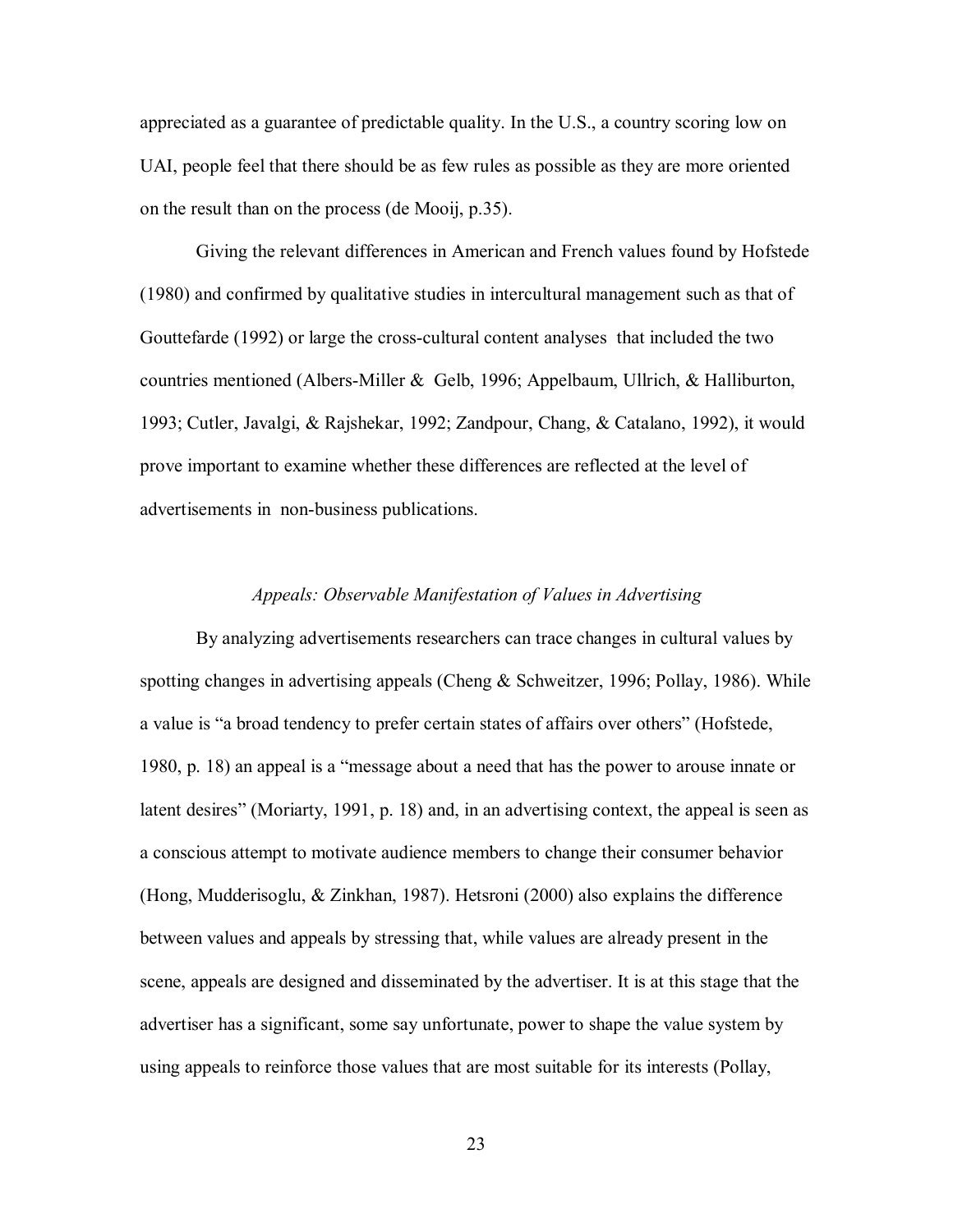1987). But at the same time, the power of the advertiser designing the appeal is limited by the pressure of the already existing value-system and a good advertiser knows that advertising that reflects local cultural values is more persuasive than advertising that ignores them (Hong, Mudderisoglu, & Zinkhan, 1987). Belk, Bryce, and Pollay (1985) also conclude that "in order to communicate successfully, advertising must appeal to values that are salient in the culture of its intended audience" (p. 11).

#### *Pollay's Value Appeals*

 Aside from these two, rather overly broad categorical schemes, other more complex frameworks have stood the test of time. Although the research of Rokeach (1973), which distinguished between terminal values and instrumental values and their sub-classes, is extensively used in segmenting advertising content, and the theoretically strong foundation of Schwartz's work (1992, 1994, 1999) has proven useful for some researchers interested in cross-cultural research (Okazaki & Mueller, 2007), this value structure was not adopted for the current research. This research will employ Pollay's scheme of appeals as an instrument of measuring possible differences in cultural values. This decision was inspired by the fact that Pollay's appeals were already used once as operationalizations for Hofstede's cultural dimensions in a seminal study by Albers-Miller and Gelb (1996). The current study, which partially replicates Albers-Miller and Gelb (1996), is an attempt to delve more deeply in the operational aspects of studying values and the relationship of values to appeals in the advertising content.

 Pollay's advertising appeals are also widely used in advertising research (Belk, Bryce, & Pollay, 1985; Cheng & Schweitzer, 1996; Firth & Wesson, 1991; Lin, 2001; Mueller, 1987; Srikandath, 1991; Tse, Belk, & Zhou, 1989). Pollay (1983) developed a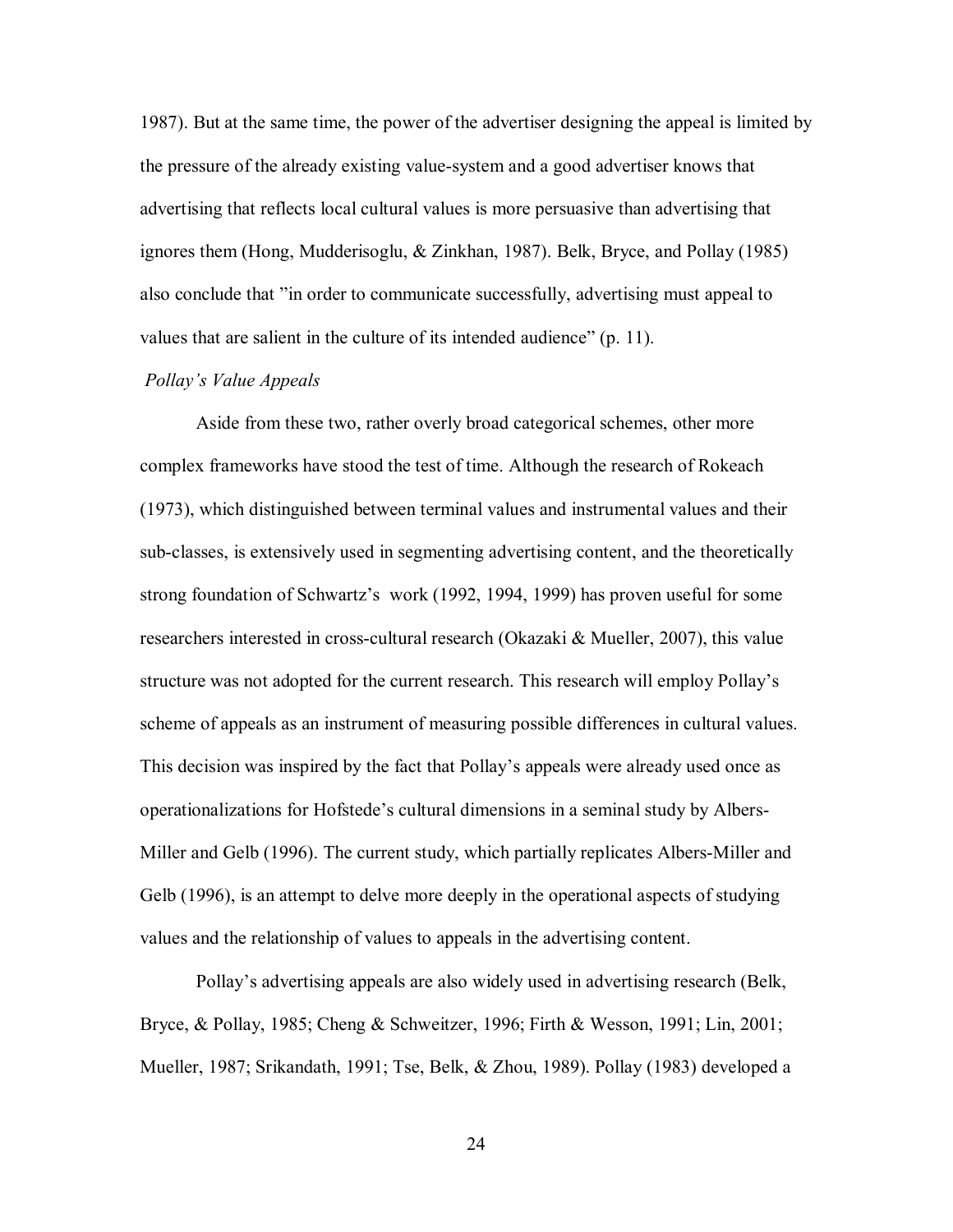list of 42 common cultural appeals (e.g. cheap, adventure, youth, health, status, vain, etc.) after testing, modifying, and collapsing the schemes of appeals previously used by White (1951), Rokeach (1973), and Fowles (1976). A series of meeting and workshops with his colleagues in the fields of sociology, anthropology, and consumer behavior, helped Pollay refine and crystallize the remaining concepts into "dualistic pairs of competitive values" (Pollay, 1983, p. 79). One of the dichotomous pairs, which we will also use in our study, is "cheap" versus "dear" appeals. Whereas a "cheap" ad appeals to the economical sense of the consumer and appeals to the value of being "inexpensive, bargain, cut-rate, penny-pinching,[…], undervalued", a "dear" appeal values the "expensive, rich, valuable, highly regarded, costly, extravagant, luxurious, priceless" ( p. 80). Later on, Pollay's list was modified to include only 32 cultural values (Cheng & Schweitzer, 1996) and, finally, was reduced to 30 by Albers-Millers and Gelb (1996), who have defined them in correlation with Hofstede's dimensions.

#### *Correlating Appeals with Values*

 Basing their endeavor on the assumption that "the principal conduit for incorporating values into advertising is advertising appeals", Albers-Miller and Gelb (1996) successfully correlated 30 of Pollay's 42 advertising appeals with Hofstede's cultural dimensions (individualism-collectivism, uncertainty avoidance, power distance, masculinity-femininity) (p. 2). Their purpose was to empirically test the degree to which advertising appeals differ between countries and at the same time reflect the cultural dimension indexes calculated by Hofstede for those specific countries. After removing outliers from the data, they found significant correlation coefficients for 10 hypothesized relationships between some of Pollay's (1983) advertising appeals and Hofstede's (1980;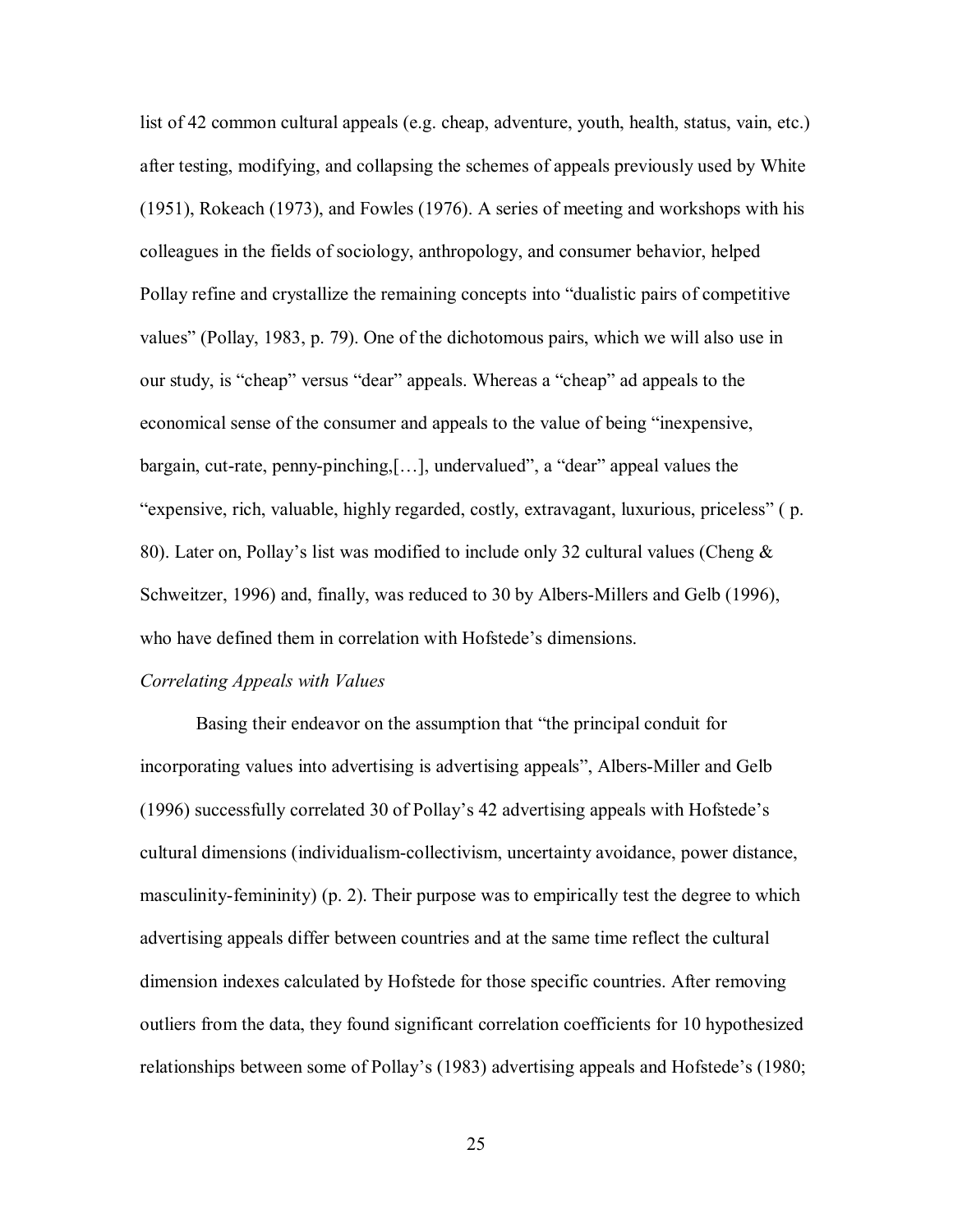1991) cultural dimensions. Eight of those established relationships (ornamental, vain, dear, status, and cheap relating with power distance and untamed, magic, youth relating with uncertainty avoidance) will be tested in the course of this study.

 A more recent empirical study correlating values with advertising appeals and also using Pollay's scheme is Hetsroni (2000), who successfully correlated 13 of Pollay's appeals with either functional, hedonistic and altruistic values. The subsequent valueappeal structure paired functional values with efficiency, quality, and safety appeals, hedonistic values with joy, happiness, leisure, and adventure appeals and altruistic values with charity, patriotism, and collectivism appeals (Hestroni, 2000).

#### *Hypotheses and Research Question*

 The objective of the study is relating values salient in a country's work culture, as determined by theoretician Hofstede (1980, 1991) to a wide range of advertising appeals used in that country, delineated by Pollay (1983). The study on which this endeavor was based (Albers-Miller & Gelb, 1996) had made this connection in a specific context, nonbusiness print magazines, grounding their decision on the fact that the cultural dimensions indexes were measured by Hofstede in a business management context. They have warned that going beyond this field would be risky due to possible differences between the cultural values held by the elite business audience and those held by other audiences. This study attempted to see whether Albers-Miller and Gelb's (1996) warning is relevant and if it is, to what extent changing the audience would have an effect on their findings. Therefore, non-business popular magazines were selected (see Method section).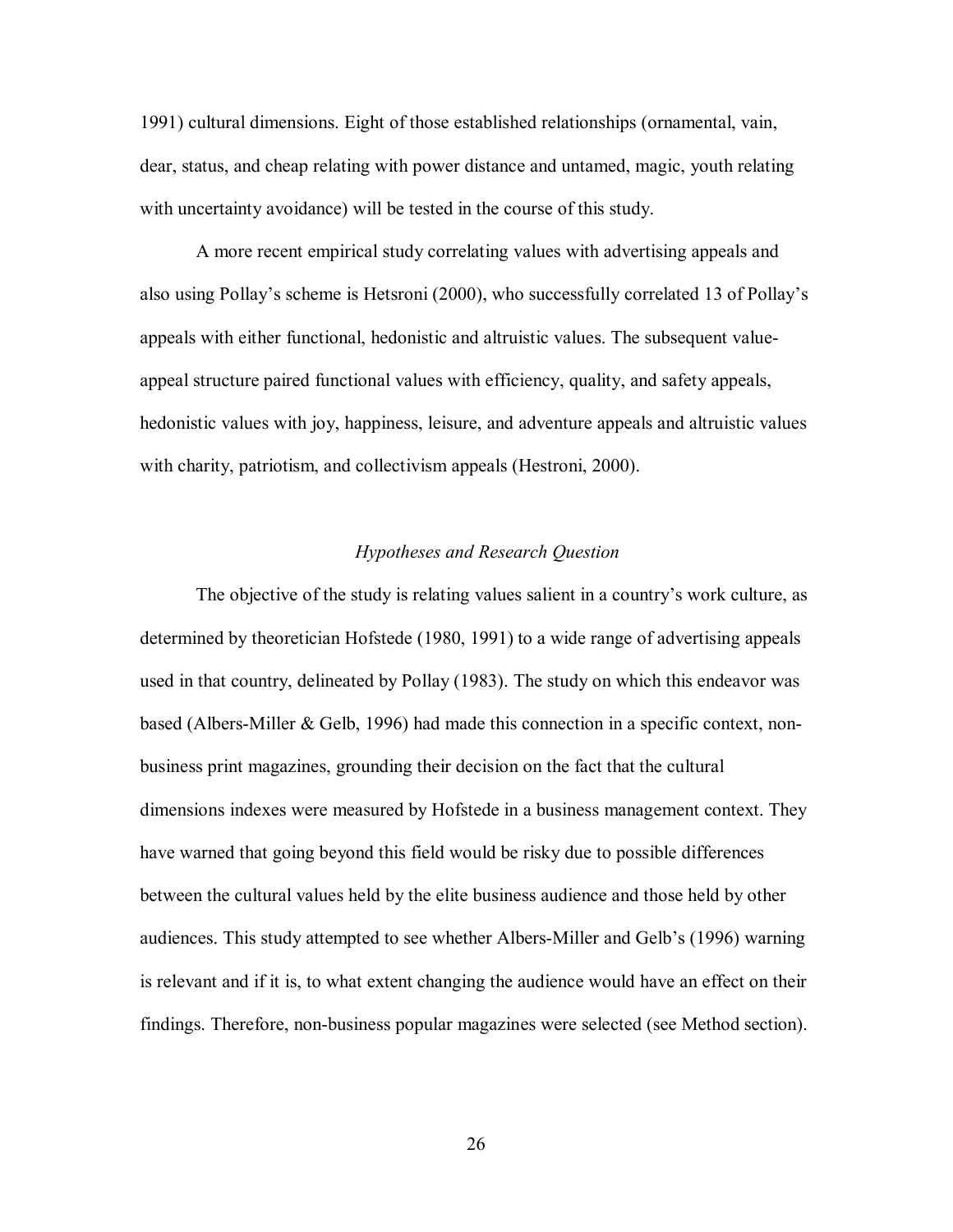Using the results of Albers-Miller and Gelb as a theoretical framework, this study will reexamine their hypotheses relating to power distance and uncertainty avoidance to see if the same dependant relationships between appeals and cultural dimensions will be found outside Hofstede's context of application as previously described. In addition, this study also explores whether any possible differences could be moderated by the product category.

 If a country scores high in power distance it means that in that country powerful people will try and are expected to show their power in a direct or even flaunting manner (Hofstede, 1980; 1991). The power distance index explains how different cultures address basic human inequities in social status, prestige, wealth, and sources of power (1980). Therefore, as would be the case in countries that score low in power distance, such as the U.S., in France it is not considered socially necessary for these people to hide their privileges because the displaying sources of power is regarded as acceptable and even necessary. For example, wearing extravagant clothes or exhibiting a passion for fine arts and endorsing other people who do the same are ways of openly expressing tolerance for high power distance. Consequently, for the purpose of our analysis and considering the description of Pollay's appeals (see Appendix) it is reasonable to hypothesize that:

*H1: The number of ornamental appeals will be significantly greater in France than in the U.S.* 

*H2: The number of vain appeals will be significantly greater in France than in the U.S.* 

*H3: The number of dear appeals will be significantly greater in France than in the U.S.*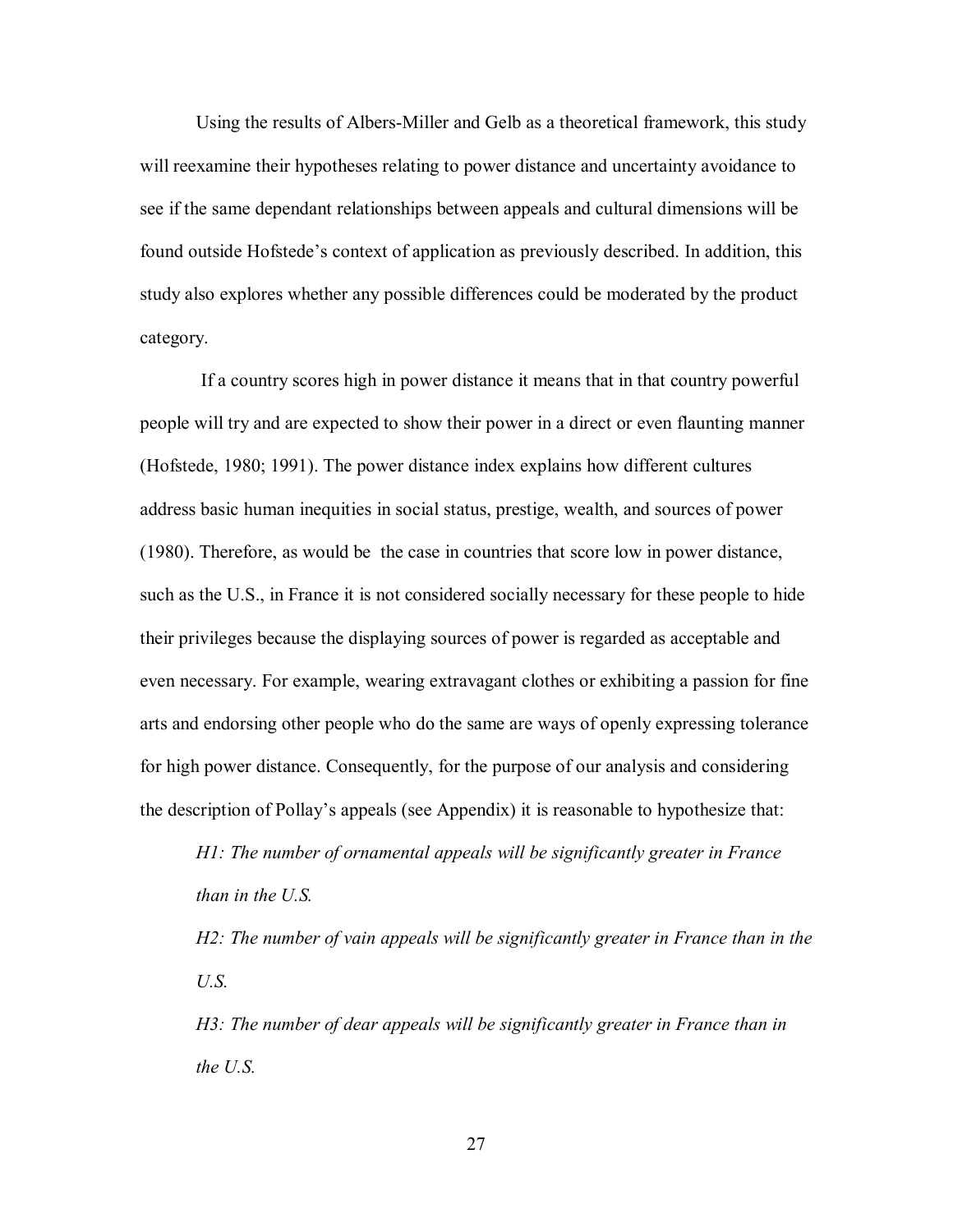Moreover, in France, the open exercitation of power is a source of selfsatisfaction and it is not frowned upon by others. As Gouttefarde's (1996) analysis reveals, the emphasis on formality in French business practices is a way of showing rank, whereas the preference of casual manners in the U.S. would be a praxis that downplays rank. So, if French tolerate flaunting their social position and Americans don't, therefore:

*H4: The number of status appeals will be significantly greater in France than in the U.S.* 

 As we have already seen, in a country with low scores in power distance the society tends to appear less stratified and people appreciate more a uniformity of appearance rather standing out (Hofstede, 1991). The fact that people try to look less powerful than they are could indicate that they would also prefer to buy a cheaper product rather than an expensive one in order for them not to stand out too much. Therefore:

#### *H5: The number of cheap appeals will be greater in the U.S. than in France*

 In countries where uncertainty avoidance is high, people are less willing to expose themselves to risk. From this, it can also be deduced that, in as much as an action or an idea encourages people to take those risks, these too will not be endorsed. The French's need for strict rules and laws, safety and security, reliance on experts, reflected in their high uncertainty avoidance score (Itim, 2006) could be also correlated with a rejection of magic, untamed, or youth appeals. Conversely, these same appeals could be preferred by people in countries with low uncertainty avoidance scores like the U.S due to their tolerance for insecurity, their need of being subjected to as few rules as possible, and their emphasis on young age. Therefore, it would be reasonable to assume that: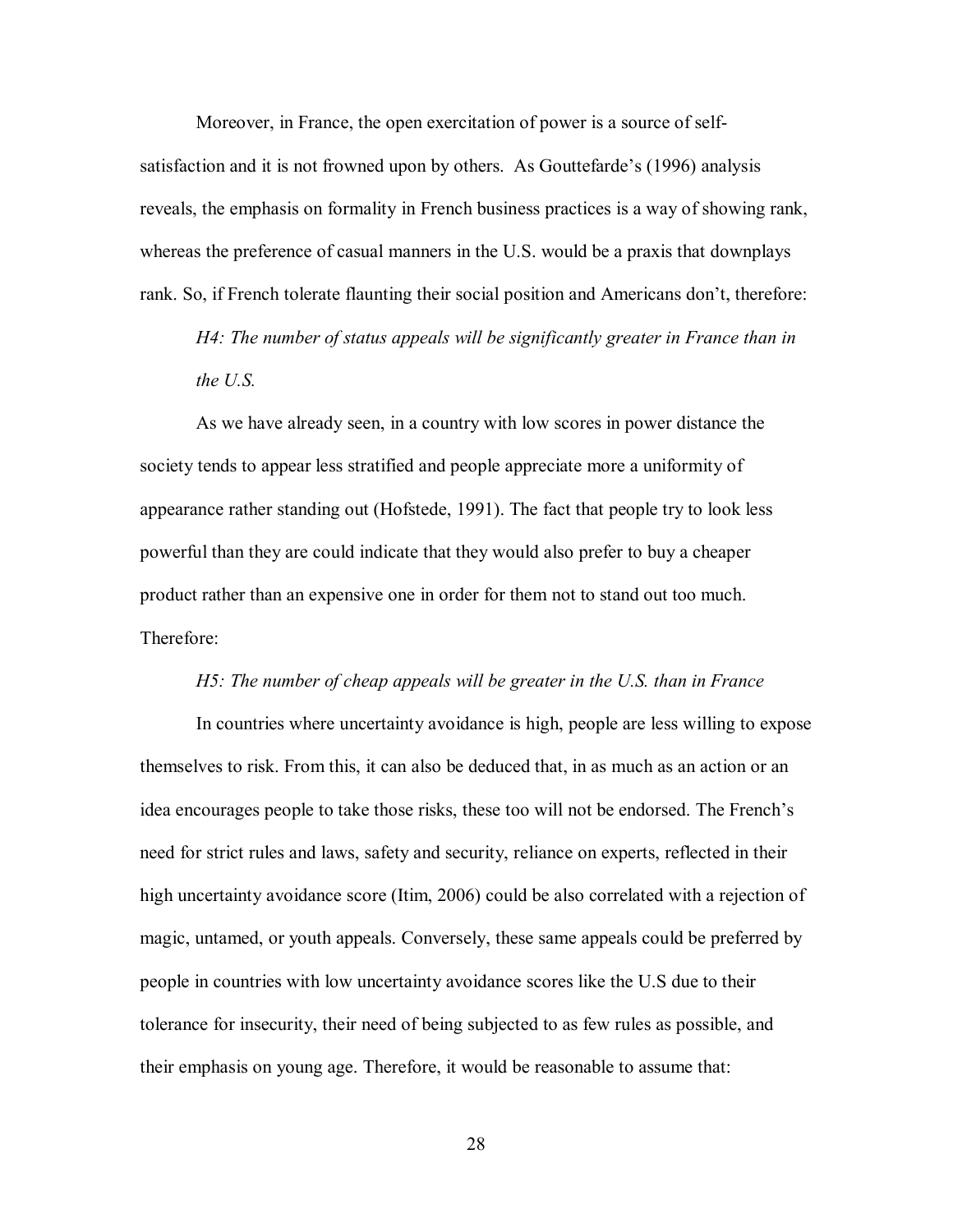*H6: The number of magic appeals will be significantly smaller in France than in the U.S.* 

*H7: The number of untamed appeals will be significantly smaller in France than in the U.S.* 

 *H8: The number of youth appeals will be significantly smaller in France than in the U.S.* 

Finally, the research will examine whether the different distribution of advertising appeals could be mediated by the product categories adapted from Katz and Lee (1992). Our question is:

*RQ: Is the distribution of advertising appeals in U.S. and France moderated by product category?*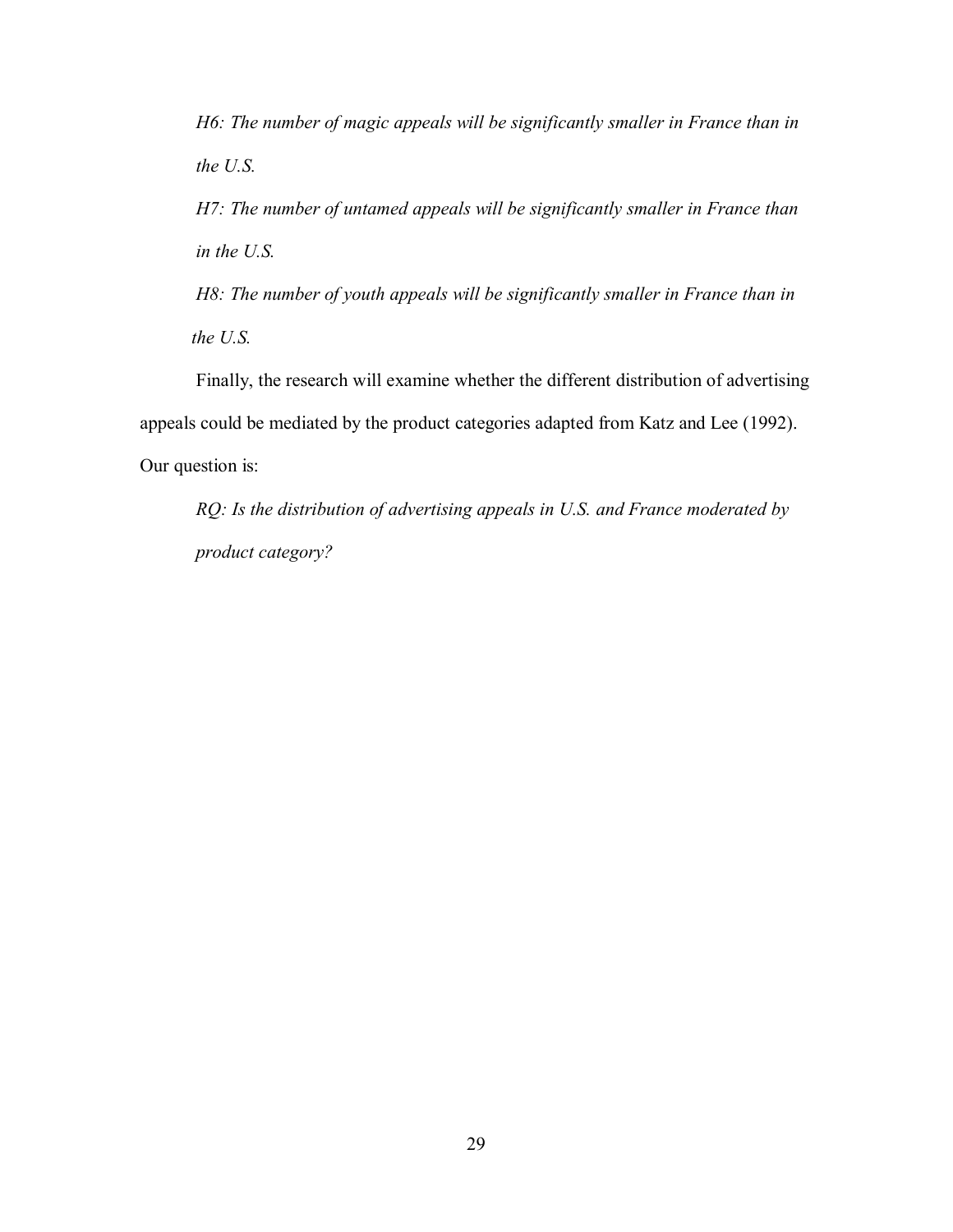#### CHAPTER 3

#### **METHOD**

 Content analysis has been extensively used as a method of study for evaluating media content in general (Kolbe & Burnett, 1991) and advertisements in particular (e.g. Albers-Miller & Gelb, 1996; Appelbaum, Ullrich, & Halliburton, 1993; Biswas, Olsen, & Carlet, 1992; Zandpour, Chang, & Catalano, 1992;). The method for this study was designed in order to meet the requirements for objectivity, systematization, quantification, sampling, and reliability as delineated by Kassarijan (1977) and reinforced by Kolbe and Burnett (1991).

#### *Unit of Analysis*

 In selecting our medium from which to select our advertisements, top-selling, non-business print magazines found both in U.S. and France were selected. According to Wiles, Wiles, and Tjernlund (1996) print magazines are a suitable medium for advertising content analyses as they provide "high quality, enduring images and a strong visual impression of the models in their advertising" (p. 4). Moreover, both France and the U.S. have wide availability of magazines and advertisers spend considerable amounts of money on buying advertising space in magazines.

#### *Sample Selection*

 The first step in our comparison was the selection of a suitable sample of print advertisement from US and France. A set of ads from five magazines per country were selected for coding, totaling a sample of 668 ads, 242 for France and 426 for U.S.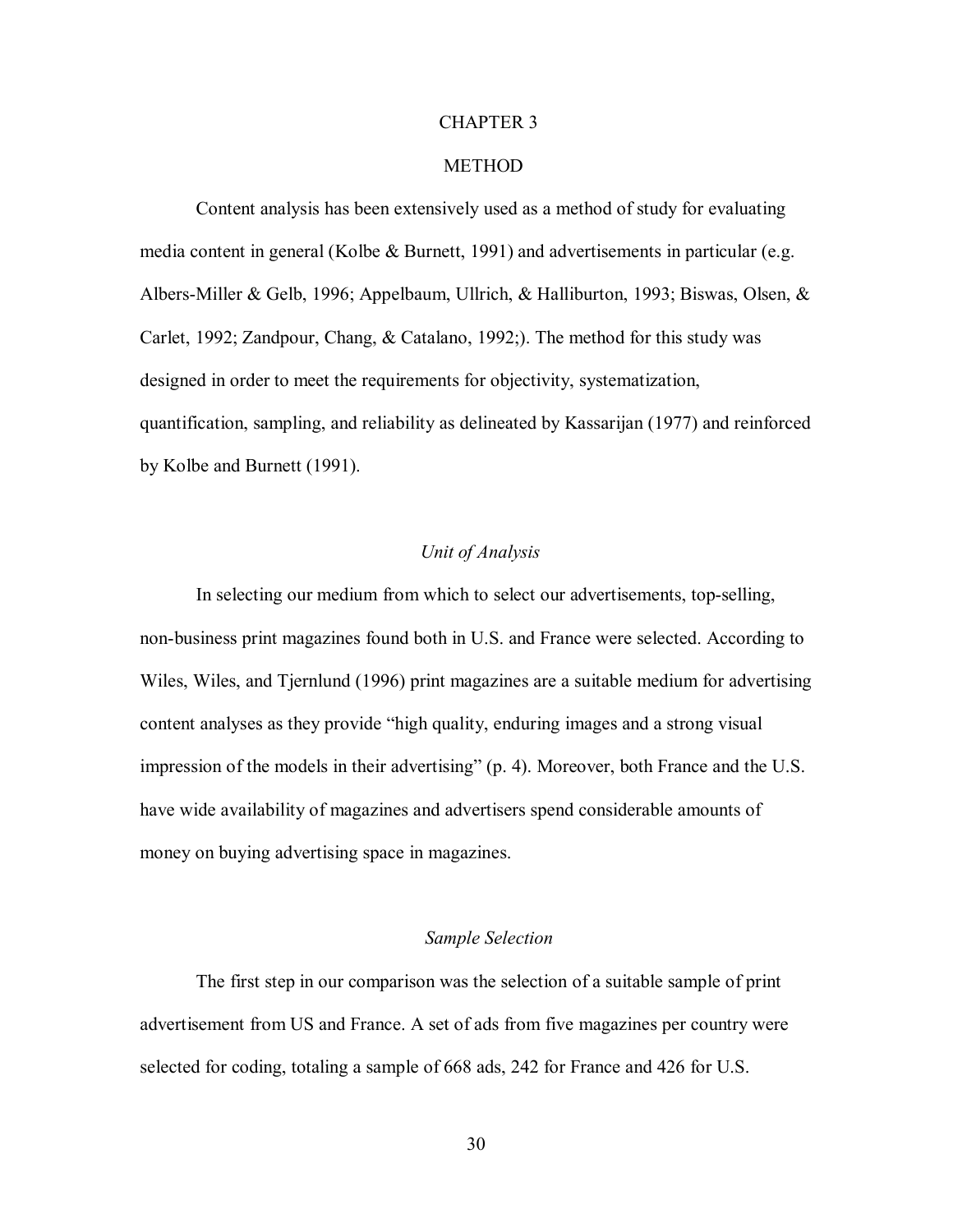Generalizability and manageability of the sample were the reasons we decided to settle around this number, in accordance with the average sampling number for content analyses found in the widely cited research of Kolbe and Burnett (1991).

 The first filter for selecting the magazines was presence of magazine in the market of both countries. The second criterion was that the publications would be in the top 100 magazines in both countries according to recent circulation figures in order to ensure a high degree of relevance. The indexes use for this step were the Media Info Center (2007) average circulation figures (U.S. sample) and the Association Pour Le Controle De la Diffusion Des Medias (2007) average circulation figures (French sample). The third filter that was applied was representation of a diverse enough audience in terms of gender, age, and field of interest. Albers-Miller and Gelb's (1996) selection of business publications in conducting their content analysis was motivated by the fact that they wanted to be consistent with Hofstede's field of analysis (intercultural management) for developing the cultural dimensions. They also expressed their doubts whether it would be appropriate to use these dimensions in a different environment (p. 67). However, Hofstede's cultural dimensions were already tested by 200 independent studies in various environments (de Mooij, 2004, p. 36; Sondergaard, 1994) and we found it reasonable to attempt going beyond the scope of management with our content analysis.

 Lifestyle, fashion, and entertainment-oriented magazines Maxim and FHM (for men) and Glamour, Cosmopolitan (for women) as well as a parenting-oriented magazine Parents were found to correspond to all exigencies. In the US market, the order was Cosmopolitan (18), Maxim (25), Glamour (27), Parents (29), and FHM (71). In France, the order was Cosmopolitan (41), Maxim (44), Glamour (45), Parents (59), and FHM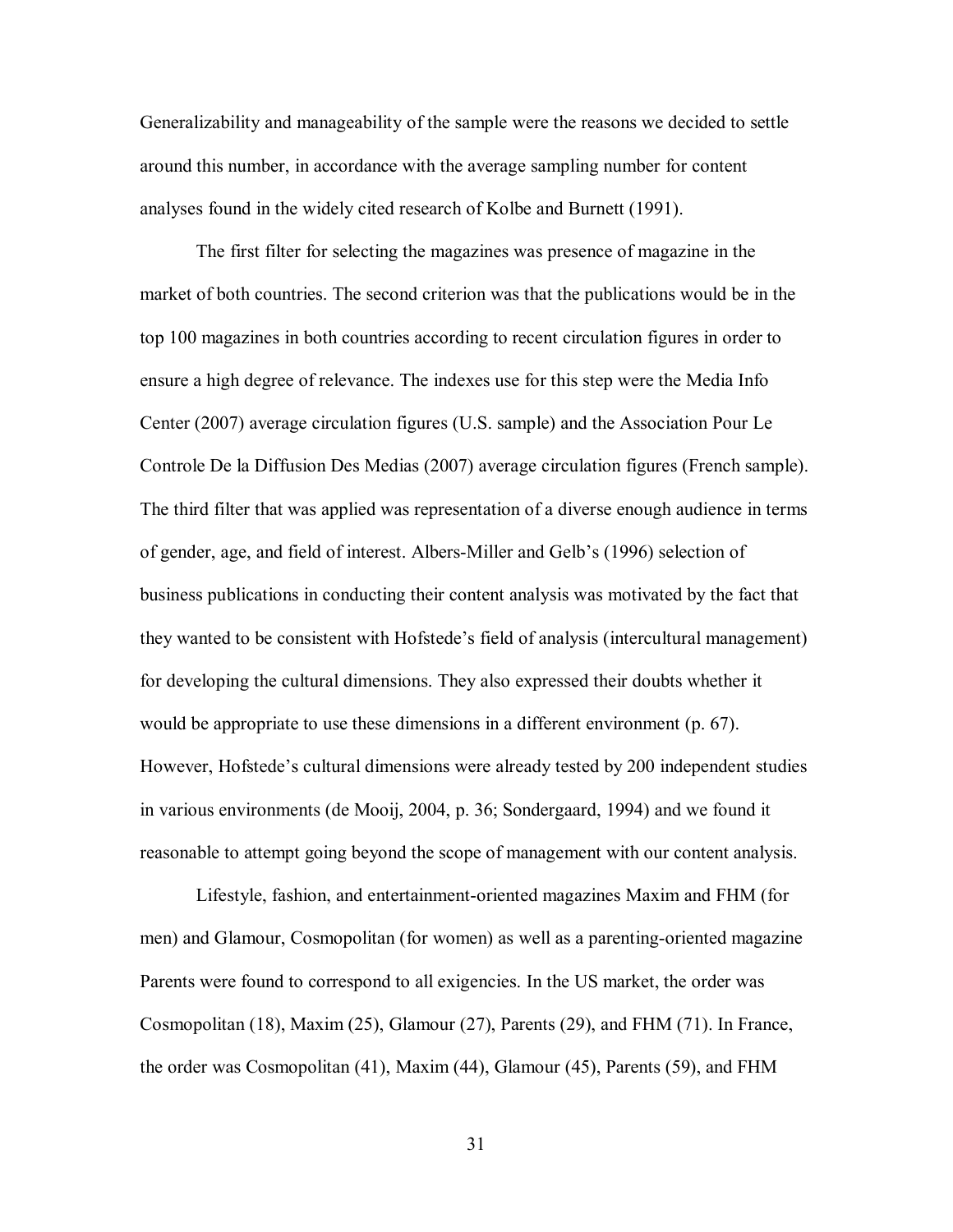(86).

 The advertisements were isolated from their environment and numbered in order to ensure manageability. Only half-page or larger ads were counted and, although the ads were taken out of the publications, their original grouping and order was kept. Half-page or larger ads were chosen because they tend to be image and copy-heavy; providing a relevant field of analysis compared with short copy, small ads that may prohibit value research.

#### *Coding Process*

*Rules and Procedures* 

 Before proceeding with the coding process, we established the coding rules in accordance with Pollay's (1983) coding book for the eight value appeals as described in Table 1 below. We selected the eight appeals as correlated with power distance and uncertainty avoidance by Albers-Miller and Gelb (1996).

Table 1.

*Eight of Pollay's 42 Advertising Appeals* 

| Appeal        | Description                                                                                                                                                                                                        |
|---------------|--------------------------------------------------------------------------------------------------------------------------------------------------------------------------------------------------------------------|
| Ornamental    | beautiful, decorative, ornate, adorned, embellished, detailed, designed,<br>styled                                                                                                                                 |
| Vain          | having a socially desirable appearance, being beautiful, pretty, handsome,<br>being fashionable, well-groomed, tailored, graceful, glamorous                                                                       |
| <b>Status</b> | envy, social status or competitiveness, conceit, boasting, prestige, power,<br>dominance, exhibitionism, pride of ownership, wealth (including the<br>sudden wealth of prizes), trend-setting, to seek compliments |
| Dear          | expensive, rich, valuable, highly regarded, costly, extravagant, exorbitant,<br>luxurious, priceless                                                                                                               |
| Cheap         | economical, inexpensive, bargain, cut-rate, penny-pinching, discounted, at<br>cost, undervalued, a good value                                                                                                      |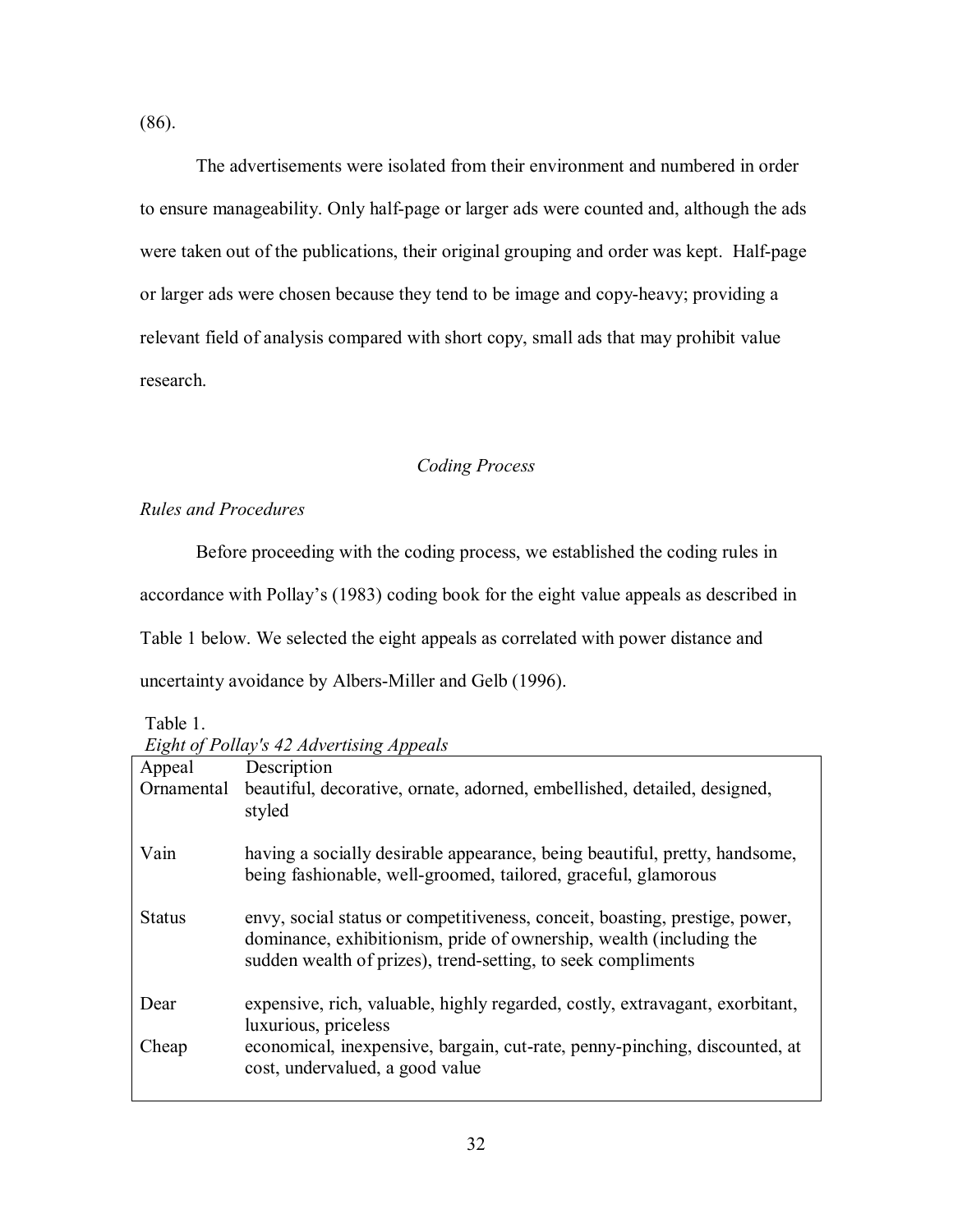| Table 1 cont. |                                                                                                                                                                      |
|---------------|----------------------------------------------------------------------------------------------------------------------------------------------------------------------|
| Untamed       | primitive, untamed, fierce, coarse, rowdy, ribald, obscene, voracious,<br>gluttonous, frenzied, uncontrolled, unreliable, corrupt, obscene, deceitful,<br>savage     |
| Magic         | miracles, magic, mysticism, mystery, witchcraft, wizardry, superstition,<br>occult sciences, mythic characters, to mesmerize, astonish, bewitch, fill<br>with wonder |
| Youth         | being young or rejuvenated, children, kids, immature, undeveloped, junior,<br>adolescent                                                                             |

Another categorical scheme was devised using Katz and Lee's (1992) product categories scheme as listed in Table 2, below. For the purpose of this exploration, out of these 10 categories (apparel and accessories, auto, beauty and personal care, medicine, jewelry and watch, electronics, pc and accessories, food and drink, home, and others), only eight were kept. Due to insufficient occurrences the categories of others and medicine were collapsed together with apparel and accessories and beauty and personal care, respectively.

Table 2.

*Eight Product Categories (adapted from Katz & Lee, 1992)*   $D_{\text{max}}$  duct category

| <b>FIGURE</b> Calegory           |
|----------------------------------|
| Apparel, accessories, and others |
| Auto                             |
| Beauty, personal care and        |
| medicine                         |
| Jewelry, and watch               |
| Electronics                      |
| PC, and accessories              |
| Food and drink                   |
| Home                             |

#### *Coder Training and Pretest*

 Coder training is important to ensure objectivity of the content analysis as it increases the coders' understanding of the coding rules and the operational definitions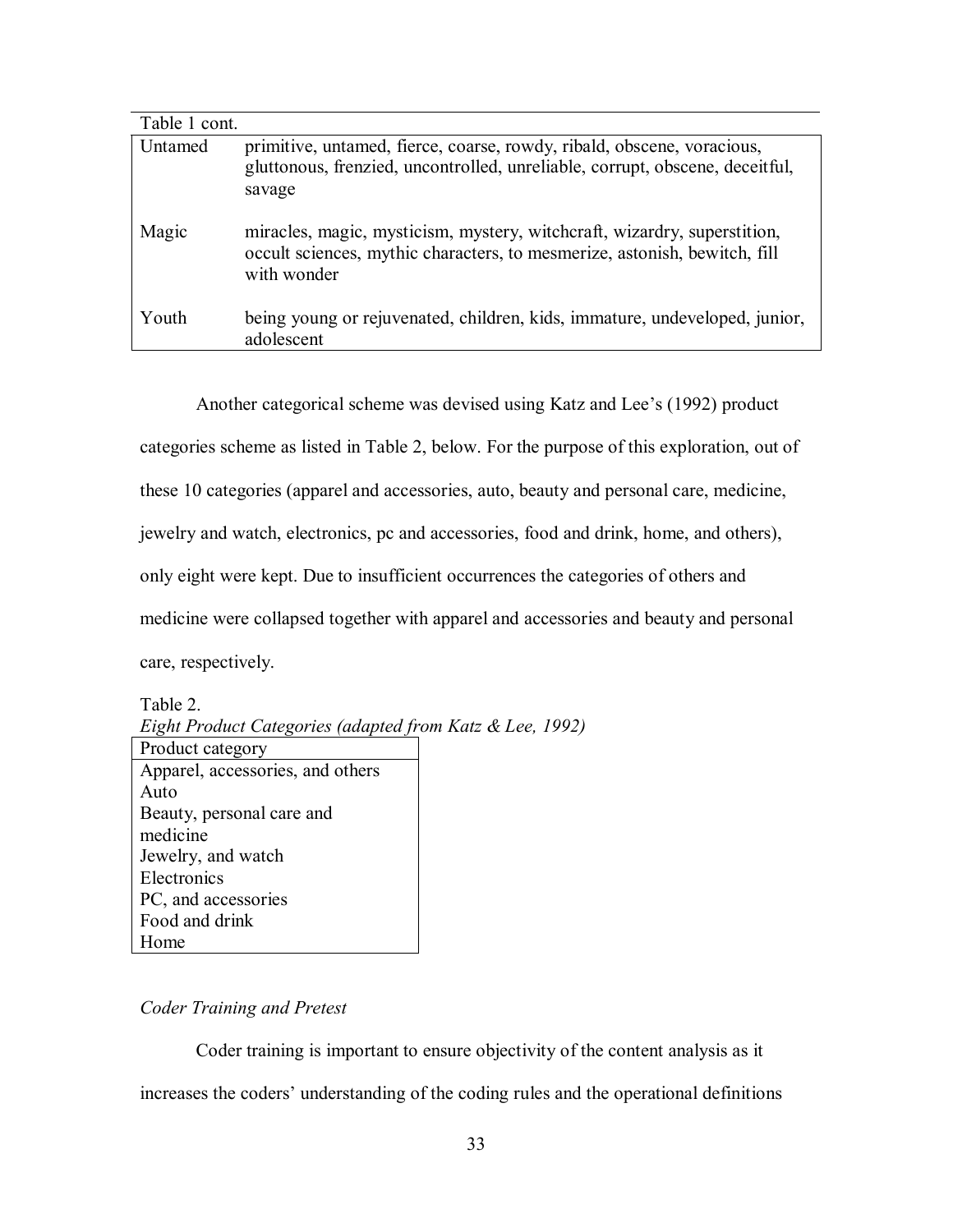(Kolbe & Burnett, 1991). Four coders (two English-proficient, French-born and two American-born undergraduate students) were selected in person out of the pool of students at a Southern U.S. university and were trained in a 3-hour session. An additional sample of 36 advertisements were extracted from the U.S. edition of Parents magazine, an issue other than the one included in the main sample, to be used in the training session and the subsequent pretest. The coders were instructed to carefully read the operational definitions and then the trainer read the entire codebook aloud. After the coders got familiarized with the definitions, they were instructed as to the manner in which they were to complete the code sheet (see Appendix). After each coder confirmed that he or she has understood what was being asked of him or her, we proceeded with six practiceanalyses. After each analysis, the coders would stop and compare results and discuss their understanding of the definitions. A difficulty in understanding the ornamental and youth appeals was reported. At the end of the session the coders were given separate folders containing a pretest sample of 30 advertisements and were allowed 3 days of independent coding.

#### *Coder Independence*

According to Kassarijan (1977) and Kolbe and Burnett (1991), it is important that the coders work independently of each other. In this way influence from the part of the researcher and from other coders is excluded, and the coder has full autonomy to make judgments. In our case, two pairs of coders knew each other and were specifically instructed not to work together.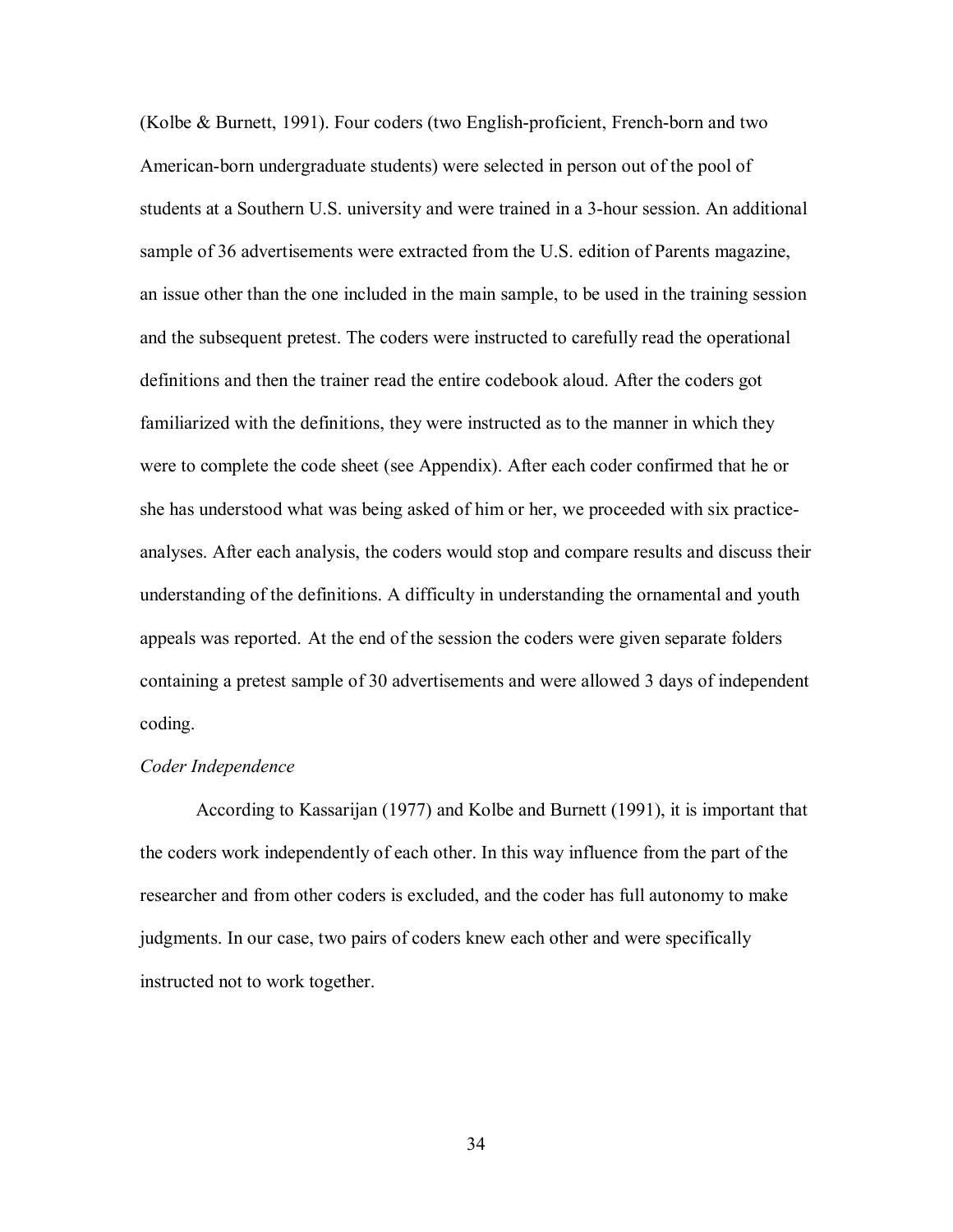#### *Inter-coder Reliability Analysis*

Inter-coder reliability is seen as the standard by which researchers measure the quality of a content analysis (Kassarijan, 1977; Kolbe & Burnett, 1991). According to Hughes and Garret (1990), inter-coder reliability is met when the level of agreement obtained is significantly higher than the level that would be obtained by chance. In our study, we calculated the reliability using Perreault and Leigh's (1989) widely employed reliability index formula (Ir), a method highly recommended by Kolbe and Burnett (1991). The formula is:

*Ir* = { $[(Fo/N) - (1/k)] [k/(k-1)] \sqrt{2}$ , where

*Fo* is the observed frequency of agreement between judges

*N* is the total number of judgments

*k* is the number of categories

 For the pretest sample inter-coder reliabilities for Pollay's appeals were calculated within each national edition. The average indexes resulting for the French coders were Ir  $(F) = .95$ , and for the American coders Ir(US) = 91.

#### *Reliability of the Main Sample*

 Table 3 shows the reliability indexes calculated for each category in our analysis, by country. The sub-samples consisting of different ads, only same-country inter-coder reliabilities were computed. According to Kassarijan (1977), if reliability is in the range of .85, the analysis can be viewed as satisfyingly reliable. In the US, the average reliability was .87 with only one category (ornamental appeals) significantly out of range (.57). The appeals both coders agreed upon most were status, dear, and untamed with an index of .97. The reliability for the ornamental appeal was also low in the French sample,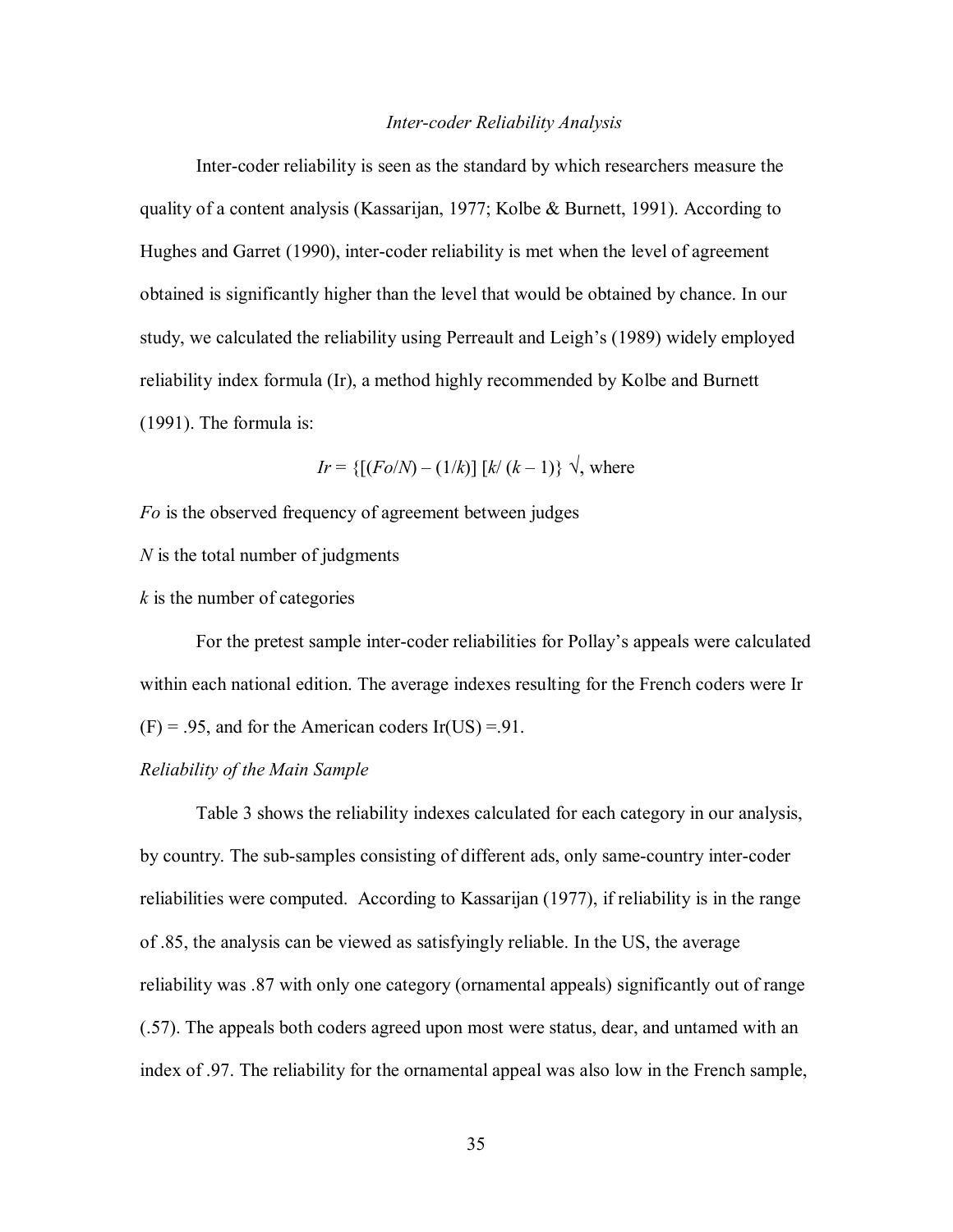with a maximum Ir for the youth appeal (.97). The average reliability for the French sample was also .87.

 Once the reliability indices were computed all disagreements between coders were resolved by the primary researcher. The primary researcher reviewed all choices by coders and issued a final decision. This process is consistent with many content analysis studies (Alexander, Benjamin, Hoerrner, & Roe, 1998; Browne, 1998; Frazer, Sheehan, & Patti, 2002; Kelley & Turley, 2004; Kolbe & Burnett, 1991; Marshall & Roberts, 2008). The primary researcher also personally coded the product categories according to the categorical scheme adapted from Katz and Lee's (1992).

Table 3.

| Reliability Index by Appeal (according to Perreault & Leigh's, 1989 |  |  |  |
|---------------------------------------------------------------------|--|--|--|
| formula)                                                            |  |  |  |

| Appeal        | Country   |        |  |  |  |
|---------------|-----------|--------|--|--|--|
|               | <b>US</b> | France |  |  |  |
| Ornamental    | .57       | .47    |  |  |  |
| Vain          | .82       | .82    |  |  |  |
| <b>Status</b> | .96       | .96    |  |  |  |
| Dear          | .96       | .91    |  |  |  |
| Cheap         | .95       | .90    |  |  |  |
| Magic         | .91       | .94    |  |  |  |
| Untamed       | .96       | .96    |  |  |  |
| Youth         | .83       | .97    |  |  |  |
| Average Ir    | .87       | .87    |  |  |  |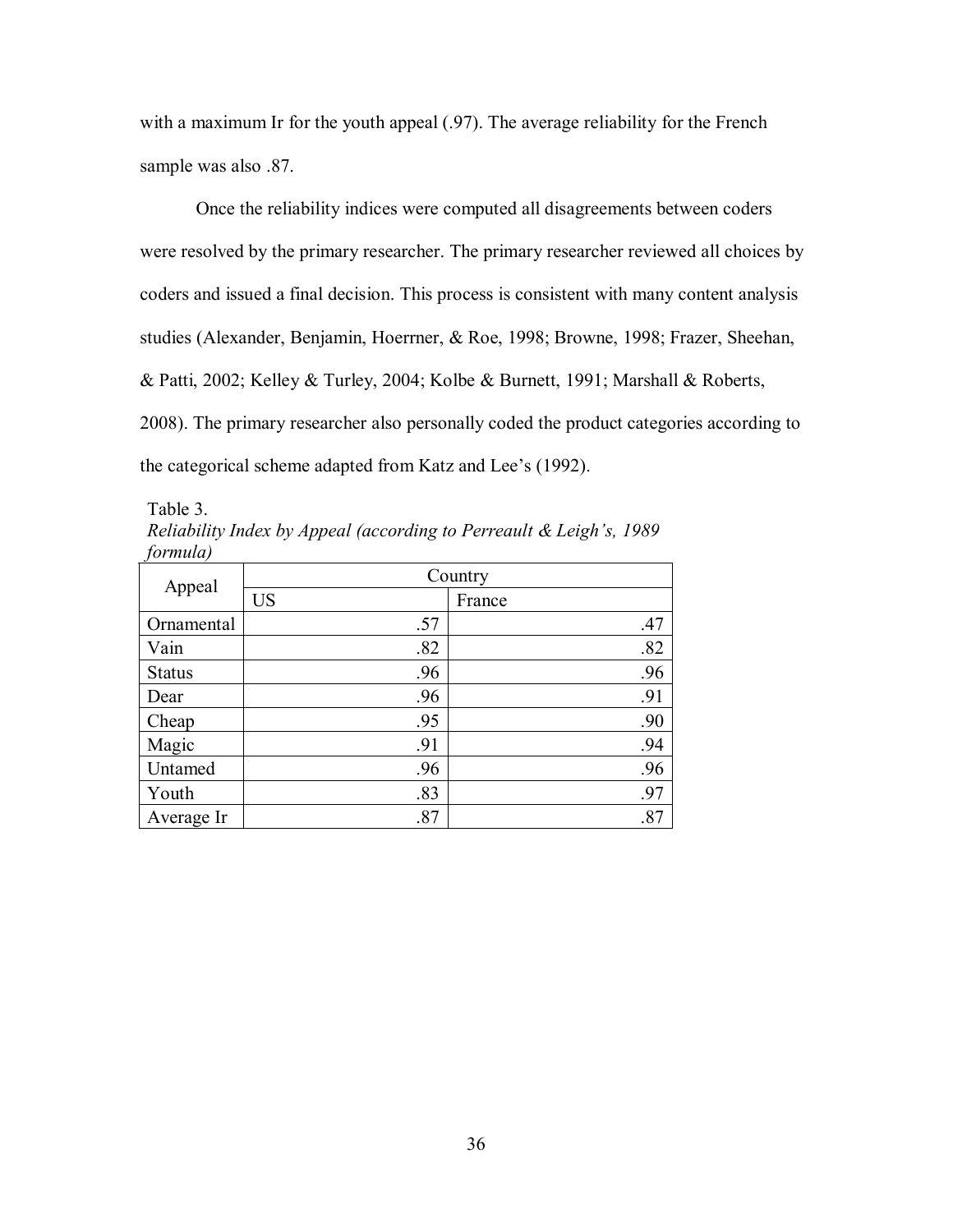#### CHAPTER 4

#### RESULTS

#### *Descriptive Statistics*

 The main sample consisted of 668 advertisements from both France and the US, selected from two sample frames (the lists of top 100 magazines by circulation in France and the US). The following descriptive statistics provide frequencies and proportions for the distribution of the sample by country, magazine, product vs. service, and advertisement size. They also provide a frequency overview for the brands that were observed.

#### *Sample Distribution by Country and by Magazine*

 Table 4 illustrates advertisement count and percentage by country and magazine, also providing a total number of ads per magazine. The magazine editions from France  $(n=242)$  made up 36.2%; the editions from the US  $(n=426)$  made up 63.8% of the sample. The greatest number of ads were contained in Glamour magazine  $(n=177$  representing 26.5% of total ads) and the least amount of ads were found in FHM magazine (n=77, representing 11.5% of total ads). Intersecting the amount of ads per national edition with the amounts per magazine, we find the US Glamour with the greatest number of ads (n=109, 61.6% of the Glamour sample) and the French Maxim with the least amount of ads (n=22, 19.1% of the Maxim sample).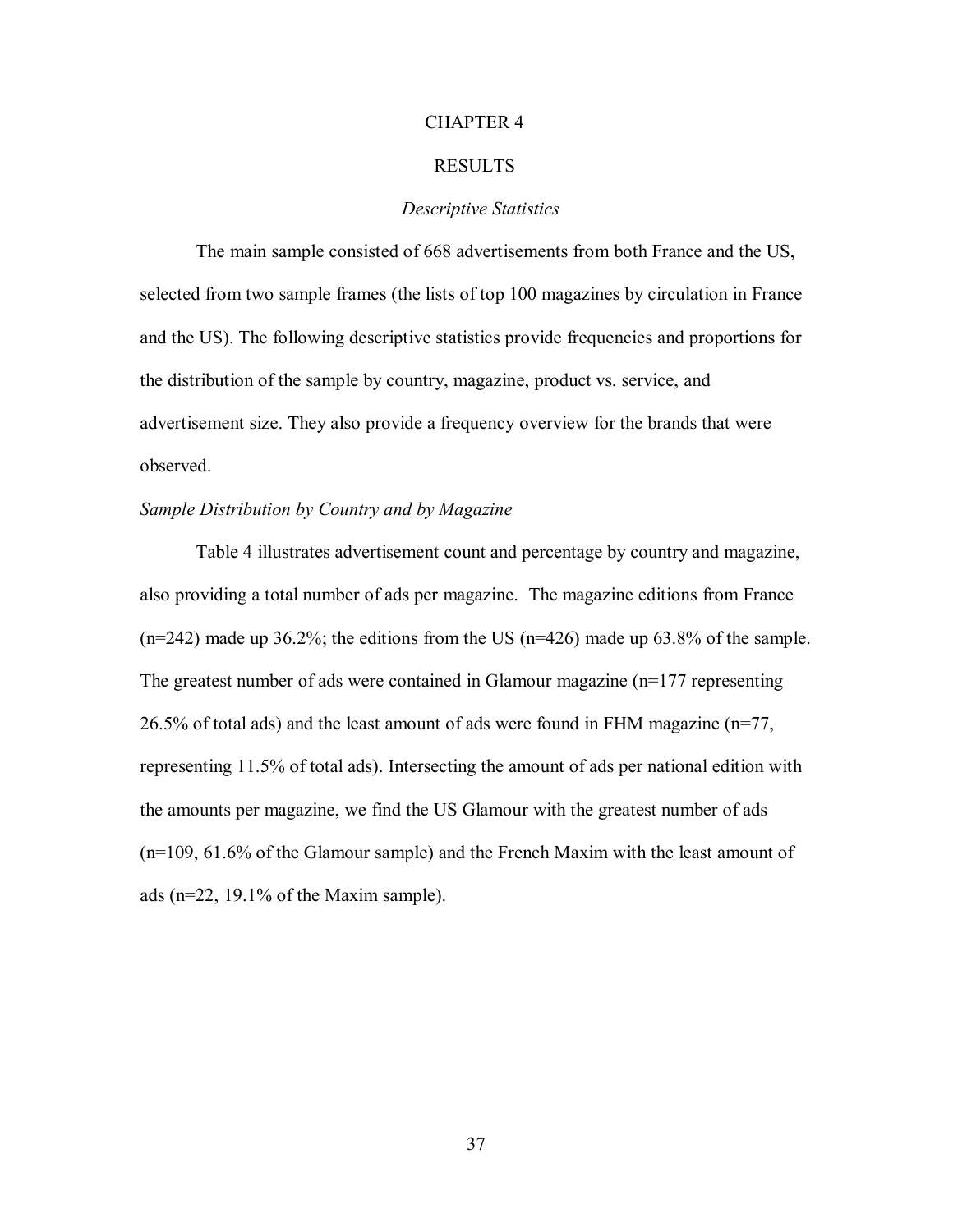| Magazine     | Country              |          |           |          |           |         |
|--------------|----------------------|----------|-----------|----------|-----------|---------|
|              | US                   |          | France    |          | Both      |         |
|              | Percent<br>Frequency |          | Frequency | Percent  | Frequency | Percent |
|              |                      | of       |           | of       |           | of N    |
|              |                      | magazine |           | magazine |           |         |
| Parents      | 91                   | 63.2%    | 53        | 36.8%    | 144       | 21.6%   |
| Glamour      | 109                  | 61.6%    | 68        | 38.4%    | 177       | 26.5%   |
| Cosmopolitan | 83                   | 53.5%    | 72        | 46.5%    | 155       | 23.2%   |
| <b>FHM</b>   | 50                   | 64.9%    | 27        | 35.1%    | 77        | 11.5%   |
| Maxim        | 93                   | 80.9     | 22        | 19.1%    | 115       | 17.2%   |
| Total        | 426                  | 63.8%    | 242       | 36.2%    | 668       | 100%    |

Table 4. *Sample Distribution by Country and by Magazine* 

#### *Sample Distribution by Ad Type*

Table 5 shows the distribution of the advertisements by type. Products made up the majority of the sample (n=566, 84.7%), both in France (n=208, 85.9%) and in the US  $(n=358, 84.03 \%)$ , while advertisements for services accounted for only 15.3%  $(n=102)$ of the total sample,  $14.1\%$  (n=34) of the French sample and  $15.5\%$  (n=68) of the US sample.

Table 5. *Sample Distribution by Ad Type* 

| Ad Type     | Country   |         |           |           |             |          |
|-------------|-----------|---------|-----------|-----------|-------------|----------|
|             | US        |         | France    |           | <b>Both</b> |          |
|             | Frequency | Percent | Frequency | Percent   | Frequency   | Percent  |
|             |           | of US   |           | of France |             | of N     |
| For product | 358       | 84.03%  | 208       | 85.9%     | 566         | 84.7%    |
| For service | 68        | 15.5%   | 34        | 14.1%     | 102         | $15.3\%$ |
| All         | 426       | 100%    | 242       | 100%      | 668         | 100 %    |

*Sample Distribution by Product Category* 

 As evident in Table 6, after selecting only the products (n=566) from the sample the ads was broken down by product category. More than a third of them were for beauty, personal care, and medicine products (37.2%), followed by apparel, accessories, and others (17.8%). The least amount of ads were for home products (4%).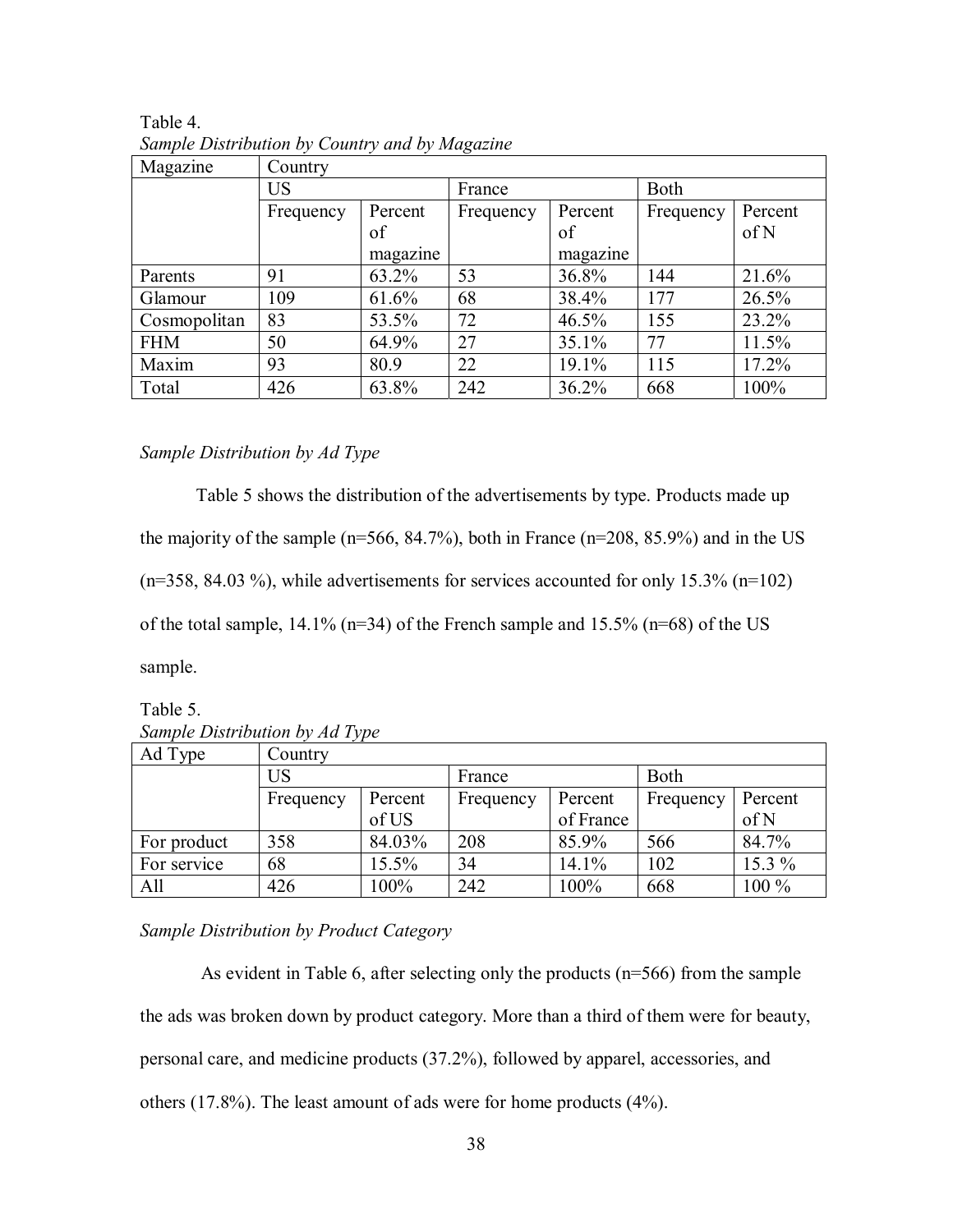|                  |           | Country  |           | Total    |           |            |
|------------------|-----------|----------|-----------|----------|-----------|------------|
|                  | U.S.      |          | France    |          |           |            |
| Category         | Frequency | Percent  | Frequency | Percent  | Frequency | Percent of |
|                  |           | of       |           | of       |           | products   |
|                  |           | category |           | category |           |            |
| Apparel,         | 45        | 44.6%    | 56        | 55.4%    | 101       | 17.8%      |
| accessories, and |           |          |           |          |           |            |
| others           |           |          |           |          |           |            |
| Auto             | 11        | 52.4%    | 10        | 47.6%    | 21        | 3.7%       |
| Beauty, personal | 149       | 70.6%    | 62        | 29.4%    | 211       | 37.2%      |
| care and         |           |          |           |          |           |            |
| medicine         |           |          |           |          |           |            |
| Jewelry, and     | 30        | 69.8%    | 13        | 30.2%    | 43        | 7.5%       |
| watch            |           |          |           |          |           |            |
|                  |           |          |           |          |           |            |
| Electronics      | 44        | 73.3%    | 16        | 26.7%    | 60        | 10.6%      |
| PC, and          | 29        | 72.5%    | 11        | 27.5%    | 40        | 7%         |
| accessories      |           |          |           |          |           |            |
| Food and drink   | 46        | 57.5%    | 34        | 42.5%    | 80        | 14.1%      |
| Home             | 13        | 56.5%    | 10        | 43.5%    | 23        | 4%         |

Table 6. *Sample Distribution by Product Category* 

#### *Make-up of Sample by Brand Frequency and Size of Advertisement*

 The brand distribution within the sample was highly diverse, 469 different brands for a sample of 668 advertisements. The top brands represented were Verizon and L'Oreal, with 13 ads, Samsung and Calvin Klein with 6 ads across samples from both countries. The next echelon of represented brands such as LG, Pantene, Adidas, Crest, Guerlain, and others, with a frequency of 4 to 5 ads. The rest of the sample was made up of brands represented 3 times or fewer. As far as the size of the advertisements, out of the total sample only 2.39% ( $n=16$ ) were half page ads, the rest of 97.61% ( $n=52$ ) consisting of one page or larger ads.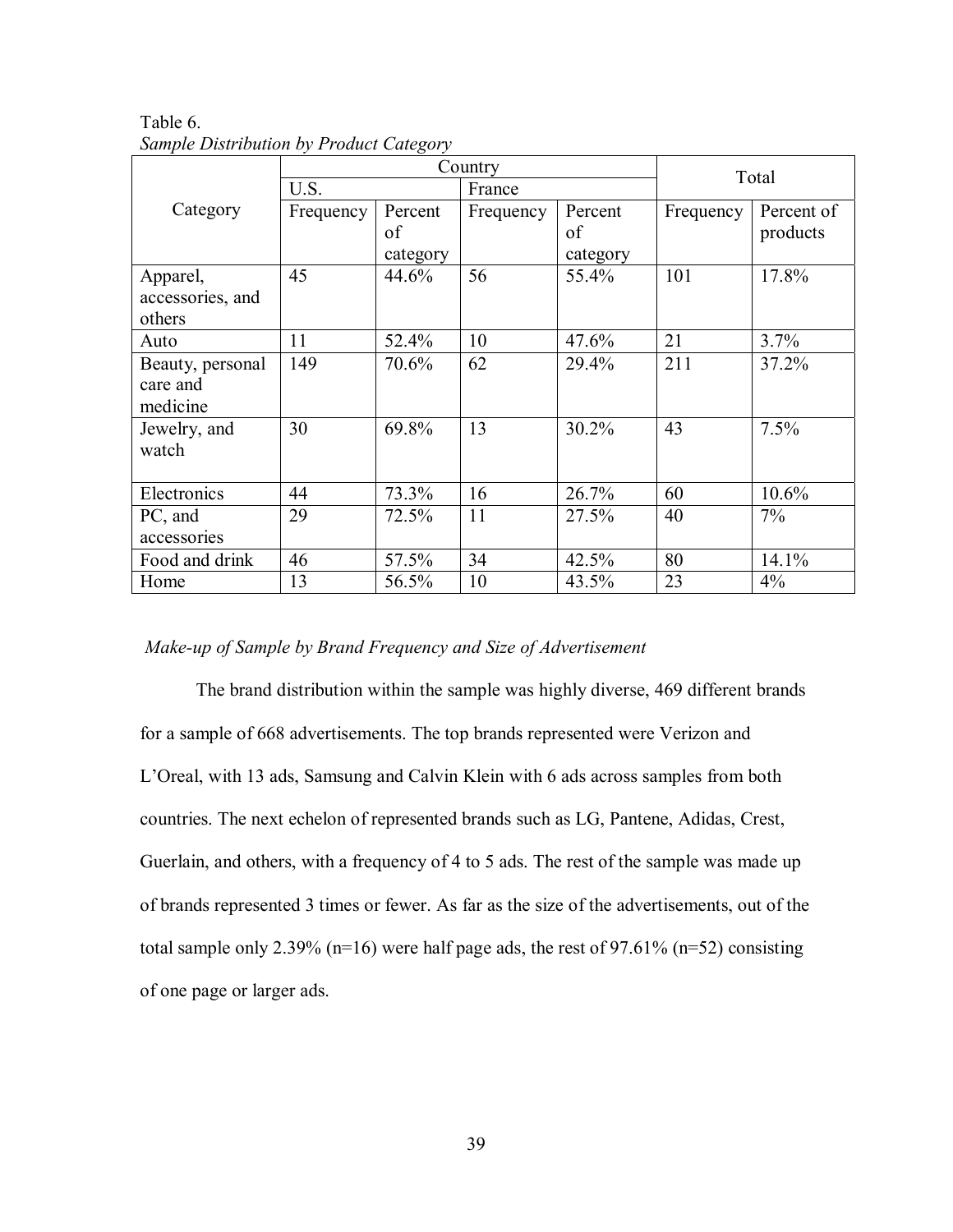#### *Hypotheses and Research Question*

 H1 stated that the number of ornamental appeals will be significantly greater in France than in the U.S. After the comparison was made for the total sample of five magazines (N=668) no significant differences in the distribution of appeals were found. Therefore, H1 was not supported.

 However, when breaking down the sample into individual magazines and also grouping them according to their predominant audience orientation, the relationship hypothesized was illuminated in some cases. Thus, as summarized in Table 7 below, in Glamour magazine, a more than expected presence of ornamental advertisements was found (χ2 (1, n=177) = 3.22, p= .05). This was also found when making the comparison after grouping together Glamour and Cosmopolitan as female-oriented magazines (Table 8). Here, again, more than the expected number of ornamental appeals was counted  $(χ2)$  $(1, n=332) = 6.40, p=.008)$ .

Table 7. *Ornamental Appeals in Glamour Magazine* 

| Presence  |         | Absence   |         | Total     |         |
|-----------|---------|-----------|---------|-----------|---------|
| Frequency | Percent | Frequency | Percent | Frequency | Percent |
| 49        | 45%     | 60        | 55%     | 109       | 100%    |
| 40        | 58.8%   | 28        | 41.2%   | 68        | 100%    |
| 89        | 50.3%   | 88        | 49.7%   | 177       | 100%    |
|           |         |           |         |           |         |

 $\chi$ 2(1, n=177) = 3.22, p = .05

Table 8.

*Ornamental Appeals in Magazines with Female Audience* 

| Country   | Presence  |       | Absence             |         | Total            |         |
|-----------|-----------|-------|---------------------|---------|------------------|---------|
|           | Frequency |       | Percent   Frequency | Percent | <b>Frequency</b> | Percent |
| <b>US</b> | 91        | 47.4% | 101                 | 52.6%   | 192              | 100.0%  |
| France    | 86        | 61.4% | 54                  | 38.6%   | 140              | 100.0%  |
| Total     | 177       | 53.3% | 155                 | 46.7%   | 332              | 100.0%  |

 $\chi$ 2 (1, n=332) = 6.40, p = .008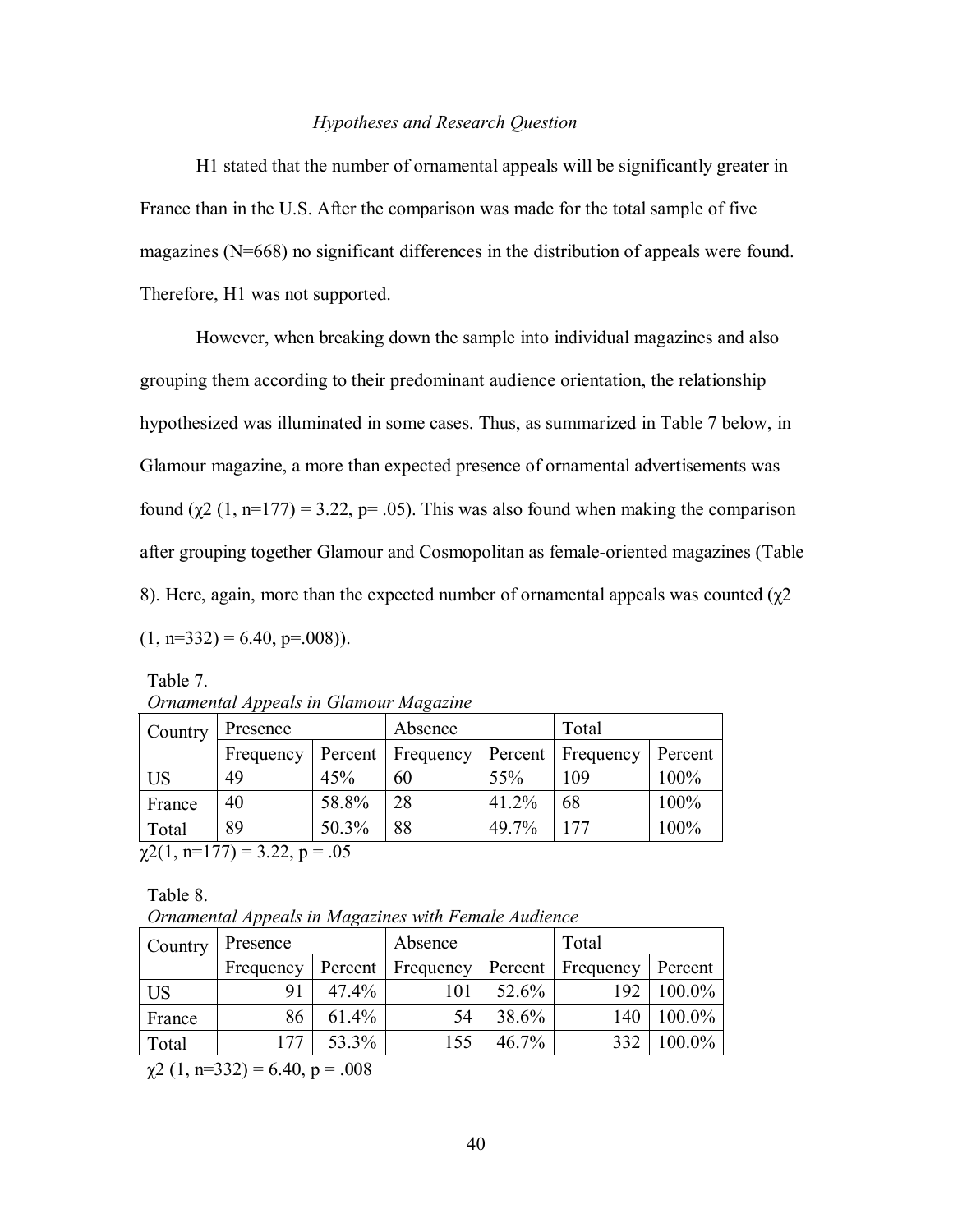When analyzing the sample for a possible relationship for Maxim magazine (Table 9) and for the male audience magazines (Table 10), a surprising situation was found. The direction of our hypothesis was reversed. Significant differences were found in the distribution of ornamental appeals in the US and France, with a more than expected count in US for both Maxim ( $χ2$  (1, n=115) = 7.77, p = .005) and the male-oriented magazine group (Maxim and FHM) ( $\chi$ 2 (1, n=192) = 4.21, p = .030) and a less than expected presence in their French counterparts.

Table 9.

| Ornamental Appeals in Maxim Magazine |  |
|--------------------------------------|--|
|                                      |  |

| country   | Presence                    |          | Absence           |       | Total               |         |
|-----------|-----------------------------|----------|-------------------|-------|---------------------|---------|
|           | Frequency                   |          | Percent Frequency |       | Percent   Frequency | Percent |
| <b>US</b> | 56                          | $60.2\%$ | 37                | 39.8% | 93                  | 100.0%  |
| France    |                             | $27.3\%$ | 16                | 72.7% | 22                  | 100.0%  |
| Total     | 62                          | 53.9%    | 53                | 46.1% | 115                 | 100.0%  |
|           | $-2(1 - 115) - 777 = -0.05$ |          |                   |       |                     |         |

 $\chi$ 2 (1, n=115) = 7.77, p = .005

Table 10.

*Ornamental Appeals in Magazines with Male Audience* 

| Country | Presence  |          | Absence   |       | Total               |           |
|---------|-----------|----------|-----------|-------|---------------------|-----------|
|         | Frequency | Percent  | Frequency |       | Percent   Frequency | Percent   |
| US      | 91        | 63.6%    | 52        | 36.4% | 143                 | 100.0%    |
| France  | 23        | $46.9\%$ | 26        | 53.1% | 49                  | 100.0%    |
| Total   | 114       | 59.4%    | 78        | 40.6% | 192                 | $100.0\%$ |

 $\chi$ 2 (1, n=192) = 4.21, p = .030

H2 posited that the number of vain appeals will be significantly greater in France than in the U.S*.* After computing the findings and testing for a relationship between country and the presence or absence of vain appeals in the five magazines from our sample, no significant relationship was found, thus H2 was not supported. The only subsample that contained the hypothesized relationship was FHM magazine (Table 11),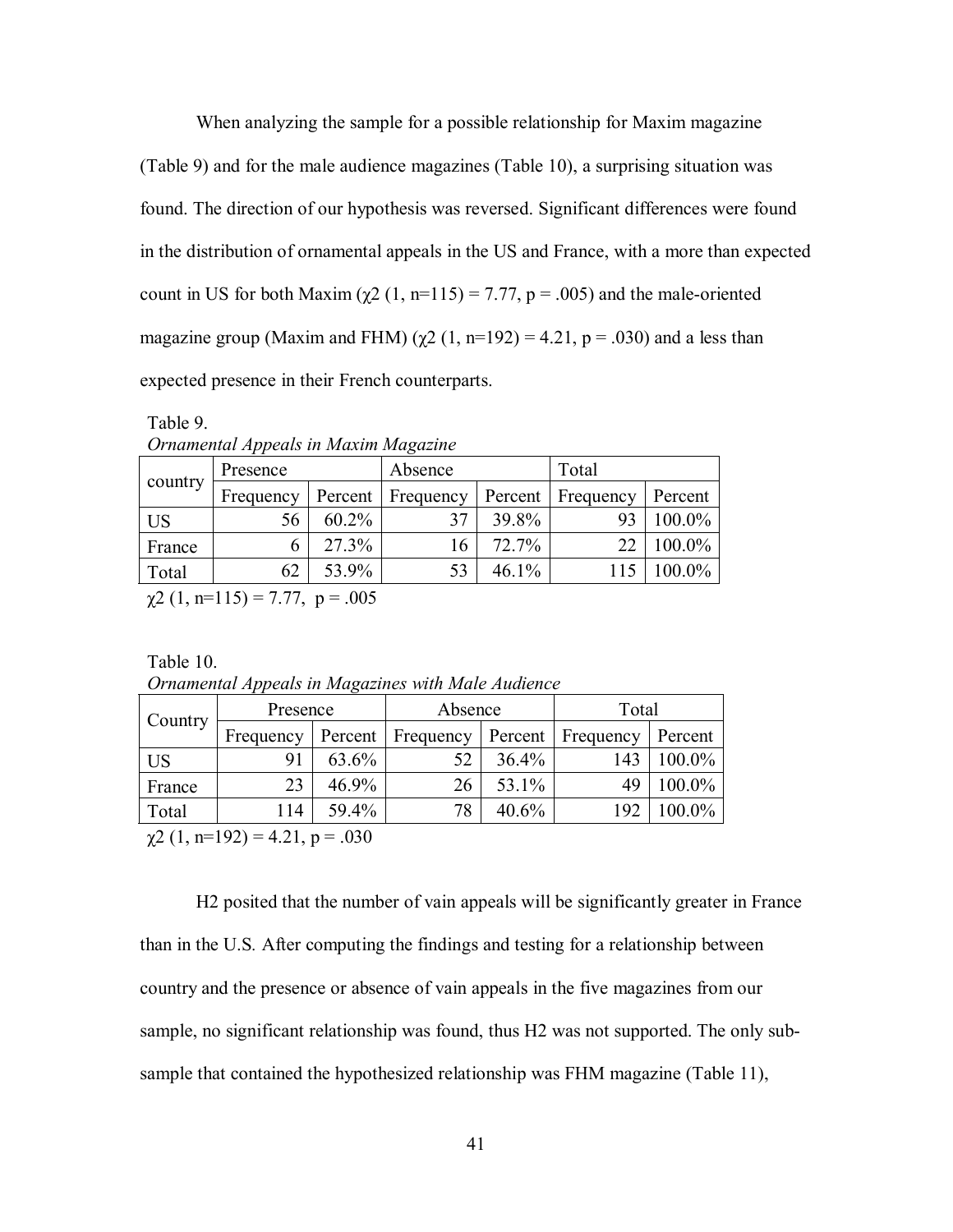where more than expected vain appeals were detected in the French edition than in the

US edition  $(\chi^2 (1, n=77) = 3.55, p = .049)$ .

| <b>Country</b>  | Presence                 |         | Absence   |       | Total             |         |  |  |
|-----------------|--------------------------|---------|-----------|-------|-------------------|---------|--|--|
|                 | Frequency                | Percent | Frequency |       | Percent Frequency | Percent |  |  |
| <sup>I</sup> US | 24                       | 48.0%   | 26        | 52.0% | 50                | 100.0%  |  |  |
| France          | ~                        | 25.9%   | 20        | 74.1% |                   | 100.0%  |  |  |
| Total           |                          | 40.3%   | 46        | 59.7% |                   | 100.0%  |  |  |
|                 | $2(1 - 77)$ $255$ $0.40$ |         |           |       |                   |         |  |  |

Table 11. *Vain Appeals in FHM Magazine* 

 $\chi$ 2 (1, n=77) = 3.55, p = .049

H3 stated that the number of dear appeals will be significantly greater in France than in the U.S*.* H3 is the first hypothesis that was supported (Table 12). There was a statistically significant difference found when we compared US and French advertisements on the distribution of the dear appeal ( $\chi$ 2 (1, N=668) = 33.3, p = .00). Only 3.1% of the US ads contained the appeal, compared to 15.3% of the French sample, confirming the predicted direction of the relationship.

 When analyzing by individual magazine and audience, significant differences in the presence of the dear appeal were found for Glamour magazine (Table 13) and for Cosmopolitan magazine (Table 14), with  $\chi$ 2 ( 1, n=177) = 16.03) and p = .00 and  $\chi$ 2 ( 1,  $n=155$ ) = 15.05) and  $p = 0.00$ , respectively . Only 4.6% of the US Glamour sample contained a dear appeal, compared to 25% of the French sample, and only 3.6% of the US Cosmopolitan had dear appeals, compared to 25% in the French Cosmopolitan, confirming the direction of our hypothesis.

 Table 15 summarizes significant differences in dear appeal occurrence that were also found in the female audience sample (Glamour and Cosmopolitan)  $(\gamma 2 (1, n=332))$  =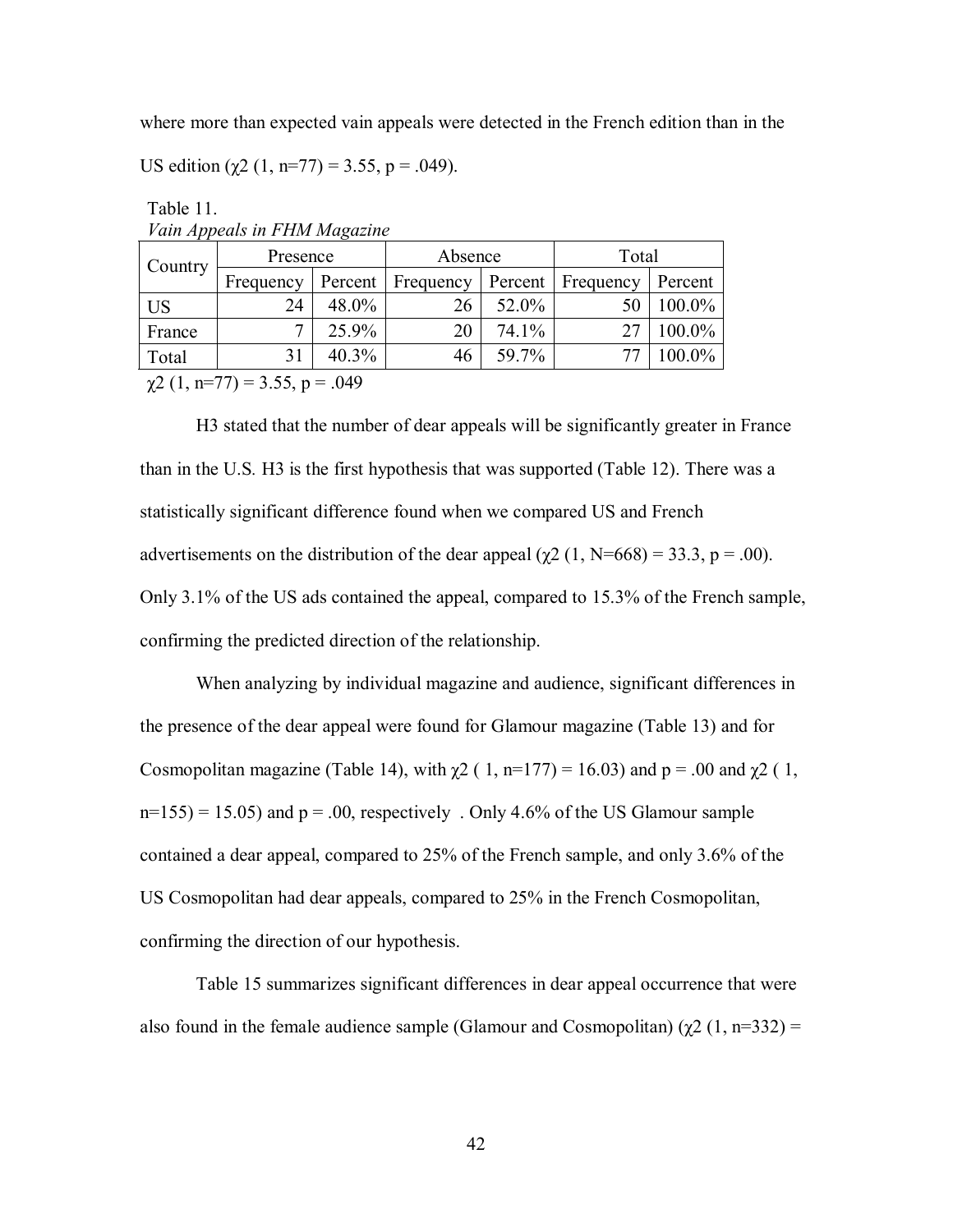$31.16$ ,  $p = .00$ ), where only 4.2% of the US sample contained dear appeals, compared with 25% of the French sample, as expected in our hypothesized relationship.

 No Chi-square testing was possible for FHM due to the insufficient number of occurrences of the dear appeal for the valid performance of the Chi-square test. The test was also not feasible for Parents magazine as no dear appeal occurrence was reported.

Table 12. *Dear Appeals in US and French Magazines* 

| Country                                        | Presence  |          | Absence   |         | Total     |         |
|------------------------------------------------|-----------|----------|-----------|---------|-----------|---------|
|                                                | Frequency | Percent  | Frequency | Percent | Frequency | Percent |
| <b>US</b>                                      |           | $3.1\%$  | 413       | 96.9%   | 426       | 100.0%  |
| France                                         | 37        | 15.3%    | 205       | 84.7%   | 242       | 100.0%  |
| Total                                          | 50        | $7.5\%$  | 618       | 92.5%   | 668       | 100.0%  |
| $\bigcap$ $\bigcap$ $\bigcap$<br>$\sim$ $\sim$ |           | $\Omega$ |           |         |           |         |

 $\chi$ 2 (N=668) = 33.3, p = .00

Table 13.

*Dear Appeals in Glamour Magazine* 

| Country       | Presence                                       |          | Absence           |       |                   | Total     |  |  |  |
|---------------|------------------------------------------------|----------|-------------------|-------|-------------------|-----------|--|--|--|
|               | Frequency                                      |          | Percent Frequency |       | Percent Frequency | Percent   |  |  |  |
| US            |                                                | $4.6\%$  | 104               | 95.4% | 109               | 100.0%    |  |  |  |
| France        | 17                                             | $25.0\%$ |                   | 75.0% |                   | 100.0%    |  |  |  |
| Total         | 22                                             | 12.4%    | 155               | 87.6% |                   | $100.0\%$ |  |  |  |
| $\sim$ $\sim$ | $\sim$ $\sim$<br>$- -$<br>$\sim$ $\sim$ $\sim$ |          |                   |       |                   |           |  |  |  |

 $\chi$ 2 (1, n=177) = 16.03, p = .00

Table 14.

*Dear Appeals in Cosmopolitan Magazine* 

| <b>Country</b> | Presence  |         | Absence   |         | Total     |           |
|----------------|-----------|---------|-----------|---------|-----------|-----------|
|                | Frequency | Percent | Frequency | Percent | Frequency | Percent   |
| US             |           | $3.6\%$ | 80        | 96.4%   | 83        | 100.0%    |
| France         | 18        | 25.0%   | 54        | 75.0%   |           | 100.0%    |
| Total          |           | 13.5%   | 134       | 86.5%   | 155       | $100.0\%$ |

 $\chi$ 2 (1, n=177) = 16.03, p = .00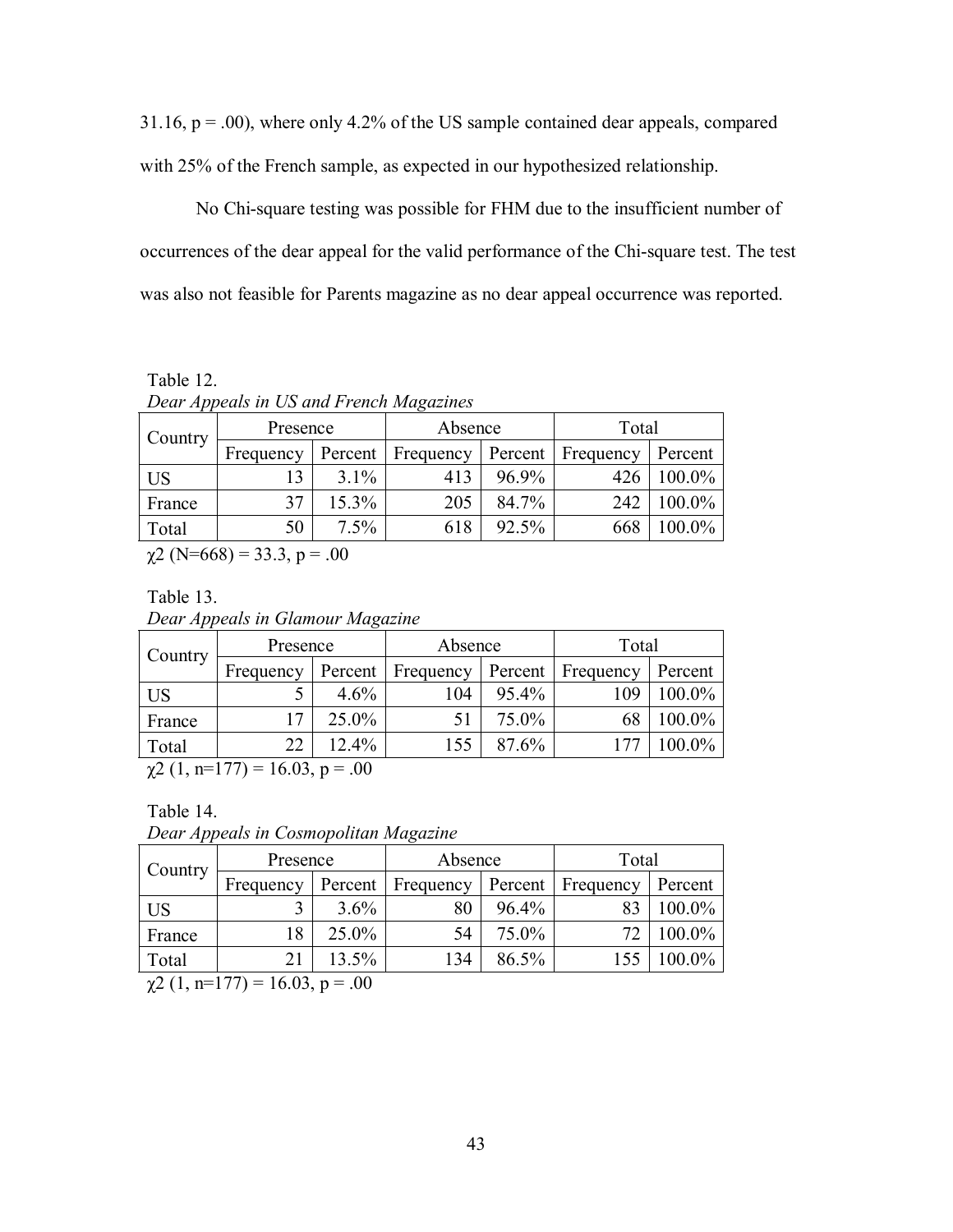|         | Dean <i>Tippedin in Magazines man I chance Haddonee</i> |          |           |         |           |         |  |  |  |
|---------|---------------------------------------------------------|----------|-----------|---------|-----------|---------|--|--|--|
| Country | Presence                                                |          | Absence   |         | Total     |         |  |  |  |
|         | Frequency                                               | Percent  | Frequency | Percent | Frequency | Percent |  |  |  |
| US      | 8                                                       | $4.2\%$  | 184       | 95.8%   | 192       | 100.0%  |  |  |  |
| France  | 35                                                      | $25.0\%$ | 105       | 75.0%   | 140       | 100.0%  |  |  |  |
| Total   | 43                                                      | 13.0%    | 289       | 13.0%   | 332       | 100.0%  |  |  |  |
|         | $\chi$ 2 (1, n=332) = 31.16, p = .00                    |          |           |         |           |         |  |  |  |

Table 15. *Dear Appeals in Magazines with Female Audience* 

H4 stated that the number of status appeals will be significantly greater in France than in the U.S. After computing the findings, H4 was not found to be supported in the US-France comparison of all the ads. The sub-samples didn't contain enough ads for a valid Chi-square test.

H5 said that the number of cheap appeals will be greater in the U.S. than in France. The hypothesis was not supported in any of the cases mentioned above. For Cosmopolitan, FHM, and Maxim magazines there were not enough occurrences for a significance test.

 H6 stated that the number of magic appeals will be significantly smaller in France than in the U.S*.* There was no significant difference in the distribution of magic appeals across countries; therefore, H6 was not supported. However, there was a particular case when the hypothesized relationship was found.

 Comparing the occurrence of magic appeals in the Parents magazine sub-sample (n=144) (Table 16), 22% percent of the US ads contained the appeal and only 9.4% of its French counterpart. The difference was significant  $(\chi^2 (1, n=91) = 3.67, p = .042)$  and the direction of the relationship confirmed our hypothesis.

 No calculations were possible for Glamour, Cosmopolitan, FHM, and the female audience samples due to insufficient expected counts.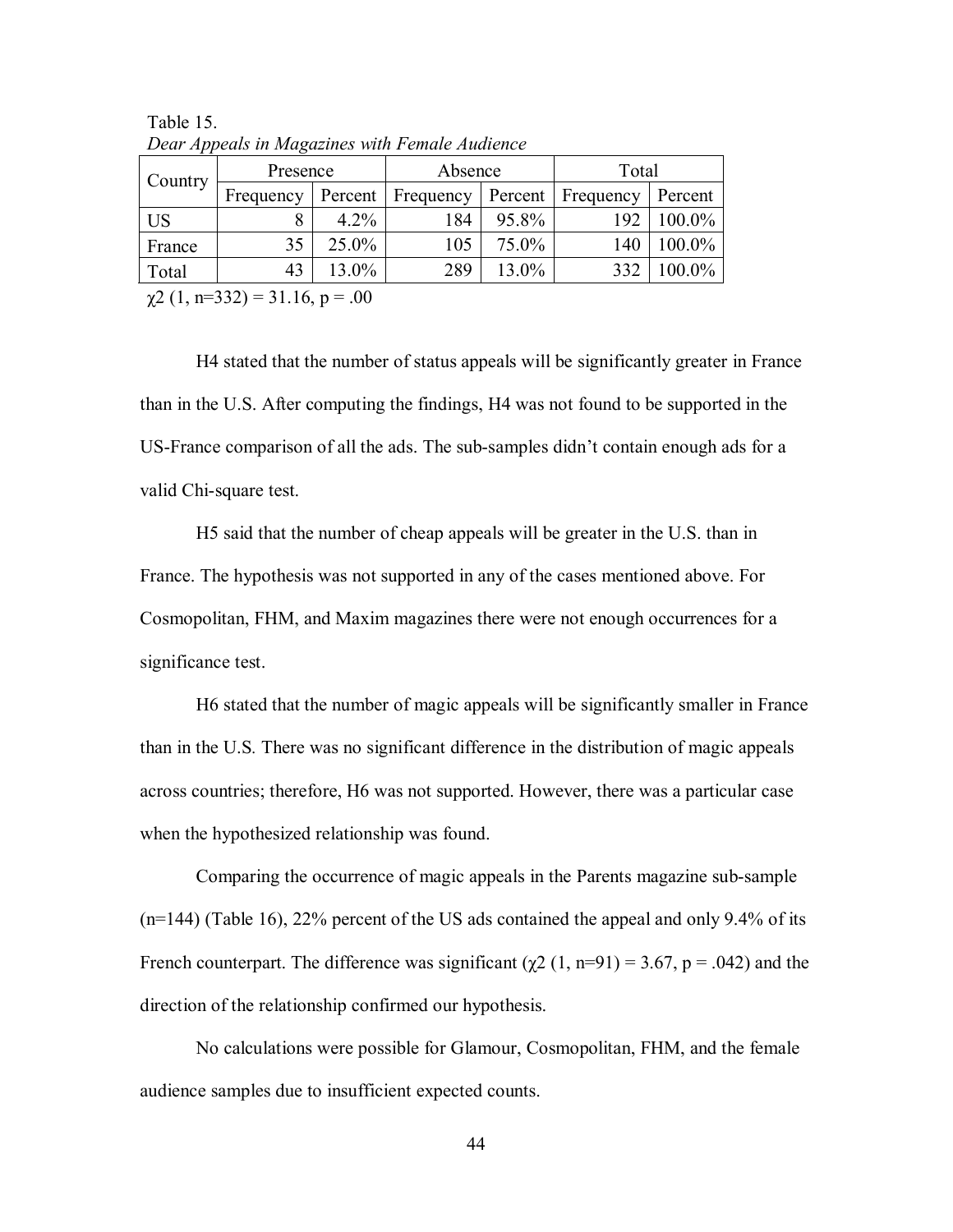| Country   | Presence                             |          | Absence   |         |           | Total   |  |  |  |
|-----------|--------------------------------------|----------|-----------|---------|-----------|---------|--|--|--|
|           | Frequency                            | Percent  | Frequency | Percent | Frequency | Percent |  |  |  |
| <b>US</b> | 20                                   | 22.0%    | 71        | 78.0%   | 91        | 100.0%  |  |  |  |
| France    |                                      | $9.4\%$  | 48        | 90.6%   |           | 100.0%  |  |  |  |
| Total     | 25                                   | $17.4\%$ | 119       | 82.6%   | 144       | 100.0%  |  |  |  |
|           | $\chi$ 2 (1, n=144) = 3.67, p = .042 |          |           |         |           |         |  |  |  |

Table 16. *Magic Appeals in Parents Magazine* 

 H7 said the number of untamed appeals will be significantly smaller in France than in the U.S*.* This hypothesis was supported, with a significant difference in the number of untamed appeals appearing in the two country samples  $(\gamma 2(1, n=144) = 4.51, p = .025)$ . Table 17 shows 3.5% of the US sample containing untamed appeals, compared to only 0.8% of its French counterpart; thus, the direction of the hypothesized relationship is confirmed.

Table 17. *Untamed Appeals US and French Magazines* 

| Country | Presence          |         | Absence   |         | Total     |           |
|---------|-------------------|---------|-----------|---------|-----------|-----------|
|         | Frequency         | Percent | Frequency | Percent | Frequency | Percent   |
| US      | 15                | $3.5\%$ | 411       | 96.5%   | 426       | 100.0%    |
| France  | $\boldsymbol{.8}$ | $9.4\%$ | 240       | 99.2%   | 242       | 100.0%    |
| Total   | 17                | $2.5\%$ | 651       | 97.5%   | 668       | $100.0\%$ |
| - - - - |                   |         |           |         |           |           |

 $\chi$ 2(1, n=668) = 4.51, p = .025

H8 posited that the number of youth appeals will be significantly smaller in France than in the U.S. When comparing the advertisements by country, statistically significant differences were revealed for the youth appeal ( $\chi$ 2(1, n=144) = 4.51, p = .025), as shown in Table 18, supporting the stated hypothesis. Seven percent of the US sample contained youth appeals compared with only 1.7% of the French sample, a direction of difference predicted in the hypothesis.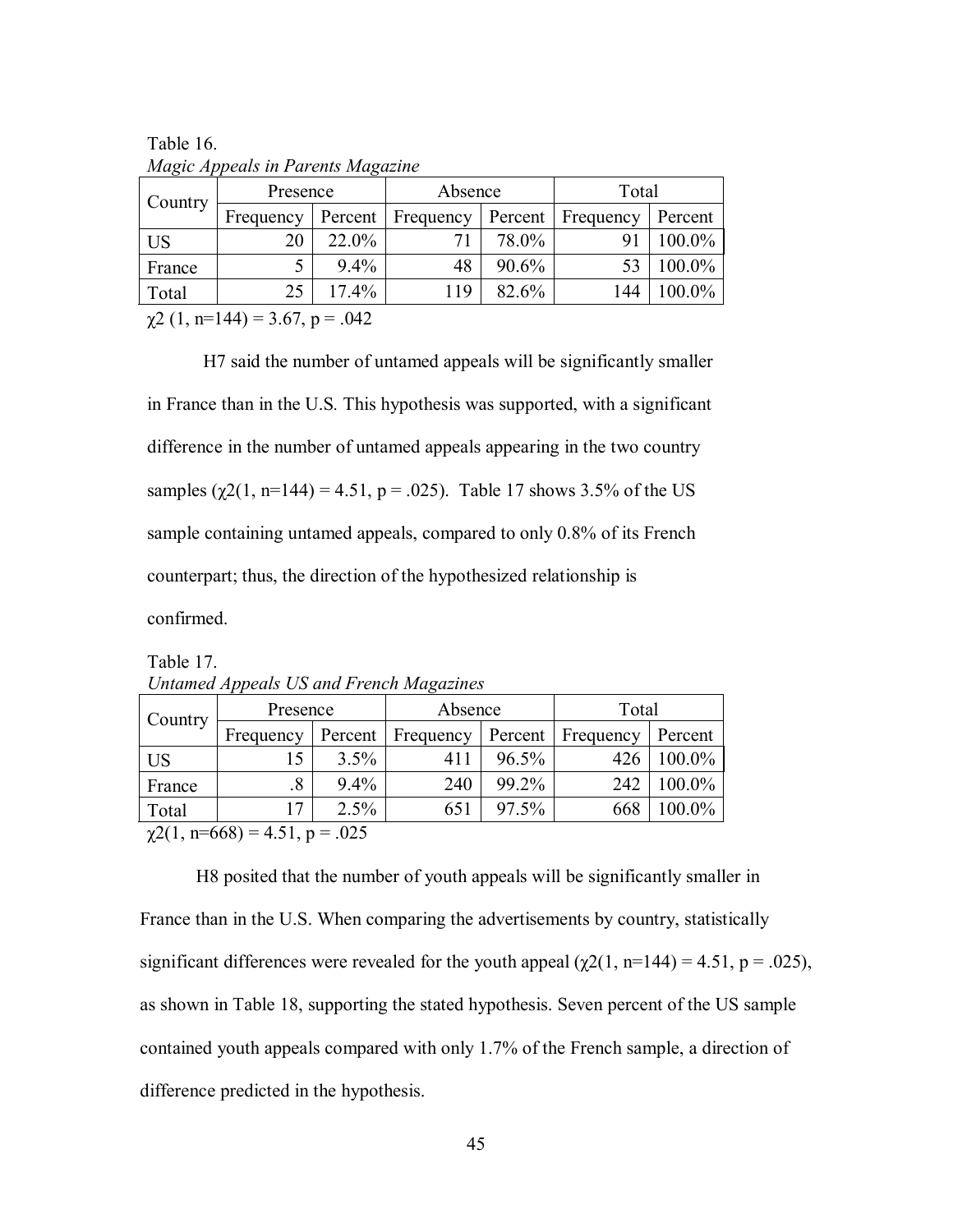| Country                             | Presence       |         | Absence   |         | Total     |         |
|-------------------------------------|----------------|---------|-----------|---------|-----------|---------|
|                                     | Frequency      | Percent | Frequency | Percent | Frequency | Percent |
| <b>US</b>                           | 30             | $7.0\%$ | 396       | 93.0%   | 426       | 100.0%  |
| France                              | $\overline{4}$ | $1.7\%$ | 238       | 98.3%   | 242       | 100.0%  |
| Total                               | 34             | $5.1\%$ | 634       | 94.9%   | 668.0     | 100.0%  |
| $\chi$ 2(1, n=668) = 9.27, p = .001 |                |         |           |         |           |         |

 Table 18. *Youth Appeals in US and French Magazines* 

 The research question we asked sought to establish whether the differences in the appeals distribution are moderated by different product categories. Due to insufficient number of occurrences of appeals in most of the product categories, only a limited number of comparisons could be made (for ornamental, vain, and dear appeals).

 The number of ornamental appeals could be compared in the two countries for all categories, except autos, and the results yielded no differences in any of the categories, a result consistent with H1. When comparing the two countries by the number of vain appeal occurrences no differences were found for the four categories that had sufficient numbers of appeals (apparel, beauty, jewelry, and electronics), reflecting consistency with H2. Finally, the only comparison of dear appeals could be made on the beauty products category due to insufficient numbers of occurrences. The findings show that there were significantly more dear appeals in France than in the U.S., offering a partial support for H3 ( $\gamma$ 2(1, n=211) = 44.4, p = .000) (see Table 18 below).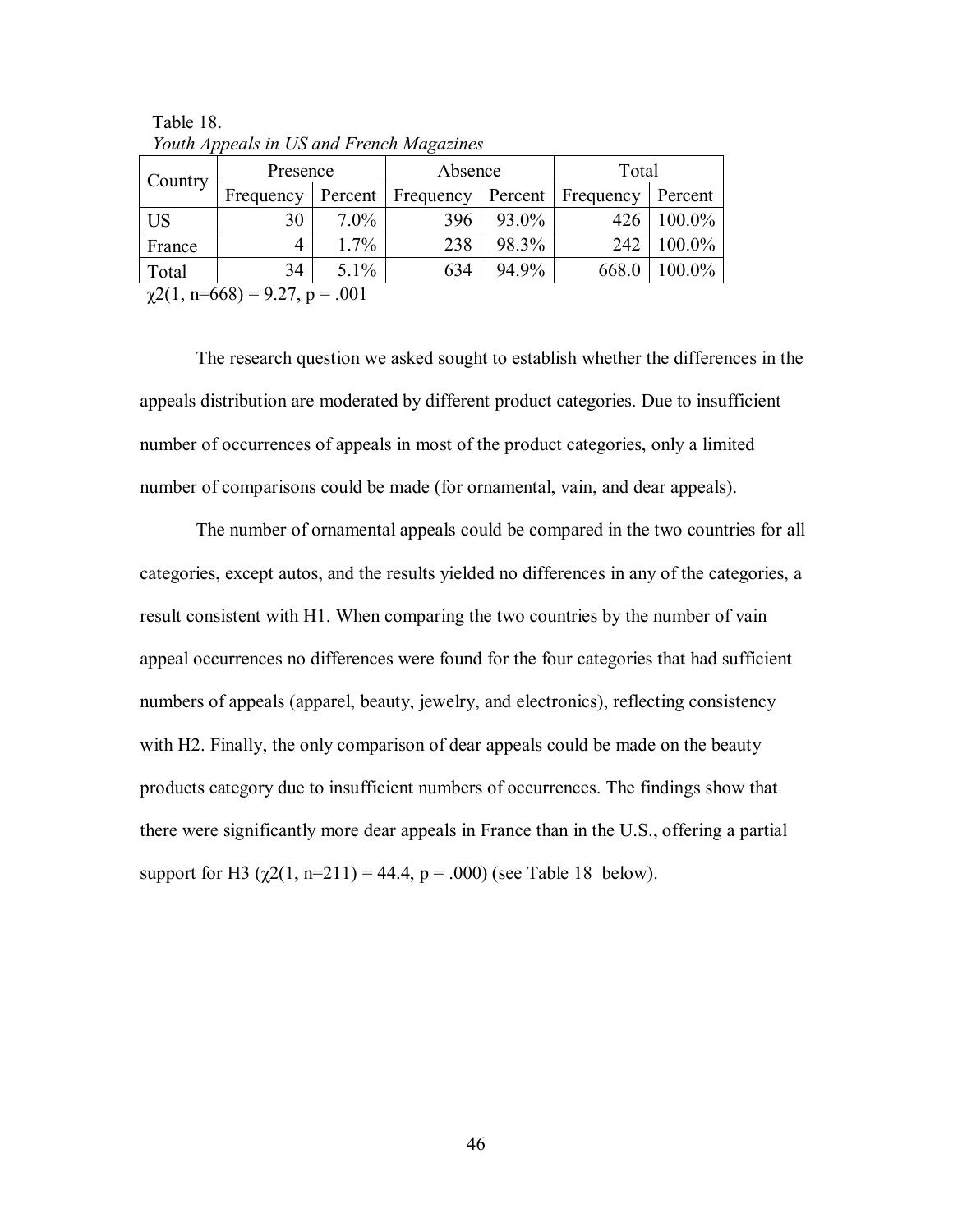|          | Presence  |          |                   |         | Absence   |          |           |         |  |
|----------|-----------|----------|-------------------|---------|-----------|----------|-----------|---------|--|
| Category | U.S.      |          |                   | France  |           | U.S.     |           | France  |  |
|          | Frequency |          | Percent Frequency | Percent | Frequency | Percent  | Frequency | Percent |  |
| Beauty,  | 56        | $37.6\%$ | 31                | 50%     | 93        | $62.4\%$ | 31        | 50%     |  |
| personal |           |          |                   |         |           |          |           |         |  |
| care and |           |          |                   |         |           |          |           |         |  |
| medicine |           |          |                   |         |           |          |           |         |  |

Table 19. *Dear Appeals In U.S. And France By Product Category* 

 $\chi(2(1, n=211)) = 44.4, p = .000$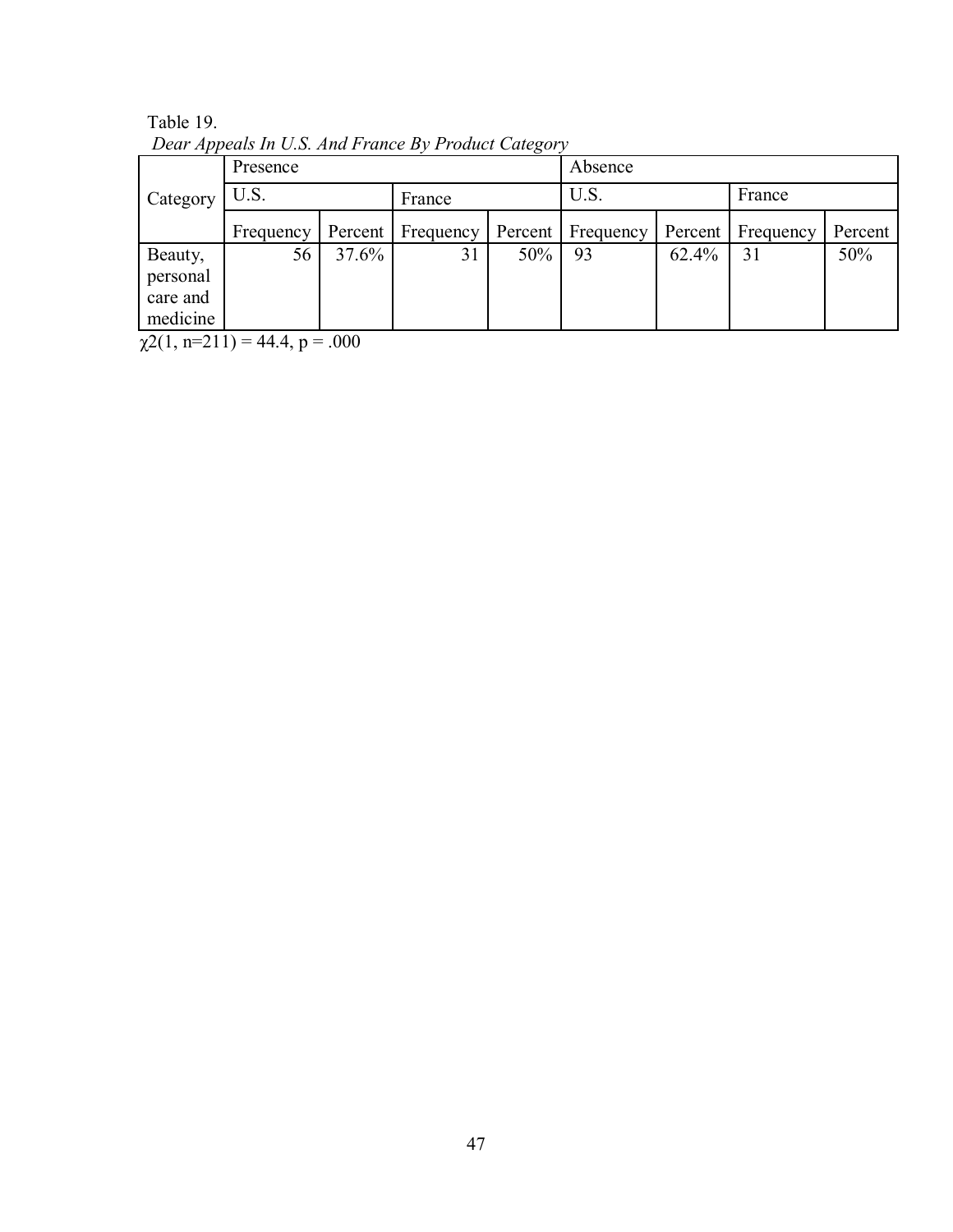#### CHAPTER 5

#### **CONCLUSIONS**

#### *Summary of Findings*

 The purpose of this study was to reexamine part of Albers-Miller and Gelb's (1996) hypotheses that found that Pollay's (1983) value appeal distribution for different countries related in a non-random way with the indexes measured for the cultural dimensions in those countries (see table 19). Whereas Albers-Miller and Gelb (1996) focused their analysis on advertising samples from business print magazines, we have shifted this focus on non-business publications and made sure that the comparisons would be made between magazine issues of the same brand (e.g. Cosmopolitan US vs. Cosmopolitan France) and from the same month and year.

 Of the 668 advertisements extracted from the five magazines, 63.8% were found in American magazines and 36.2% in French magazines. The U.S. Glamour magazine contained the most ads (109), while the French Maxim contained the least amount (22). In both countries women's magazines had more pages and more ads than men's magazines. The vast majority of the ads were for products (84.7%) versus only 15.3% for services and with almost all ads having a size of one page or more (97.61%) versus only a miniscule 2.39% half-page ads.

 The main assumption carried over from the Albers-Miller and Gelb (1996) study was that the main way to introduce cultural values into advertising is through the appeals designed by the advertising agencies. As successful advertising has to take into account the cultural values "salient in the culture of its intended audience" (Belk, Bryce, &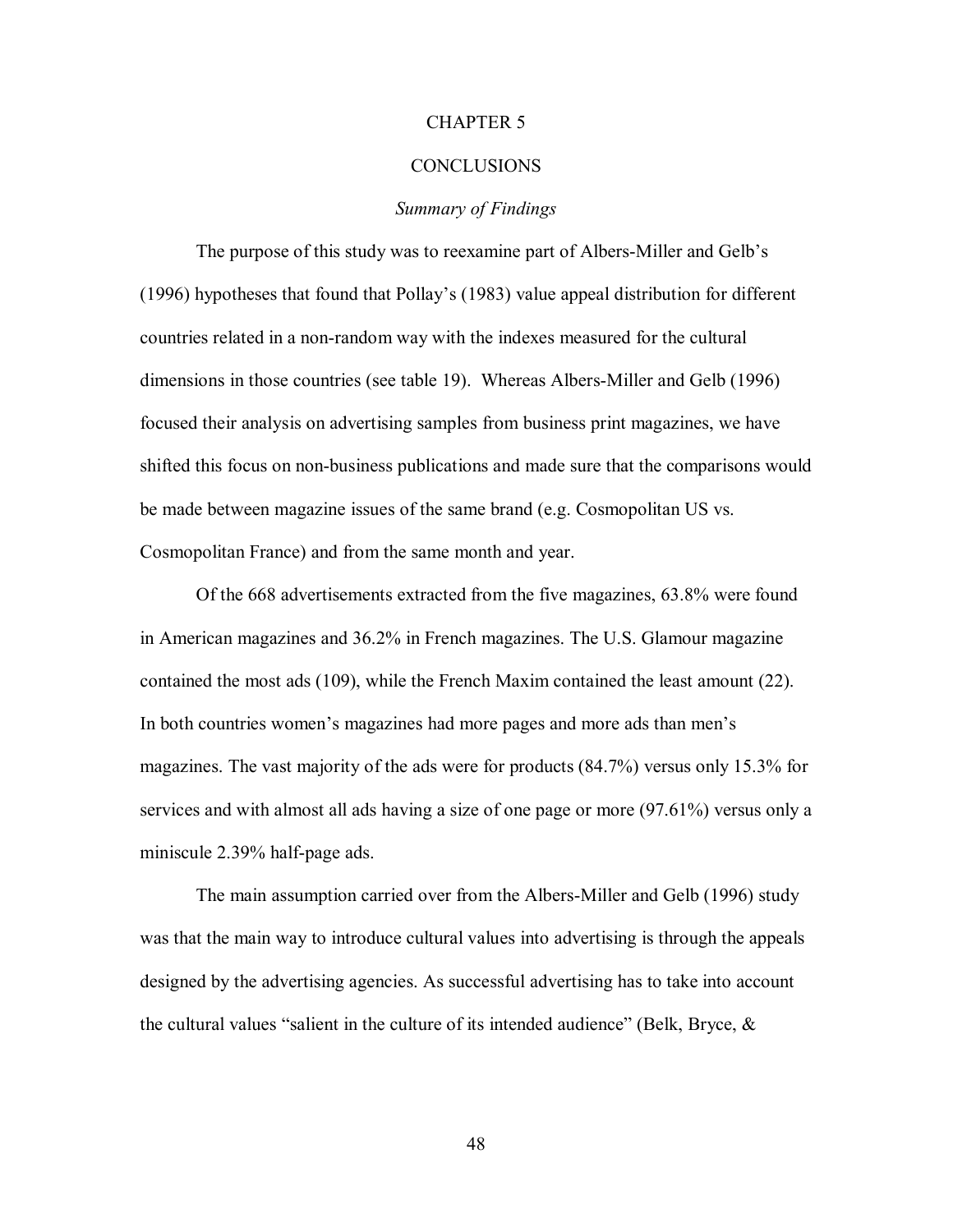Pollay, 1985, p. 11) it is reasonable to expect a reflection of the local culture in the local advertising.

#### *Hypothesis Support*

 Three of the eight hypotheses were supported. H3 predicted that the number of dear appeals will be significantly greater in France than in the U.S. H7, concerned with untamed appeals, said that there will be more of this type of appeals in U.S. advertising than in French advertising. Finally, H8, dealing with youth appeals also found support. The hypothesis stated that there will be more youth appeals in the U.S. than in France and was confirmed. Table 20 displays the supported relationships and the type of association (either positive or negative).

#### Table 20.

*Relationships Between Advertising Appeals and Cultural Dimensions* 

| Appeal (hypothesis) | Power Distance relationship | Uncertainty Avoidance relationship |  |
|---------------------|-----------------------------|------------------------------------|--|
| Ornamental (H1)     | n.S.                        | $n_{\rm s}$ .                      |  |
| Vain $(H2)$         | n.S.                        | n.S.                               |  |
| Dear $(H3)$         | positive                    | n.S.                               |  |
| Status (H4)         | n.S.                        | n.S.                               |  |
| Cheap $(H5)$        | n.s.                        | n.S.                               |  |
| Magic (H6)          | n.s.                        | n.s.                               |  |
| Untamed (H7)        | n.S.                        | negative                           |  |
| Youth $(H8)$        | n.S.                        | negative                           |  |

 The specific comparison regarding the power distance and uncertainty avoidance dimensions that this paper used was also made by Gouttefarde (1996) in a qualitative context. The author found different values held by American and local French executives on these two dimensions. Other authors have looked to compare creative content, execution, and information content at the level of TV ads. They found significant differences for U.S. and France (Zandpour, Chang, & Catalano, 1992). U.S. and French TV ads also differ in the distribution of emotional vs. rational appeals and the use of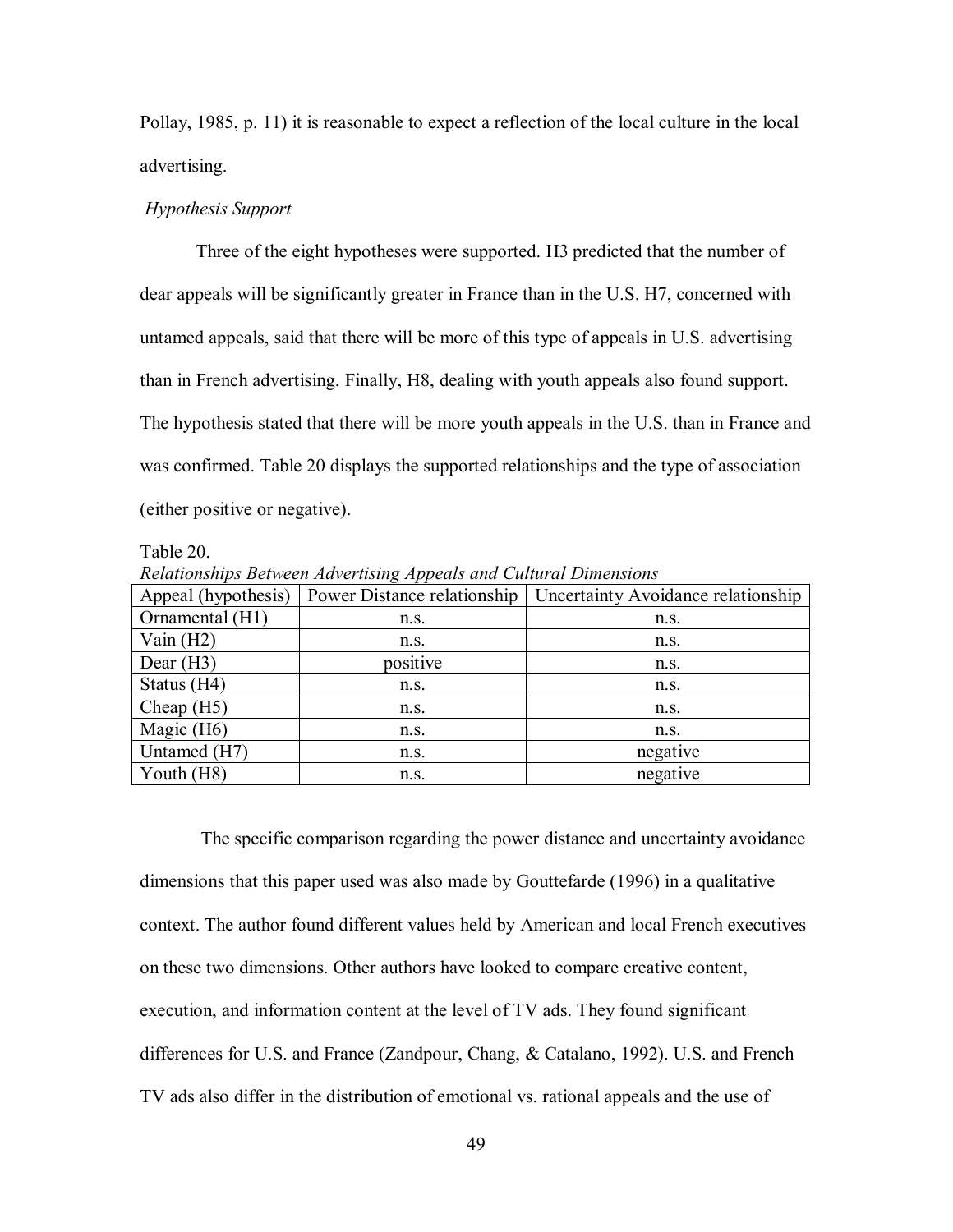humor (Biswas, Olsen, & Carlet, 1992). At yet another level, visual components in print advertising, U.S. and French samples were found to vary significantly (Cutler, Javalgi, & Rajshekar, 1992). Overall, the findings in this research add to the greater body of knowledge regarding cultural values manifest in French and U.S. advertising exhibited in consumer magazines.

#### *Partial Support and Reversal*

 Except for H4, regarding status appeals and H5, regarding cheap appeals, all other unsupported hypotheses found partial support, and sometimes reversals, when we tested the individual magazines as well as audience-related sub-samples. Although these hypotheses were not supported in the main sample, it is still interesting to examine the hypothesized relationships based on content and audience-specific contexts.

 H1 was supported for Glamour magazine and the female audience. This might suggest that women in France, a high power-distance culture, appreciate flaunting their sources of power (Hofstede, 1980, 1991) in an original way. One way the French women would show and emphasize superior qualities such as possessing a sense of beauty, good taste, good style, attention to detail and also to be more distinguishable and original in what they display in public and to cultivate activities with a more ornamental value, such as a passion for fine arts. Wearing extravagant clothes and endorsing other people who do the same are ways of openly expressing tolerance for high power distance (Albers-Miller & Gelb, 1996). Surprisingly, for Maxim magazine and the male audience magazines together the hypothesis was reversed, with more ornamental appeals found in the U.S. editions than in the French editions. It seems that there may be a gender-based difference in which American and French young people appreciate the ornamental value.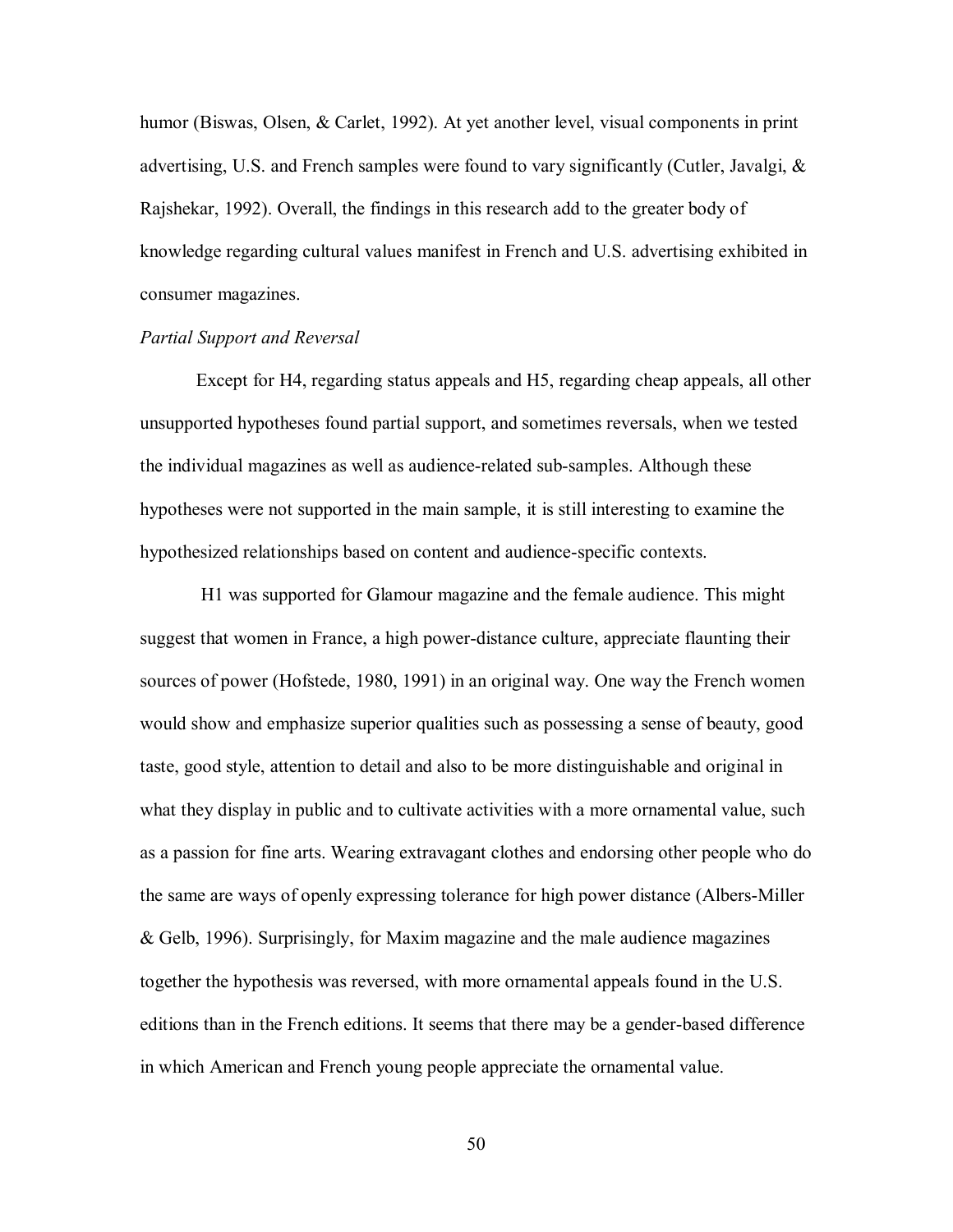H2, dealing with vain appeals, had no support in any of the sub-samples, but, for FHM magazine we had the interesting finding that the hypothesis was reversed. Whereas our hypothesis predicted more vain appeals in the French publications than in the US ones, the opposite was the case. This would suggest that young men in France are less concerned with having a socially desirable appearance, being well-groomed, and graceful as in the U.S.

 H3, which was globally supported, also found support in the Glamour magazine, Cosmopolitan magazine, and the female audience sub-samples.

 H6, globally unsupported, was supported in the Parents magazine sub-sample, with more magic appeals in the U.S. sample. The magic appeal, partially negatively related here with France, a high uncertainty avoidance culture, also is also negatively related by Albers-Miller and Gelb (1996) with high uncertainty avoidance. Indeed, a magical environment could be considered by some people an uncontrolled, highly uncertain type of environment. Certainly an appeal to magic would not be an appeal to being rational and careful. This partial finding corroborates well with H7, where untamed appeals are also found to have a low count in France compared to U.S. Both appeals encourage people to prefer uncontrolled and uncertain situations, offering a sense of imaginative freedom and mystery (Pollay, 1983).

 H8, confirmed for the main sample, could not be tested at the level of individual magazines and the audience-oriented samples due to an insufficient number of occurrences. This could be because the audiences comprising the sample were already young and did not need to be encouraged to go back to being a child, at an age where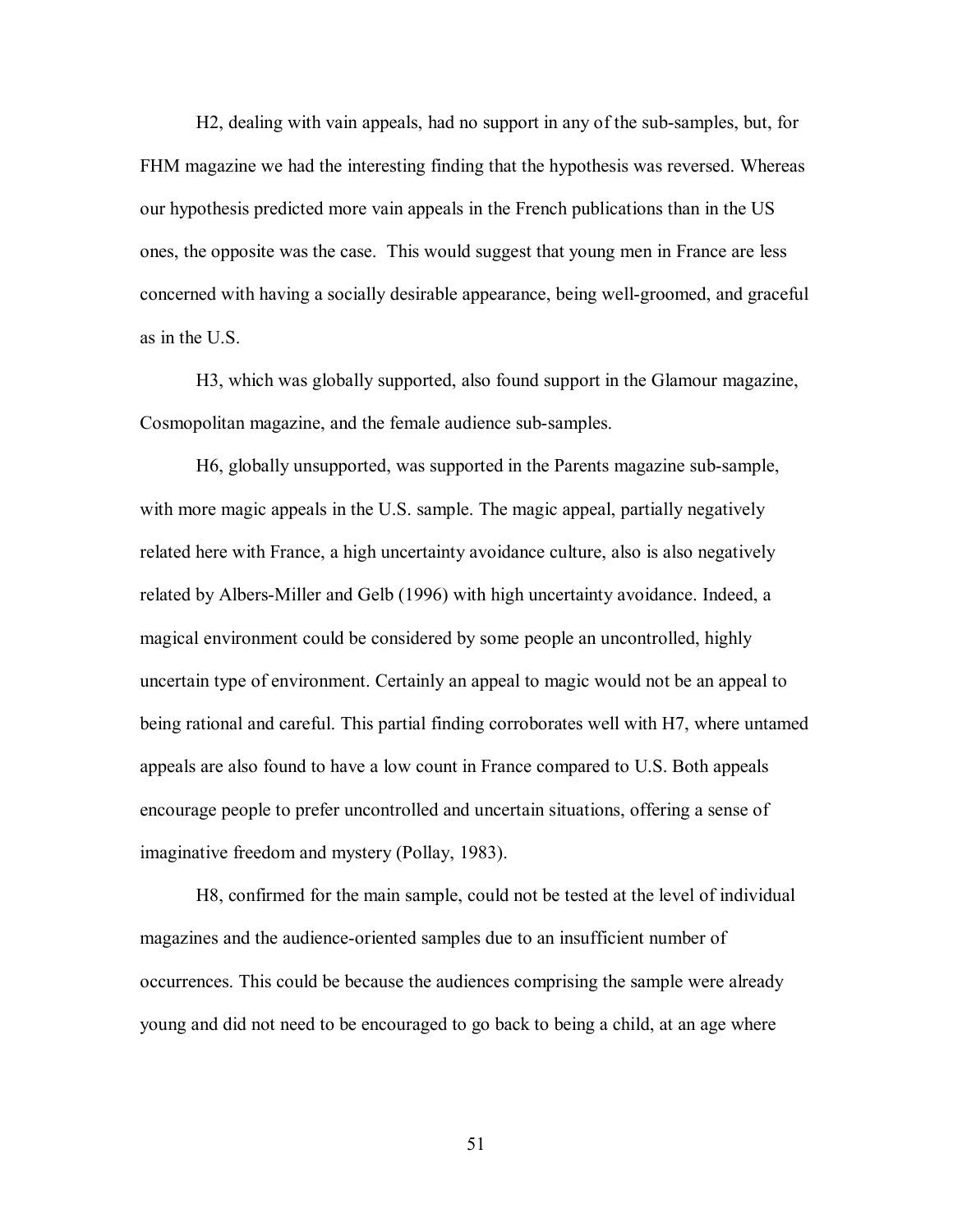proving your maturity is more important.

#### *Value Appeals and the Cultural Dimensions*

 Albers-Miller and Gelb (1996) related Pollay's (1983) value appeals to Hofstede's (1980 cultural dimensions when indirectly comparing France and the US in their content analysis of business magazines. The authors found eight correlations between Pollay appeals and the cultural dimensions. This study supported three of those relationships in the sample and partially confirmed some of them in the individual and audience-oriented sub-samples.

#### *Power Distance and the Appeals*

 Ornamental, vain, dear, and status appeals were positively correlated by Albers-Miller and Gelb (1996) with the power distance dimension. That is, the higher the Power Distance Index for a country, the more ornamental, vain, dear, and status one would expect at the level of advertising. The rationale was that in countries where power distance is high it is not considered necessary for people to hide their privileges as displaying and even flaunting their sources of power is regarded as acceptable and even necessary (Hofstede, 1980). And also, by trying to show their power, they would possibly be more inclined towards more expensive rather than cheaper products.

 In our study, we found only support for one of the relationships, dear appeals, as well as partial support for ornamental. Additionally, we discovered a reversed relationship for vain in FHM and no support for status and cheap appeals.

 It appears that the strongest relationship between Pollay's values and Hofstede's (1980) power-distance dimension, found in Albers-Miller and Gelb (1996), when tested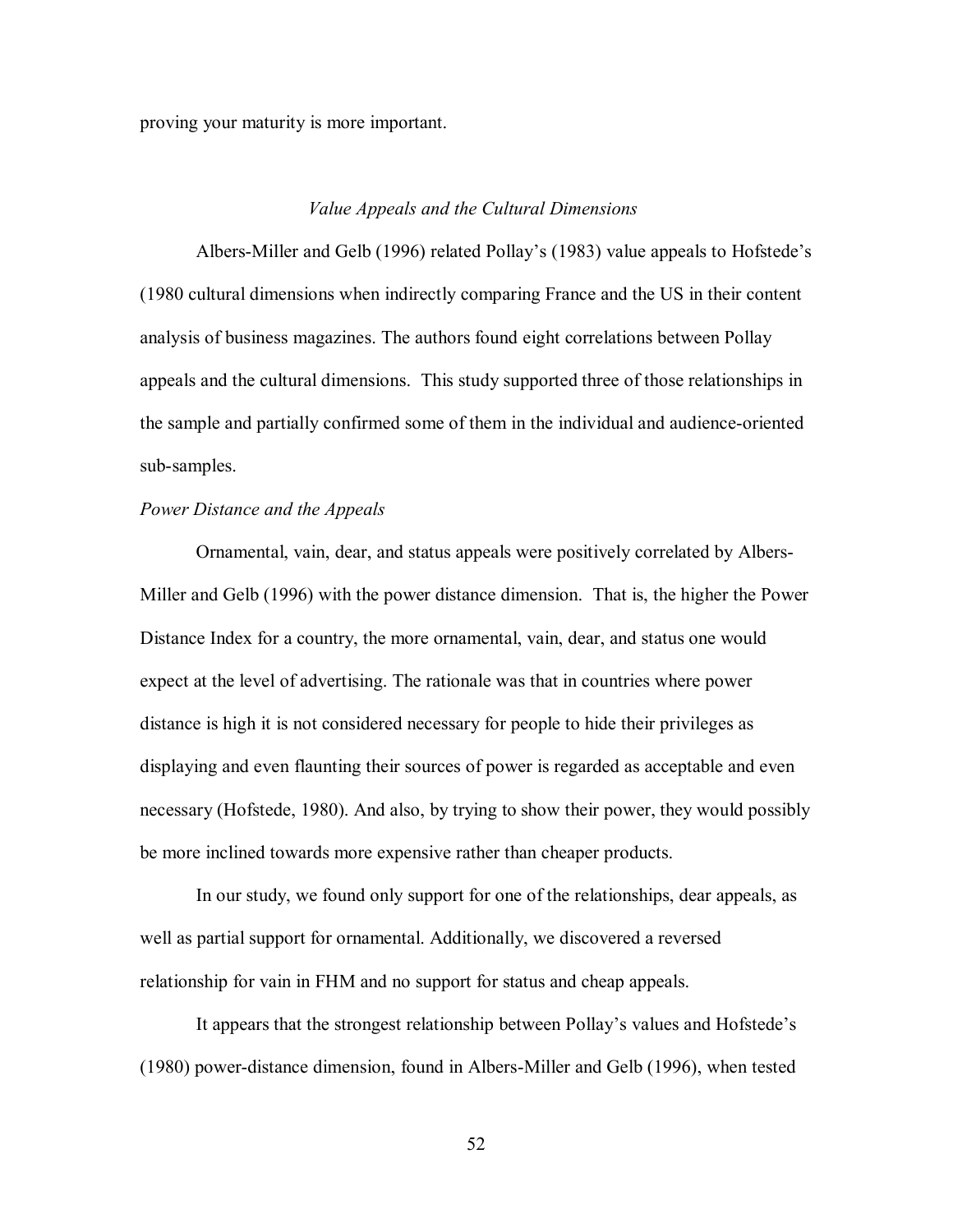in a non-business environment (outside Hofstede's area of analysis), is at the level of dear appeals. For the other relationships, their partial support reflects market differences in magazine audiences, publishers, or a combination of the two.

#### *Uncertainty Avoidance and the Appeals*

 Albers-Miller and Gelb (1996) negatively related the untamed, magic, and youth appeals the uncertainty avoidance dimension. The higher the uncertainty avoidance in a country, the less of these types of appeals we would expect in their advertising. The reason why this correlation was proposed by the authors was that societies with high uncertainty avoidance, risks tend to be avoided. While a low uncertainty avoidance culture would be favorably inclined towards taking risks, uncontrollable situations and youth-related mentalities while a high uncertainty avoidance culture would try to avoid risks and be more inclined towards a more tempered mentality, symbolized by the maturity and wisdom of the older generation.

 In our study, two of the relationships were supported, and one of them was partially supported. Untamed, magic, and youth appeals were confirmed to be in significantly higher numbers in U.S. than in France (only for the Parents audience for magic), confirming Albers-Miller and Gelb's (1996) supposition that high uncertainty avoidance cultures would not be promoting risk-taking and immaturity as much as low uncertainty avoidance cultures would. Moreover, this study supports that Hofstede's uncertainty avoidance cultural dimension can be confidently operationalized at the level of advertising by measuring untamed and youth appeals and, for a more limited audience and with a lower degree of confidence, by measuring magic appeals.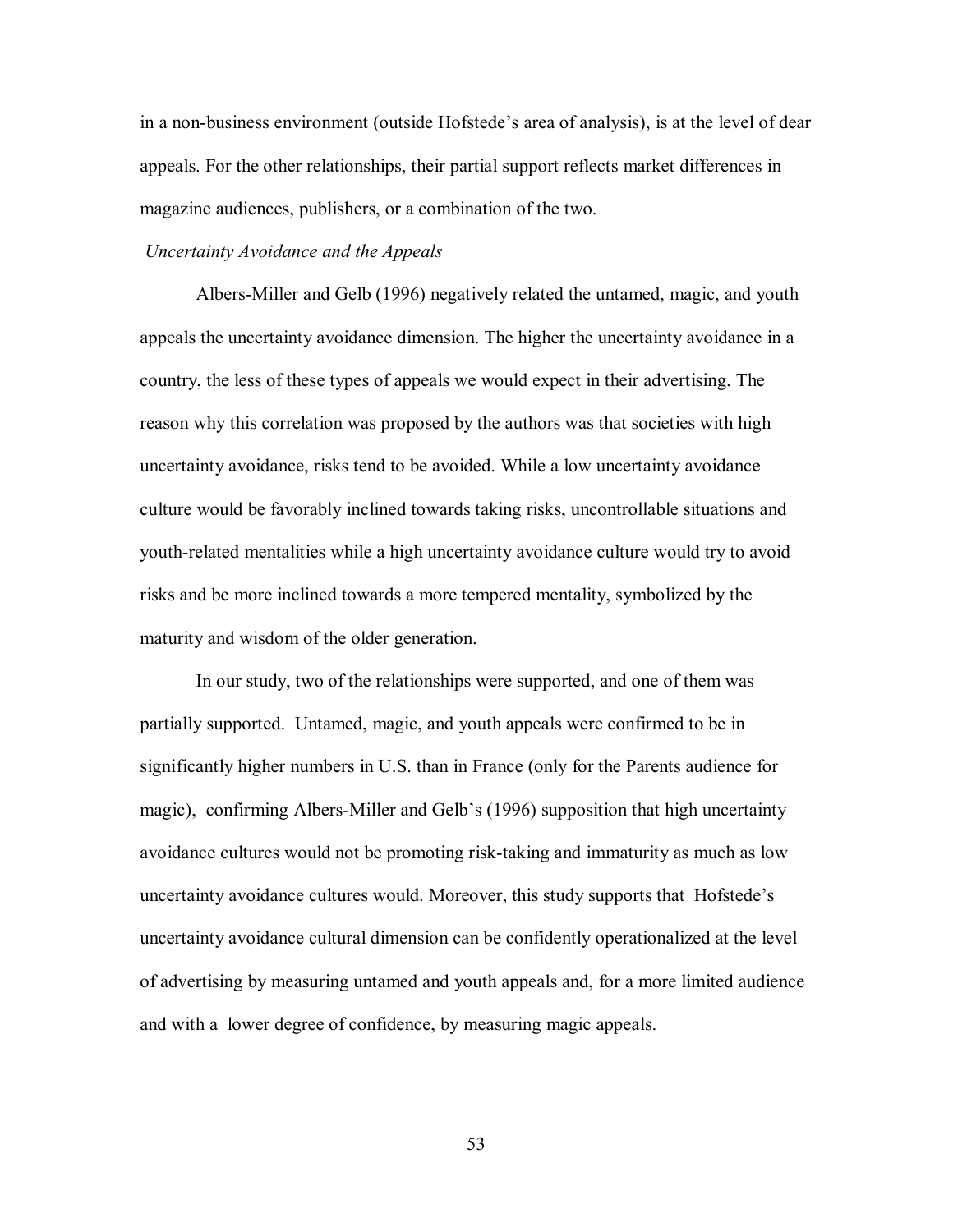#### *Appeal Distribution and Product Categories*

 Due to the relatively low number of appeal occurrences by product category only three cross-country comparisons could be made, and even those in a limited number of categories. Thus, ornamental appeals could be compared on seven categories, vain appeals on four categories and dear appeals on one category. Mirroring its corresponding hypothesis (H1), the distribution of ornamental appeals does not differ in France and U.S. in any of the product categories found. In the same manner, the number of vain appeals is not significantly different in France and the U.S., supporting (H2). And finally, the distribution of dear appeals significantly differs in U.S. and France, with more appeals in France, as predicted in H3.

 Although some tests could be made that show that differential appeal distribution and, therefore, different cultural values are not moderated by product category, there are insufficient data available to clearly establish this.

#### *Implications*

In the context of the ongoing debate on standardization vs. localization this study found differences in the cultural values present in advertising appeals published in top selling print magazines from the U.S. and France. Therefore, adaptation of advertising content in the form of dear, untamed, and youth appeals is a suggested step in order for advertising to be culturally sensitive and, therefore, more effective. In this cross-section of reality, localization in action could be observed at some level meaning that the top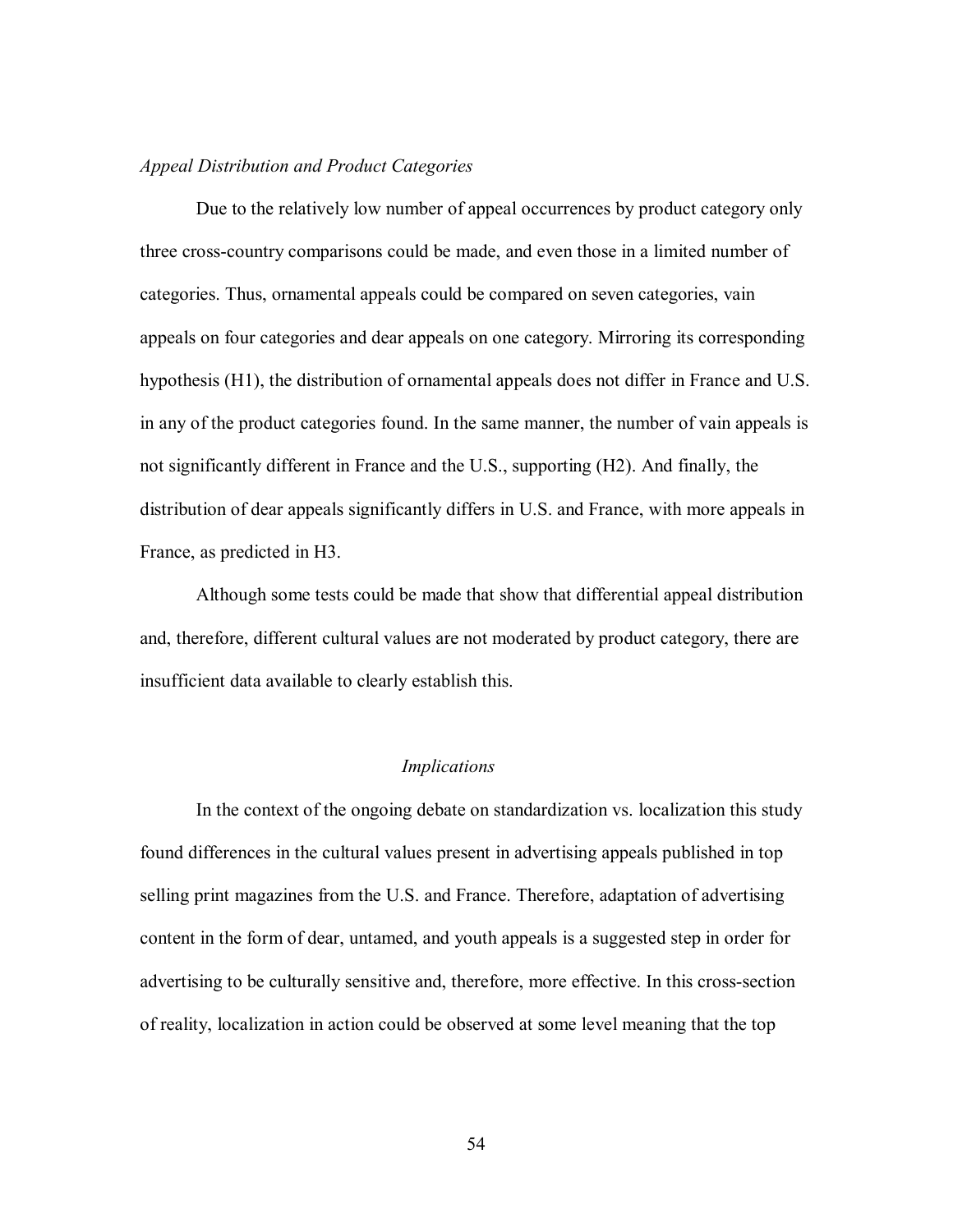multinational magazines (in our sample) published in the French and in the U.S. have internalized the practice to adapt messages to the local culture at least to a relevant extent.

For cross-cultural advertising researchers who want to operationalize power distance in a non-business environment, measuring the occurrence of dear appeals would be a good start. If uncertainty avoidance is to be measured, studying the occurrence of untamed and youth appeals would also be a relevant operationalization. Less appropriate, but, nevertheless, useful for measuring uncertainty avoidance would be to study the rate of occurrence of magic appeals, especially in audiences that have children.

Albers-Millers and Gelb (1996) proves to be a good starting point in unifying widely used cross-cultural research schemes such as Hofstede's (1980) with Pollay's (1983) communicated value appeals, in an attempt to increase the validity of measuring cultural differences in media content. However, given the fact that half of the hypotheses were not supported, it is necessary for advertising researchers to take into account Albers-Millers and Gelb's (1996) warning that relating Hofstede's cultural dimensions with value appeals could be a tricky business when going beyond the confines of a highlyeducated audience, on which Hofstede's indexes were established. The degree an elite member of a culture values something may not be fully representative of how the masses of that culture appreciates that value.

 Also, another implication for the field of advertising research is that, when using Pollay's scheme of appeals, the ornamental appeal definition needs to be refined, as, in its present form it creates confusion, reflected in a low reliability index (.58 for the US coders and .47 for the French coders).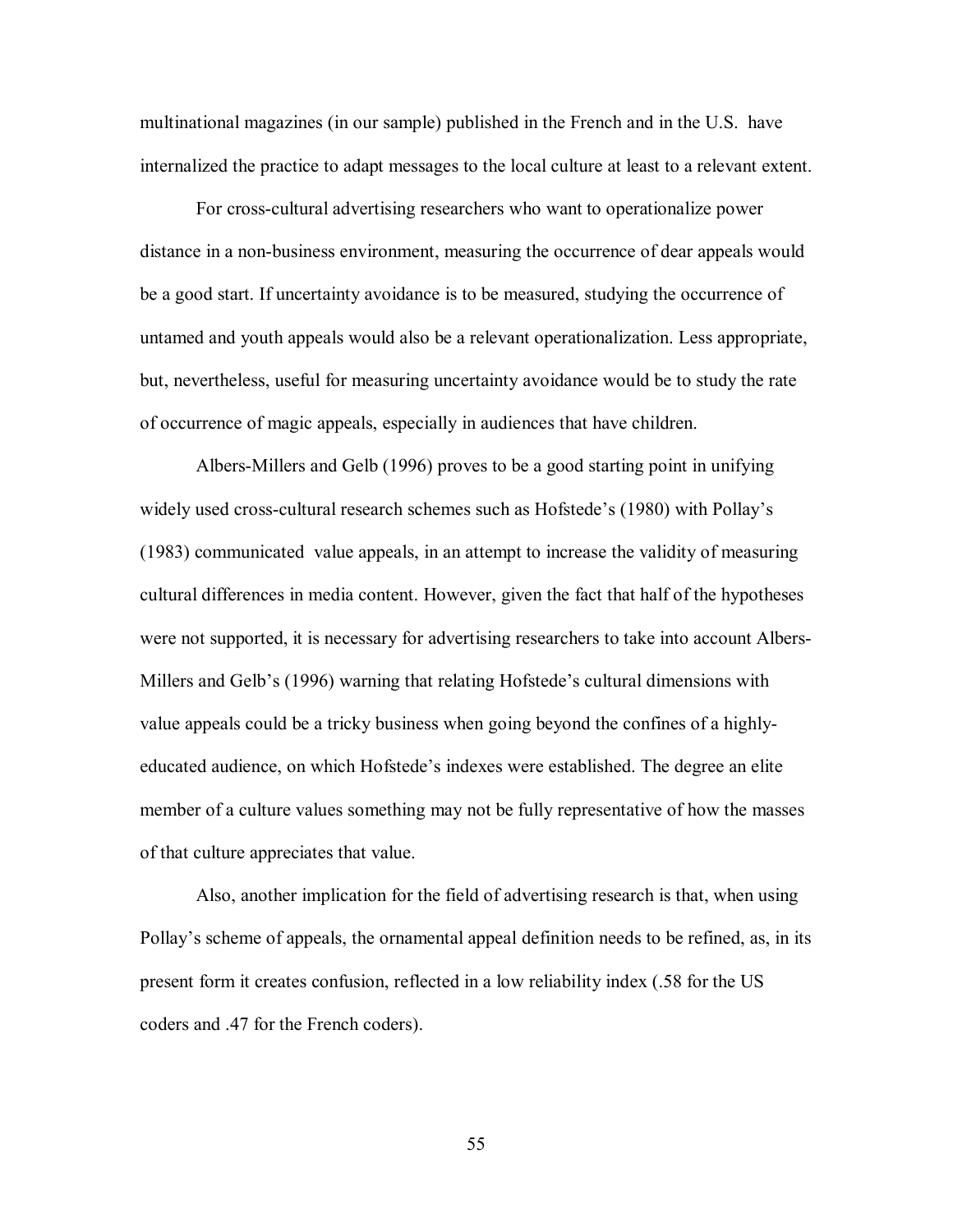#### *Limitations*

 As in any cross-sectional research design, analyzing data from only a small interval of time (the November 2007 issues of FHM and December 2007 issues of Parents, Cosmopolitan, Glamour, Maxim) paints a limited picture of reality. Also, in our particular case, studying issues of magazines published just before and during the Christmas holidays (in two countries where these traditions are very important) could create a possible sample bias contamination toward certain appeals. Giving the unifying nature of Christmas for majority-Christian countries, it might as well be that the occurrence of some type of appeals, especially magic and ornamental appeals, would be also more homogenous during the holidays, when talking about Santa Claus and flying rain-deer and offering adorned presents is common. And with stores offering many Christmas deals, as it is traditional for this holiday, the cheap appeal distribution may have been more homogenized than usual. To establish this, a non-tradition laden time frame could be used in a possible future replication of this study.

 Due to the decreased popularity of other types of multinational magazines, we could not build a sample as diverse as we would have wanted. The children audience and the older audience were not represented in the sample. At this point we might even speculate that a possible reason why we found no differences for the vain appeal would be the fact that concern with one being beautiful and desired is more prevalent in the young adolescent and young adult audiences comprising our sample.

Another limitation for our study was reflected in the low reliability for coding the ornamental appeal. When studying latent content, if the operational definition is even slightly ambiguous, the coders will have difficulty in being systematic in recognizing a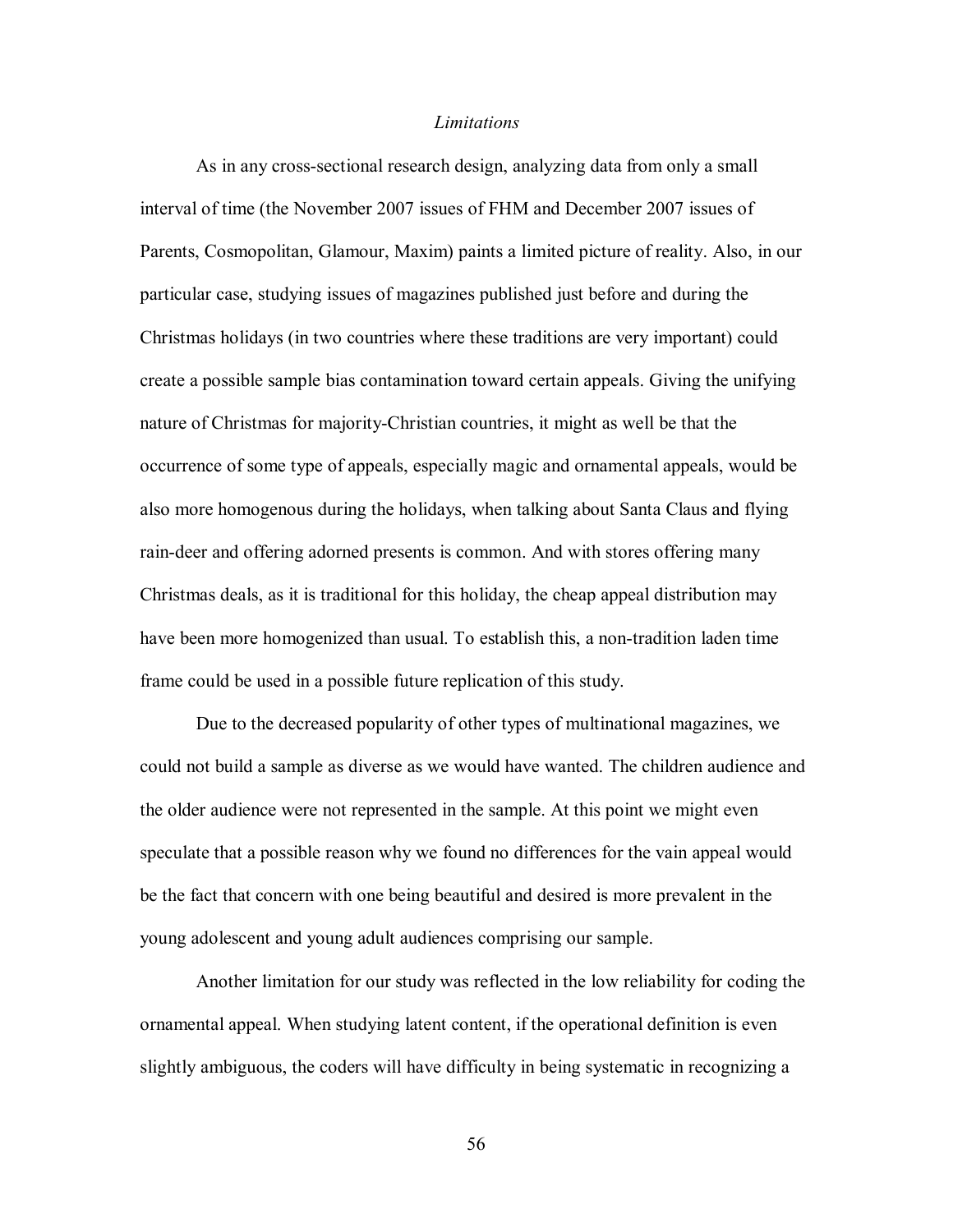category (Marshall  $& Roberts, 2008$ ). H1, which predicts that there will be significantly more ornamental appeals in France than in the US, each had a reliability index of .57 for the US and .47 for the French sample, respectively. As remarked from the training session, both the French and the US coders had a difficulty applying Pollay's operational definition of ornamental appeals (see Table 1) to their analysis. Because the reliability for the other appeals was high, the conclusion of this paper is that the operational definition for ornamental appeals should be changed.

#### *Future Research*

Cross-cultural research studies such as this one are focused on comparing two (or more) culturally differing Western countries, with similar systems of government, similar religious traditions, and even similar interest in magazines. It would be interesting to replicate this study comparing other countries from different types of civilizations. There are 12 new ex-communist countries that entered the European Union in the last 5 years, such as Romania, Bulgaria, or Poland . Very few, if any, studies are concerned with studying anything related to advertising in those countries. Considering the fact that investment in business in those countries is rapidly increasing and advertising expenditures are proportionately increasing, finding out how they stand in terms of advertising adaptation or standardization or what the particular relationship of their cultural values is with the messages in the media would be useful.

 Another research direction would perhaps be a longitudinal study of the same countries to see if our findings are also confirmed in a long-term dimension. Also, studying issues from non-religious holiday months would give more credibility to our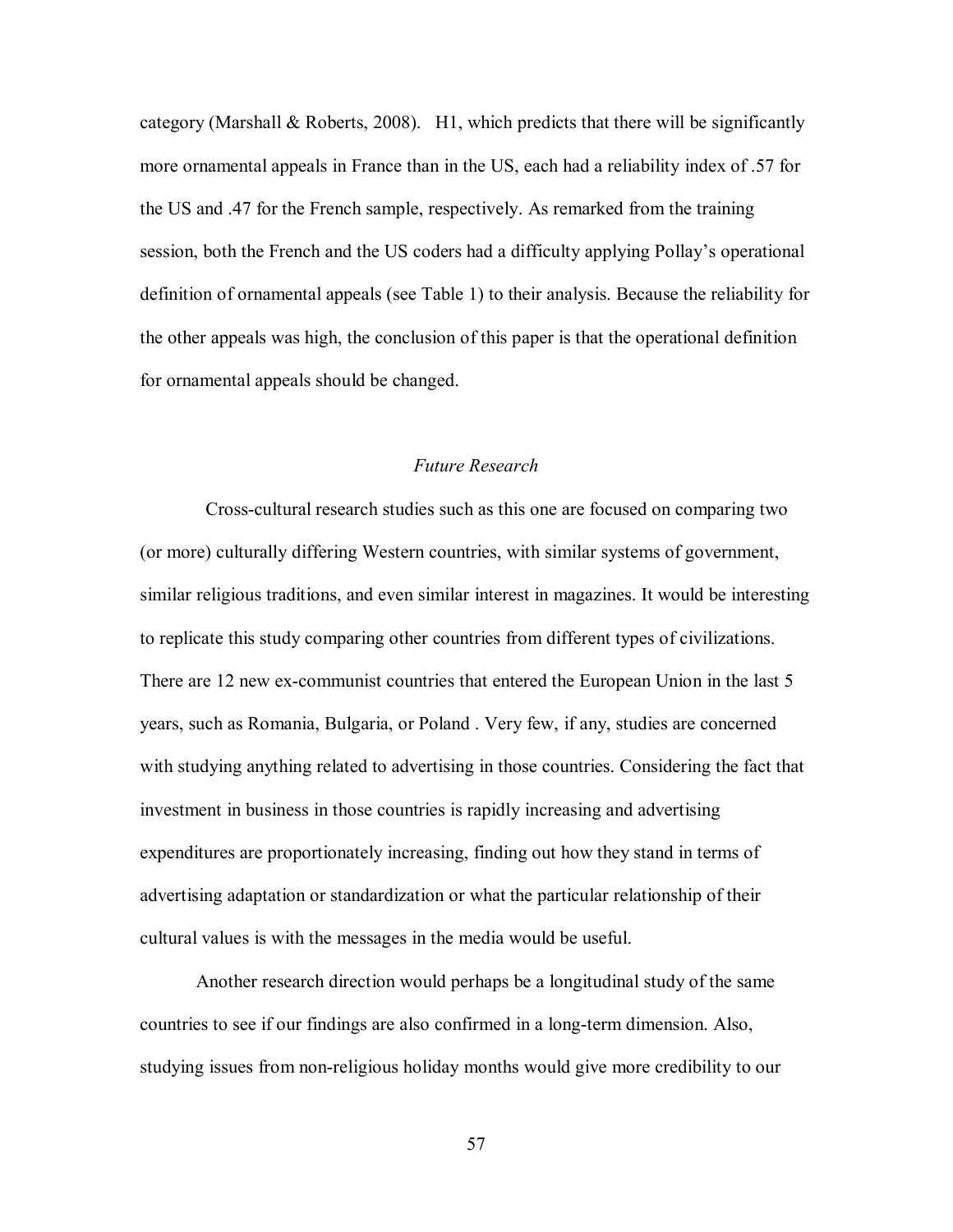conclusions.

 Finally, studying advertising meant for more diverse audiences such as children's magazines, sports magazines, or elder-oriented audiences and appearing in different communicational environments (websites, newspapers, billboards) would increase the scope and the generalizability of our results.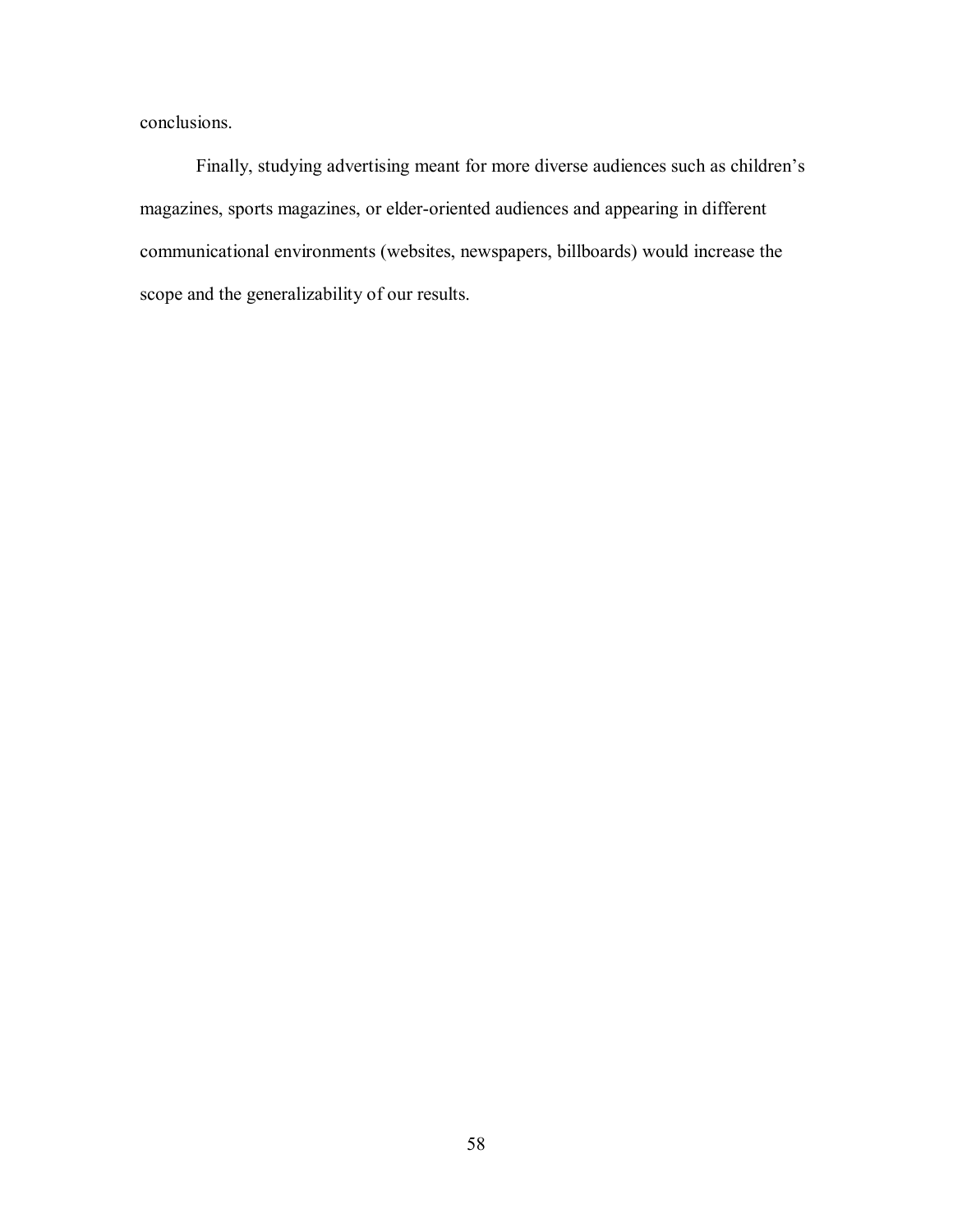#### REFERENCES

- Albers-Miller, N. D*., &* Gelb, B. D*.* (1996). Business advertising appeals as a mirror of cultural dimensions: A study of eleven countries. *Journal of Advertising*, *25*(4), 57.
- Alexander, A., Benjamin, L. M., Hoerrner, K., & Roe, D. (1998). We'll be back in a moment: A content analysis of advertisements in children's television in the 1950s. *Journal of Advertising*, *27*(3), 1.
- Appelbaum, U., & Halliburton, C. (1993). How to develop international advertising Campaigns that work: The example of the European food and beverages sector. *International Journal of Advertising*, *12*, 223.
- Association Pour Le Controle De la Diffusion Des Medias (2007). Magazines de Marque. Retrieved October, 03, 2007 from the A.P.C.D.D.M. web site: http://www.ojd.com/engine/adhchif/adhe\_list.php?mode=chif&cat=1777
- Belk, R., Bryce, W. & Pollay, R. W. (1985). Advertising themes and cultural values: A comparison of U.S. and Japanese advertising. In K.C. Mun  $\&$  T.C. Chan (Eds.), *Proceedings of the inaugural meeting of the Southeast Asia region* (11-20). Hong Kong: Academy of International Business.
- Biswas, A., Olsen, J., & Carlet, V. (1992). A comparison of print advertisements from the United States and France. *Journal of Advertising*, *21*(4), 73.
- De Mooij, M. (2004). Consumer behavior and culture: Consequences for global marketing and advertising. Thousand Oaks, CA: Sage.
- Fusi, M., & Boddewyn, J. J. (1986). Advertising self-regulation by outsiders: The case of Italy. *International Journal of Advertising, 5*, 93.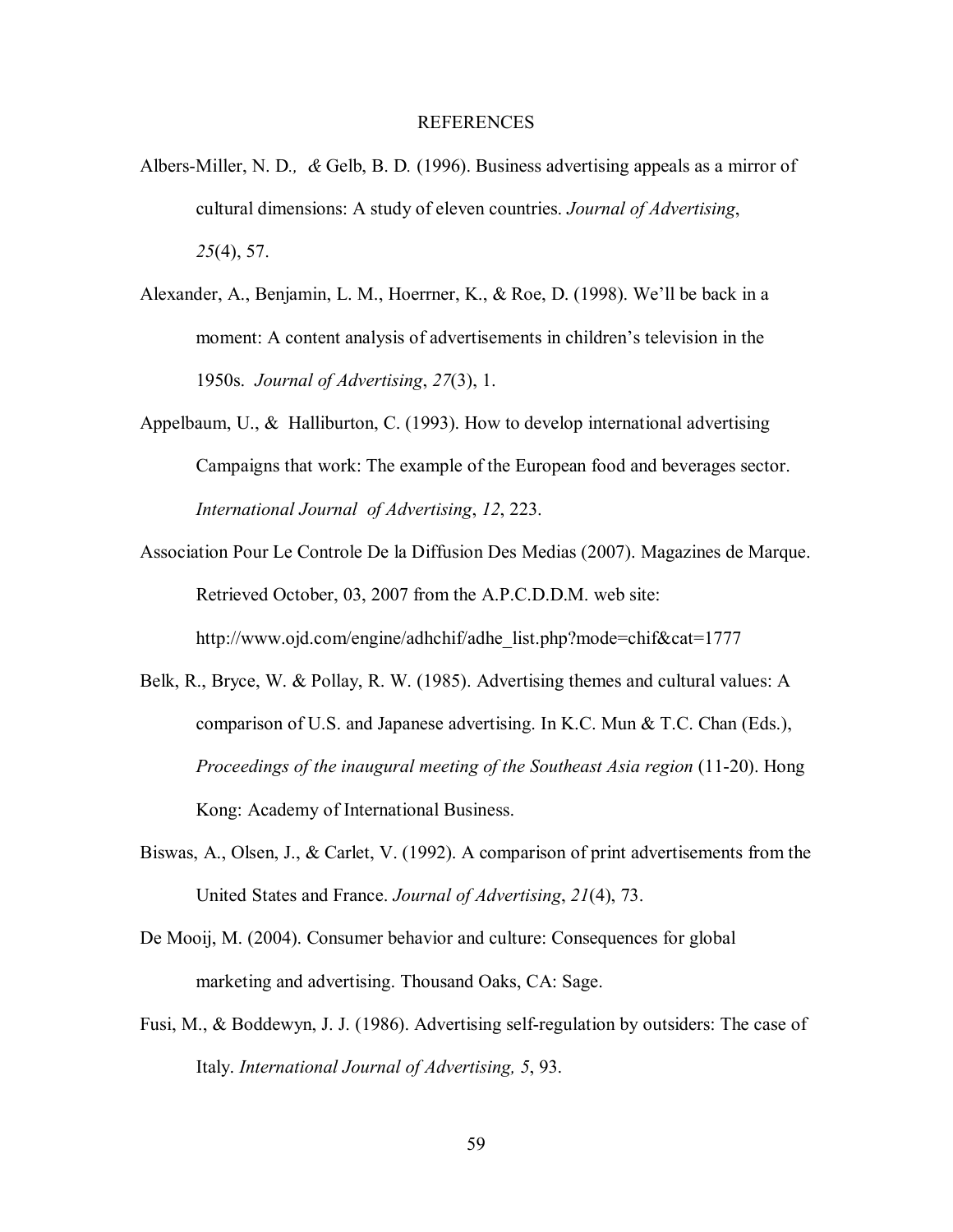- Browne, B. A. (1998). Gender stereotypes in advertising on children's television in the 1990s: A cross-national analysis*. Journal of Advertising*, *27*(1), 83.
- Cheng, H., & Schweitzer, J. C. (1996). Cultural values reflected in Chinese and U.S. television commercials. *Journal of Advertising Research, 36*(3), 27.
- Cho, C., & Cheon, H. J. (2005). Cross-cultural comparisons of interactivity on corporate web sites: The United States, the United Kingdom, Japan, and South Korea. *Journal of Advertising, 34*(2), 99.
- Cutler, B., & Javalgi, R. (1992). Cross-cultural analysis of the visual components of print advertising: The United States and the European Community. *Journal of*

*Advertising Research, 32*(1), 71.

- De Mooij, M. (2004). Consumer behavior and culture: Consequences for global marketing and advertising. Thousand Oaks, CA: Sage.
- Douglas, S. P., & Wind, Y. (1987). The myth of globalization. *Columbia Journal of World Business, 22*(4), 19.
- Elinder, E. (1965). How international can European advertising be? *Journal of Marketing (Pre-1986), 29*(2), 7.
- Fatt, A. C. (1965). A multi-national approach to international advertising. *The International Executive (Pre-1986), 7*(1), 5. Feather N. (1995). Values, valences, and choice. *Journal of Social Psychology*, 68, 1135.
- Frith, K., & Wesson, D. (1991). A comparison of cultural values in British and American print advertising: A study of magazines, *Journalism Quarterly*, *68,* 216.

Fowles, J. (1977). The problem of values in futures research. *Futures, 9*, 303.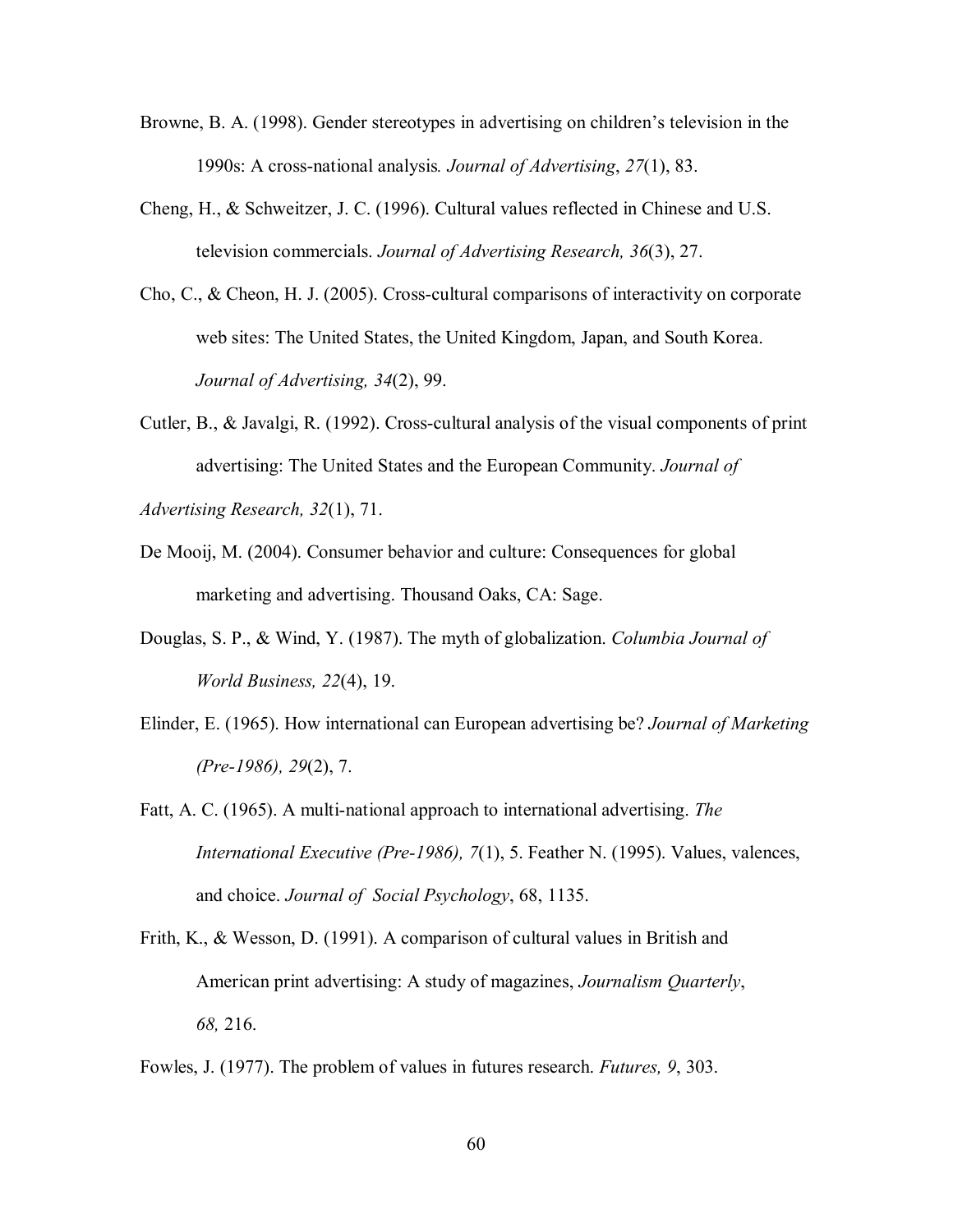- Frazer, C. F., Sheehan, K. B., & Patti, C. H. (2002). Advertising strategy and effective advertising: Comparing the USA and Australia. *Journal of Marketing Communications,8*, 149.
- Gouttefarde, C. (1996). American values in the French workplace. *Business Horizons, March-April* , 60.

Gudykunst, W. B. (1991). *Bridging differences*. Newbury Park, CA: Basic Books.

- Itim (2006). Geert Hofstede cultural dimensions. Retrieved on March 01, 2006 from Itim web site: http://www.geert-hofstede.com/
- Hall, E. T. (1976). Beyond culture, New York: Anchor Press Doubleday
- Hetsroni, A. (2000). The relationship between values and appeals in Israeli advertising: A smallest space analysis. *Journal of Advertising, 29*(3), 55.
- Hofstede, G. (1980). Culture's consequences: International differences in work-related value, Beverly Hills, CA.: Sage.
- Hofstede, G. (1991). Cultures and organizations: Software of the mind. London: McGraw-Hill.
- Hong, J. W., Muderrisoglu, A., Zinkhan, G. M. (1987). Cultural differences and advertising expression: A comparative content analysis of Japanese and U.S. magazine advertising. *Journal of Advertising*, *16*, 55
- Hsu, Y., & Hsu, L. (2007). Cross analysis on the contents of children's television commercials in the United States and Taiwan. *Journal of American Academy of Business, 12*, 205.
- Hughes, M. A., & Garrett, D. E. (1990). Inter-coder reliability estimation approaches in marketing: *JMR, Journal of Marketing Research, 27*, 185.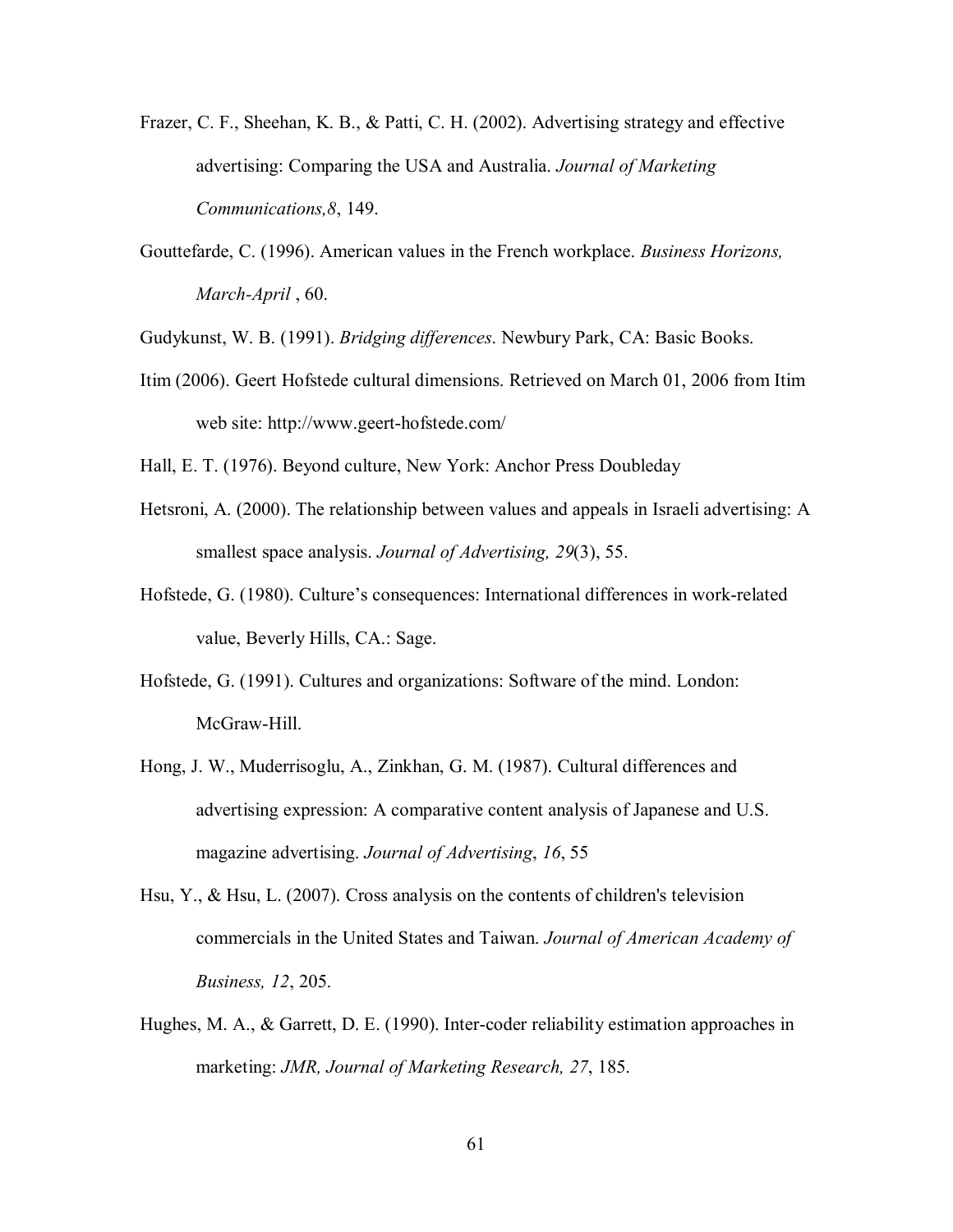- Jain, S. C. (1989). Standardization of international marketing strategy: some research hypotheses. *Journal of Marketing*, *53*(1), 70
- Ji, M. F., & McNeal, J. U. (2001). How Chinese children's commercials differ from those of the United States: A content analysis. *Journal of Advertising, 30*(3), 79.
- Kanso, A. (1992). International advertising strategies: Global commitment to local vision. *Journal of Advertising Research, 32*(1), 10.
- Kashani, K. (1989). Beware the pitfalls of global marketing. *Harvard Business Review, 67*(5), 90.
- Kassarjian, H. H. (1977). Content analysis in consumer research. *Journal of Consumer Research (Pre-1986), 4*(1), 8.
- Katz, H., & Lee, W. (1992). Oceans apart: An initial exploration of social communication differences in US and UK prime-time television advertising. *International Journal of Advertising, 11*(1), 69.
- Kelley, S. W., & Turley, L. W. (2004). The effects of content on perceived affection of Super Bowl commercials. *Journal of Sports Management*, *18*, 398.
- Khairullah, D. H. Z., & Khairullah, Z. Y. (2005). A study of the extent of westernization in Indian magazine advertisements. *Asia Pacific Journal of Marketing and Logistics, 17*(2), 2.
- Kolbe, R.H., & Burnett, M.S. (1991). Content analysis research: An examination of applications with directives for improving research reliability and objectivity. *Journal of Consumer Research*, *18*, 233
- Levitt, T. (1983). The globalization of markets. *Harvard Business Review, 61*(3), 92.
- Lin (2001). Cultural values reflected in Chinese and American television advertising.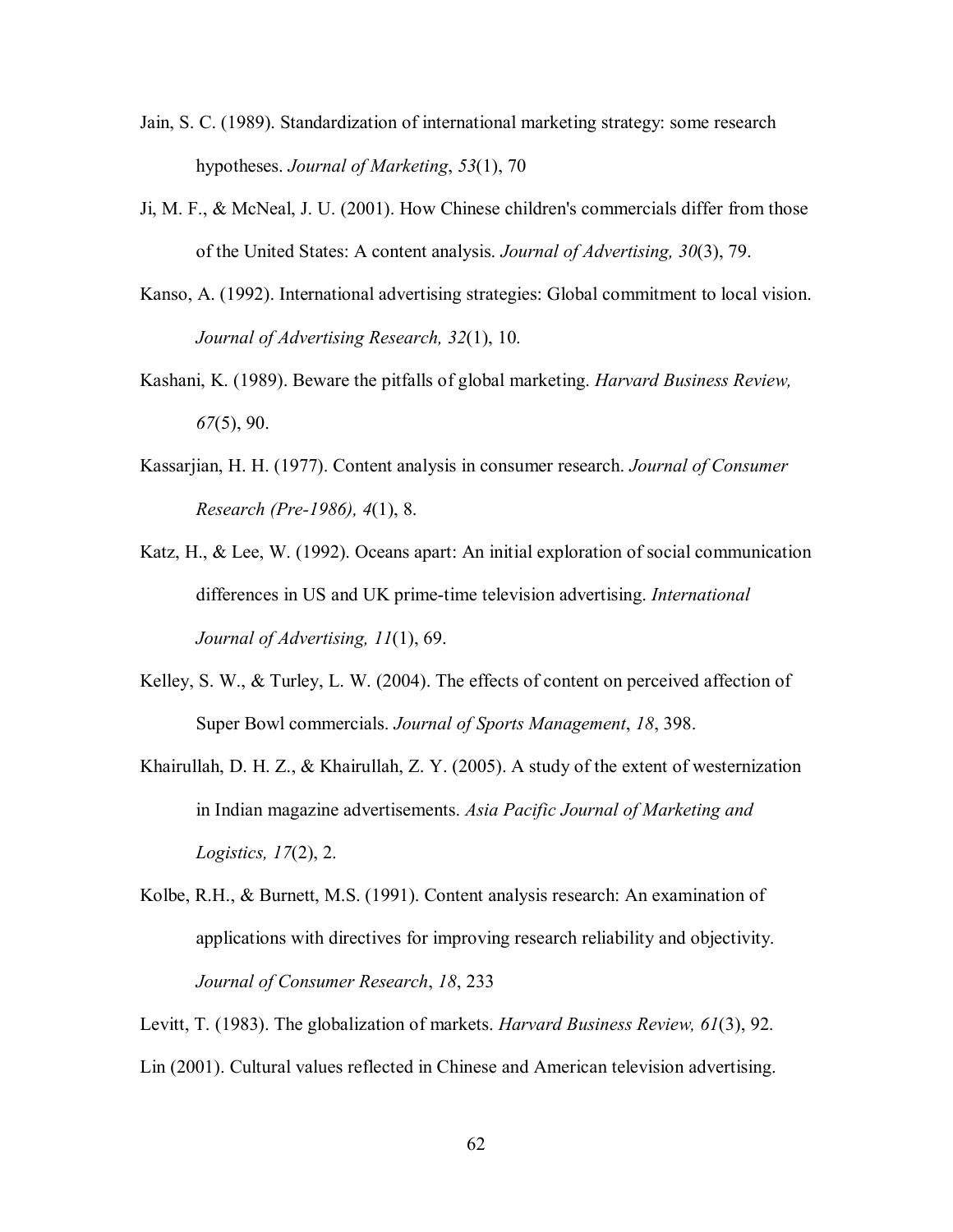*Journal of Advertising*, *3*, 83.

- Marshall, S., Roberts, M., & Sutherland, J. (2007). Message strategy and executional element associations in television commercials from Effie award winning campaigns from 1999 to 2004. *American Academy of Advertising. Conference. Proceedings (Online),* 30
- Media Info Center (2007). Average Circulation for Top 100 ABC Magazines, 2005. Retrieved October, 05, 2007 from Media Info Center web site: http://www.mediainfocenter.org/magazine/size/avg\_circ.asp
- Moon, Y. S., & Chan, K. (2005). Advertising appeals and cultural values in television commercials: A comparison of Hong Kong and Korea. *International Marketing Review,22*(1), 48.
- Moriarty, S. E. (1991). Creative advertising theory and practice  $(2^{nd}$  ed.). Englewood Cliffs, NJ: Prentice Hall.
- Mueller, B. (1992). Standardization vs. specialization: An examination of westernization in Japanese advertising, *Journal of Advertising Research*, *32*(1), 15.
- Munson, J. M., & McIntyre, S. H. (1979). Developing practical procedures for the measurement of personal values in cross-cultural marketing. *Journal of Marketing Research*, *16*(1), 48.
- Okazaki, S., & Mueller, B. (2007). Cross-cultural advertising research: where we have been and where we need to go. *International Marketing Review*, *24*, 499.
- Papavassiliou, N., & Stathakopoulos, V. (1997). Standardization versus adaptation of international advertising strategies: Towards a framework. *European Journal of Marketing, 31*, 504.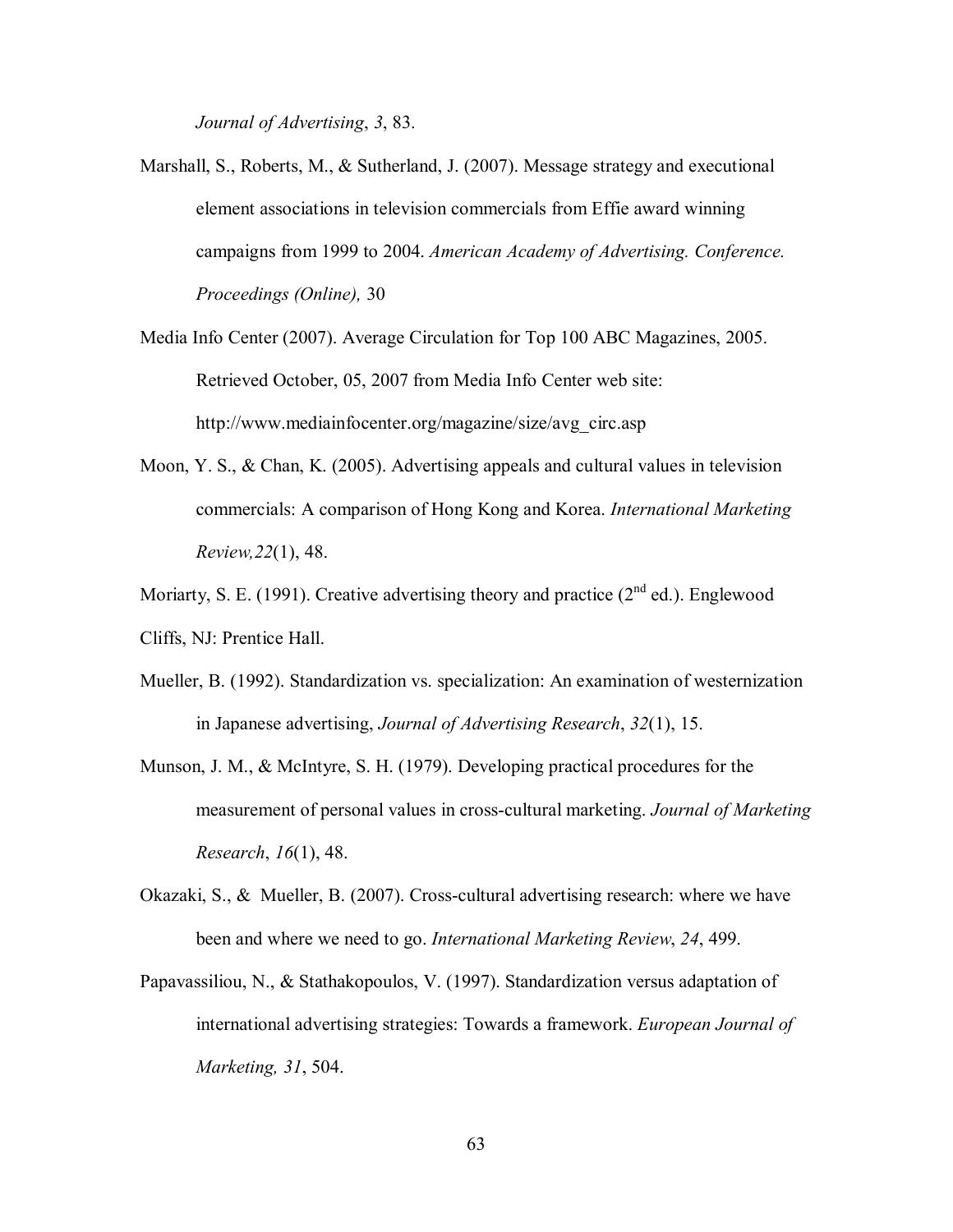- Perreault, W. D., & Leigh, L. E. (1989). Reliability of nominal data based on qualitative judgments. *Journal of Marketing Research, 26*, 135
- Pollay, Richard W. (1983). Measuring the cultural values manifest in advertising in current issues and research in advertising. In J. H. Leigh  $& C$ . Martin, Jr., (Eds.). *Current issues and research in advertising* (72-92). Ann Arbor: Graduate School of Business, Division of Research, University of Michigan
- Pollay, R. W. (1986). Advertising the American dream: Making way for modernity, 1920-1940. *Journal of Marketing, 50*, 253.
- Pollay, R. W. (1987). On the value of reflections on the values in 'the distorted mirror'. *Journal of Marketing, 51*, 104.
- Pollay, R.W., & Gallagher, K. (1990). Advertising and cultural values: Reflections in the distorted mirror. *International Journal of Advertising*, *9*, 359
- Ricks, D.A., Arpan, J.S., & Fu, M.Y. (1974). Pitfalls in advertising overseas. *Journal of Advertising Research*, *14*(6), 47.
- Rokeach, M. J. (1973). The nature of human values, New York: Free Press.
- Rokeach, M. J. (1968). Beliefs, attitudes, and values. San Francisco: Jossey-Bass.
- Rubin, R. B. (1992). A cross-cultural examination of interpersonal communication motives in Mexico and the United States. *International Journal of Intercultural Relations*, *16*, 145.
- Schiffman, L. G., & Kanuk, L. L. (2000). *Consumer Behavior*. Upper Saddle River, NJ: Prentice Hall.
- Schwartz, S.H. (1992). Universals in the content and structure of values: Theoretical advances and empirical tests in 20 countries. *Advances in Experimental Social*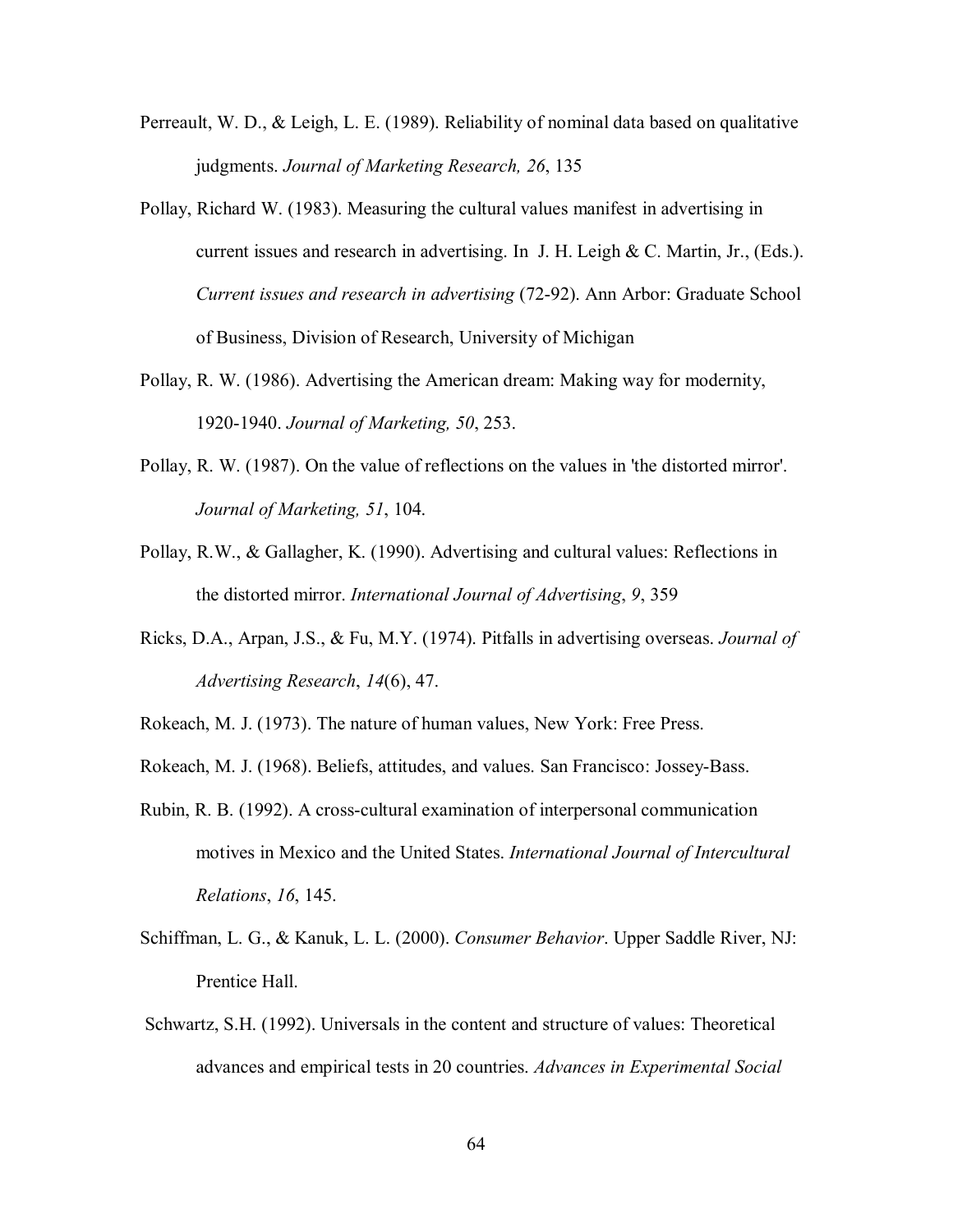*Psychology*, 25(1), 1

- Schwartz, S.H. (1994). Are there universals in the content and structure of values?  *Journal of Social Issues*, *50*(3), 19.
- Schwartz, S.H. (1999). A theory of cultural values and some implications for work. *Applied Psychology*, *48*(1), 23.
- Singh, N., Zhao, H., & Hu, X. (2005). Analyzing the cultural content of web sites: A cross-national comparison of china, India, Japan, and US. *International Marketing Review,22*(2), 129.
- Sondergaard, M. (1994). Research note: Hofstede's consequences: A study of reviews, citations and replications. *Organization Studies 15*, 447.
- Srikandath, S. (1991). Cultural values depicted in Indian television advertising. *Gazette, 48*, 166.
- Tansey, R., Brown, G., Hyman, M. R., & Dawson, L. E., Jr. (1994). Personal moral philosophies and the moral judgments of salespeople. *The Journal of Personal Selling & Sales Management, 14*(1), 59.
- Ting-Toomey, S. (1988). Culture and affective communication. *American Behavioral Scientist*, 3*1*, 384.
- Trompenaars, F., & Hampden-Turner, C. (1997). Riding the waves of culture: Understanding business, London: Nicholas Brealey.
- Tse, D. K., Belk, R. W., & Zhou, N. (1989). Becoming A consumer society: A longitudinal and cross-cultural study. *Journal of Consumer Research, 15*, 457.
- Van Raaij, W., F. (1997). Globalization of marketing communication? *Journal of Economic Psychology*, *18*, 259.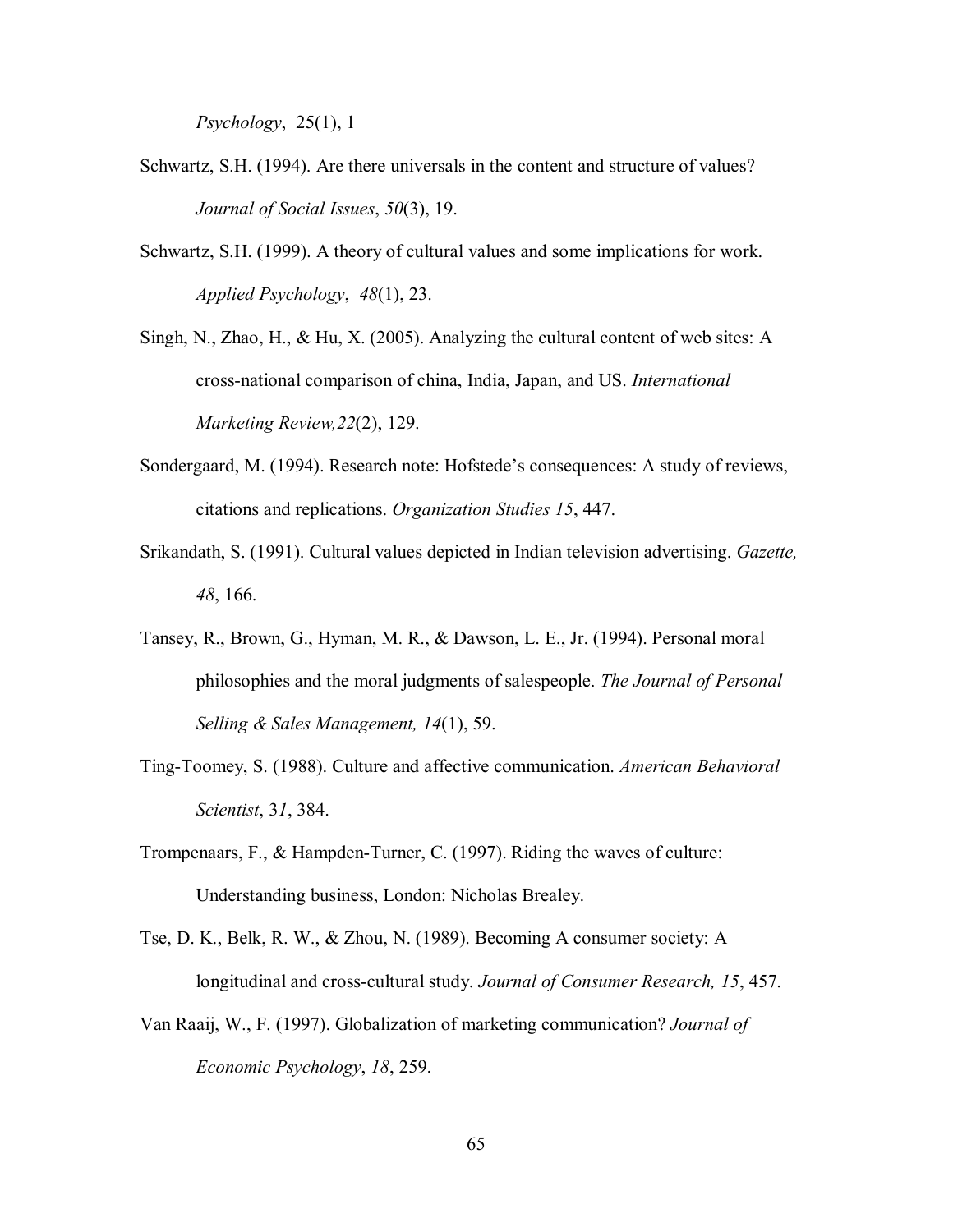- White, R. K. (1951). Value analysis: Nature and use of the method. Ann Arbor, MI: Society for the Psychological Study of Social Issues.
- Wiles, C. R., Wiles, J. A., & Tjernlund, A. (1996). The ideology of advertising: The United States and Sweden. *Journal of Advertising Research, 36*(3), 57.
- Zandpour, F., Chang, C., & Catalano, J. (1992). Stories, symbols, and straight talk: a comparative analysis of French, Taiwanese, and U.S. TV commercials. *Journal of Advertising Research 32*(1), 25.
- Zhang, Y. B., & Harwood, J. (2004). Modernization and tradition in an age of globalization: Cultural values in Chinese television commercials. *The Journal of Communication, 54*, 156.
- Zhang, Y., & Gelb, B. D. (1996). Matching advertising appeals to culture: The influence of products' use conditions. *Journal of Advertising, 25*(3), 29.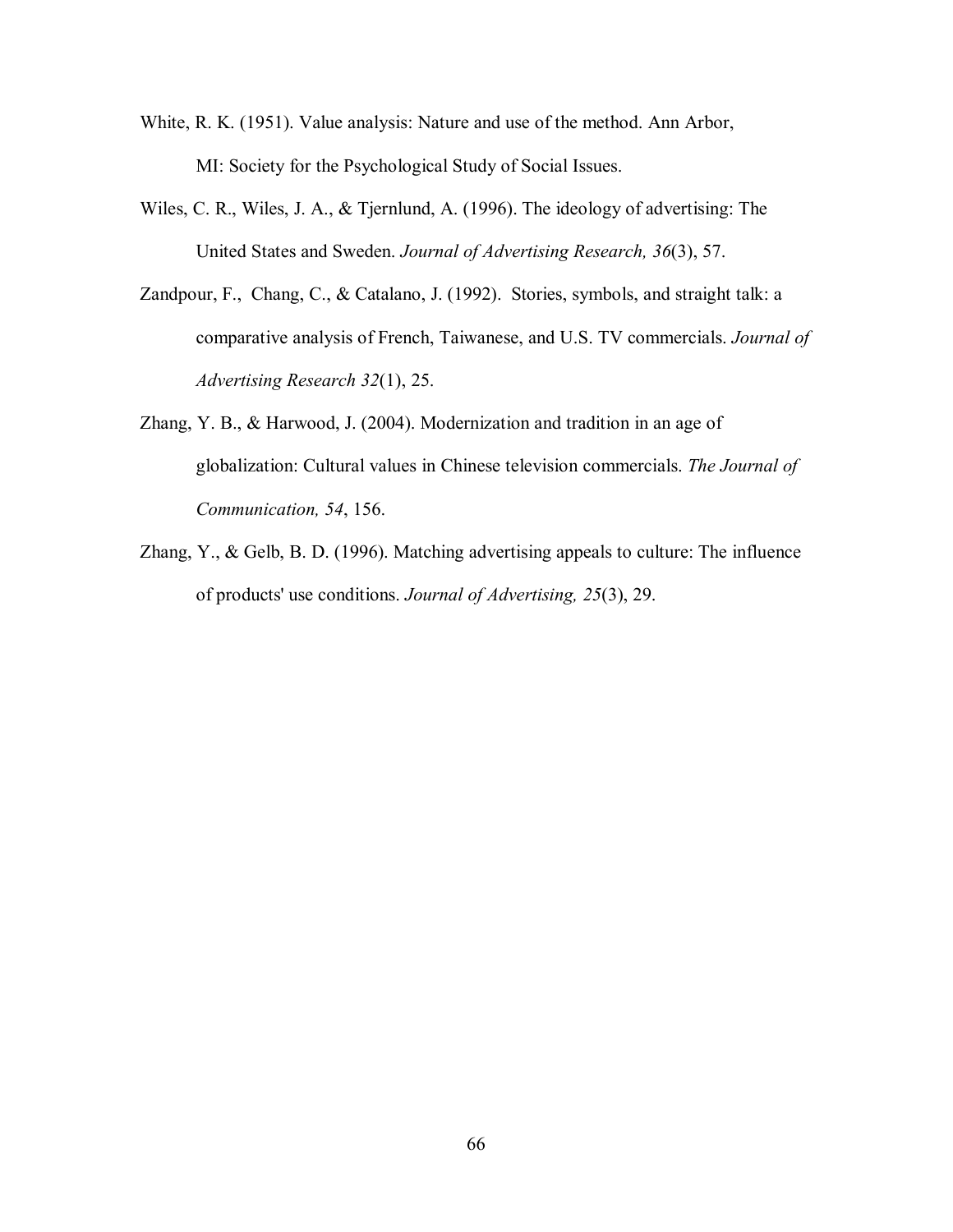## APPENDIX

### CODE SHEET

- 1. Ad  $\#$ :<br>2. Brand:
- $\overline{\text{Brand:}}$ <br>U.S.
- 3. U.S. France
- 
- 4. Magazine title:<br>5. Ad size:  $\frac{1}{2}$  Full page or more  $\frac{1}{2}$  page 5. Ad size: Full page or more
- 6. Pollay values:

## **ORNAMENTAL**

1.present 2.absent

### VAIN

1. present 2.absent

## DEAR

1. present 2.absent

## STATUS

1. present 2.absent

## **CHEAP**

1. present 2.absent

## UNTAMED

1. present 2.absent

## MAGIC

1. present 2.absent

## YOUTH

1. present 2.absent